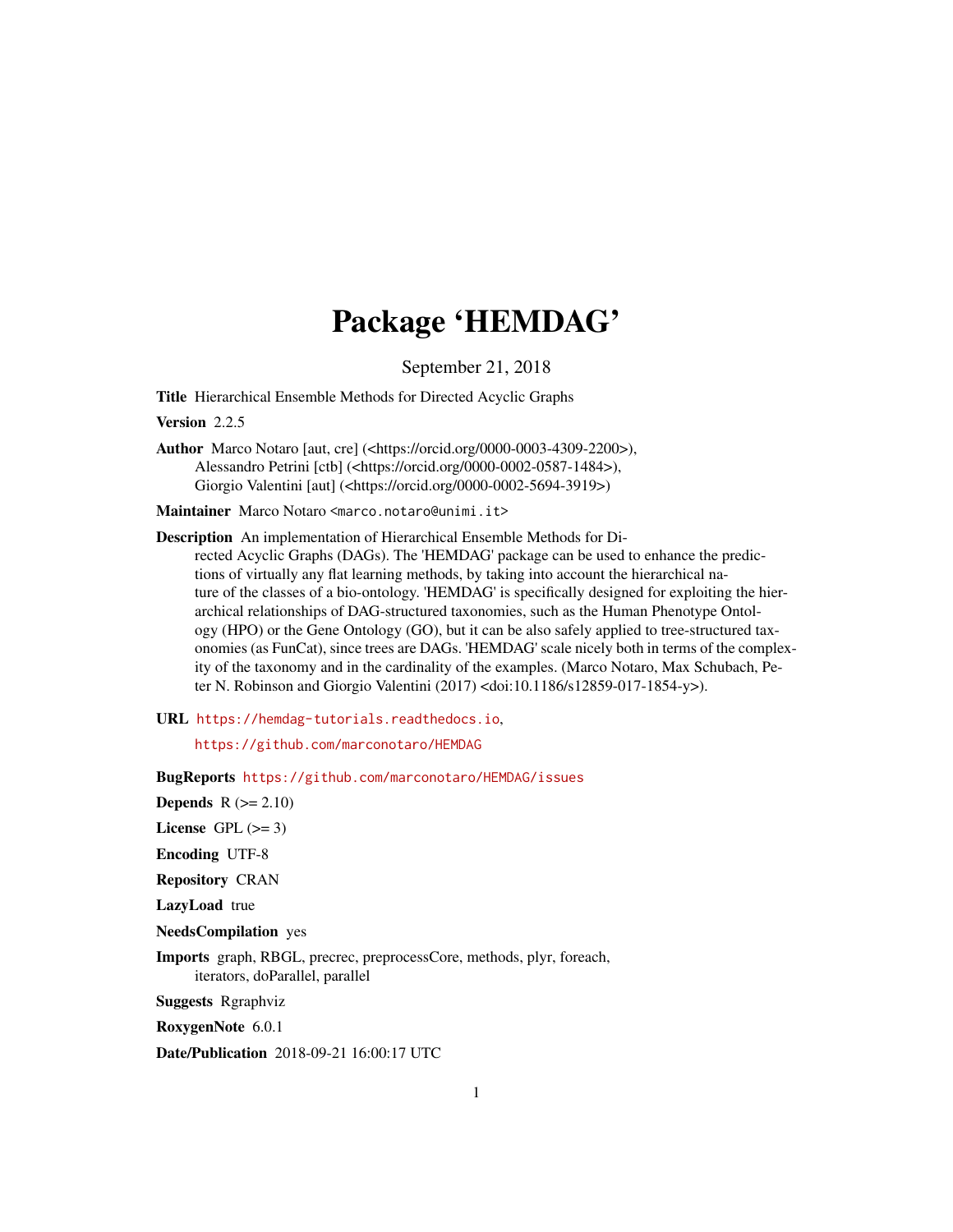# R topics documented:

|                      | 3              |
|----------------------|----------------|
|                      | $\overline{4}$ |
|                      | 5              |
|                      | 6              |
|                      | $\overline{7}$ |
|                      | 8              |
|                      | 9              |
|                      | 10             |
|                      | 11             |
|                      | 11             |
|                      | 12             |
|                      | 13             |
|                      | 14             |
|                      | 14             |
|                      | 15             |
|                      | 16             |
|                      | 17             |
|                      | 20             |
|                      | 23             |
|                      | 25             |
|                      | 28             |
|                      | 30             |
|                      | 32             |
|                      | 33             |
|                      | 33             |
|                      | 34             |
|                      | 35             |
|                      | 36             |
|                      | 37             |
|                      | 39             |
|                      | 40             |
|                      | 41             |
|                      | 42             |
|                      | 42             |
|                      | 43             |
|                      | 45             |
|                      | 46             |
| <b>HTD-DAG</b>       | 47             |
|                      | 48             |
| normalize.max        | 49             |
|                      | 50             |
|                      | 51             |
|                      | 52             |
|                      | 53             |
| root.node            | 53             |
| scores.normalization | 54             |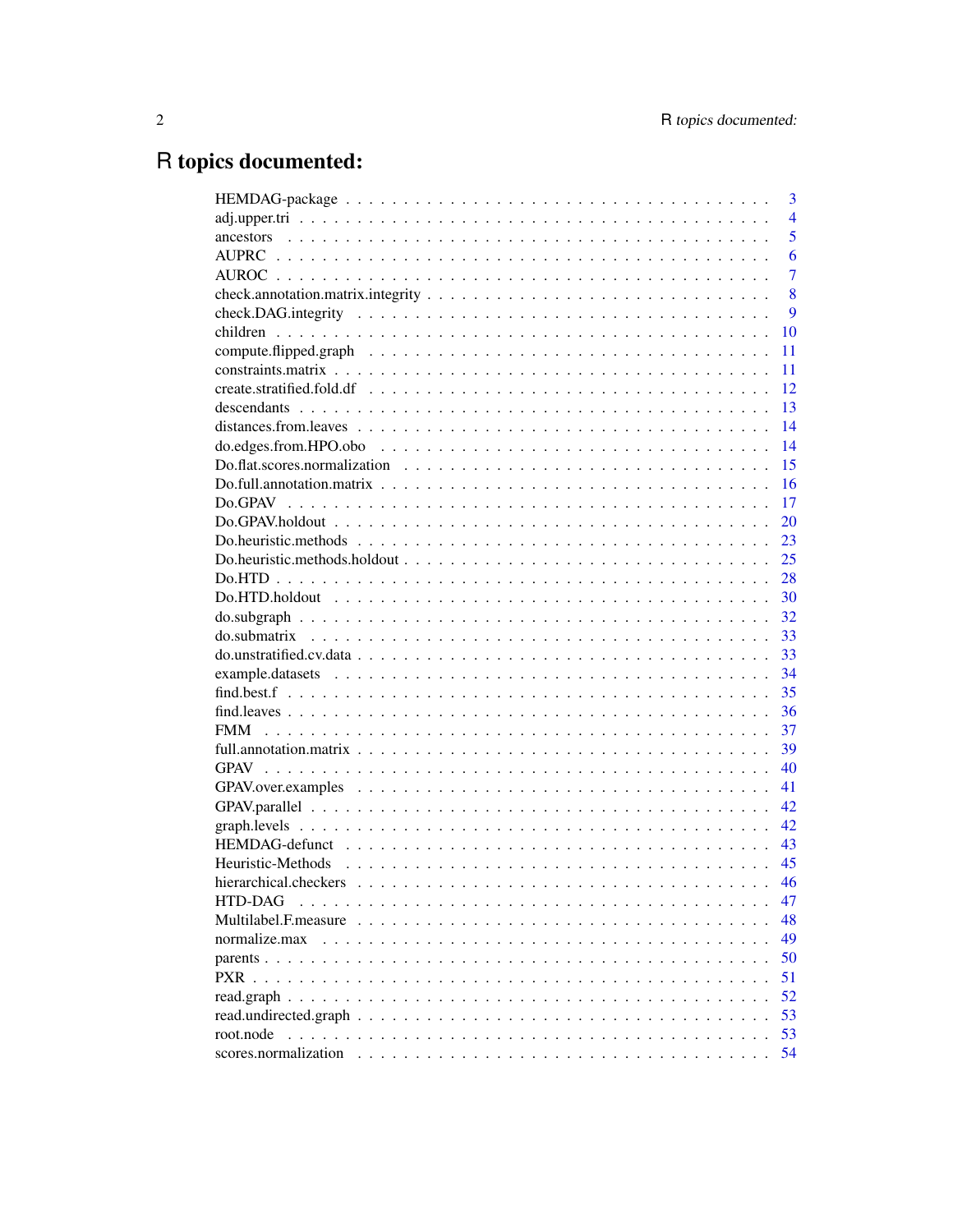<span id="page-2-0"></span>

| Index |  |
|-------|--|

HEMDAG-package *HEMDAG: Hierarchical Ensemble Methods for Directed Acyclic Graphs*

# Description

The HEMDAG package provides an implementation of several Hierarchical Ensemble Methods for DAGs. HEMDAG can be used to enhance the predictions of virtually any flat learning methods, by taking into account the hierarchical nature of the classes of a bio-ontology. HEMDAG is specifically designed for exploiting the hierarchical relationships of DAG-structured taxonomies, such as the Human Phenotype Ontology (HPO) or the Gene Ontology (GO), but it can be also safely applied to tree-structured taxonomies (as FunCat), since trees are DAGs. HEMDAG scale nicely both in terms of the complexity of the taxonomy and in the cardinality of the examples. A comprehensive tutorial on the 'HEMDAG' package, is available at [https://hemdag-tutorials.readthedocs.io.](https://hemdag-tutorials.readthedocs.io)

#### Details

The HEMDAG package provides many utility functions to handle graph data structures and implements several Hierarchical Ensemble Methods for DAGs:

- 1. HTD-DAG: Hierarchical Top Down ([HTD-DAG](#page-46-1));
- 2. GPAV: Generalized Pool-Adjacent Violators, Burdakov et al. ([GPAV](#page-39-1));
- 3. TPR-DAG: True-Path Rule ([TPR-DAG-variants](#page-64-1));
- 4. DESCENS: Descendants Ensemble Classifier ([TPR-DAG-variants](#page-64-1));
- 5. ISO-TPR: Isotonic-True-Path Rule ([TPR-DAG-variants](#page-64-1));
- 6. MAX, AND, OR: Heuristic Methods, Obozinski et al. ([Heuristic-Methods](#page-44-1));

#### Author(s)

*Marco Notaro*<sup>1</sup> [\(https://orcid.org/0000-0003-4309-2200\)](https://orcid.org/0000-0003-4309-2200); *Alessandro Petrini*<sup>1</sup> [\(https://orcid.org/0000-0002-0587-1484\)](https://orcid.org/0000-0002-0587-1484); *Giorgio Valentini*<sup>1</sup> [\(https://orcid.org/0000-0002-5694-3919\)](https://orcid.org/0000-0002-5694-3919);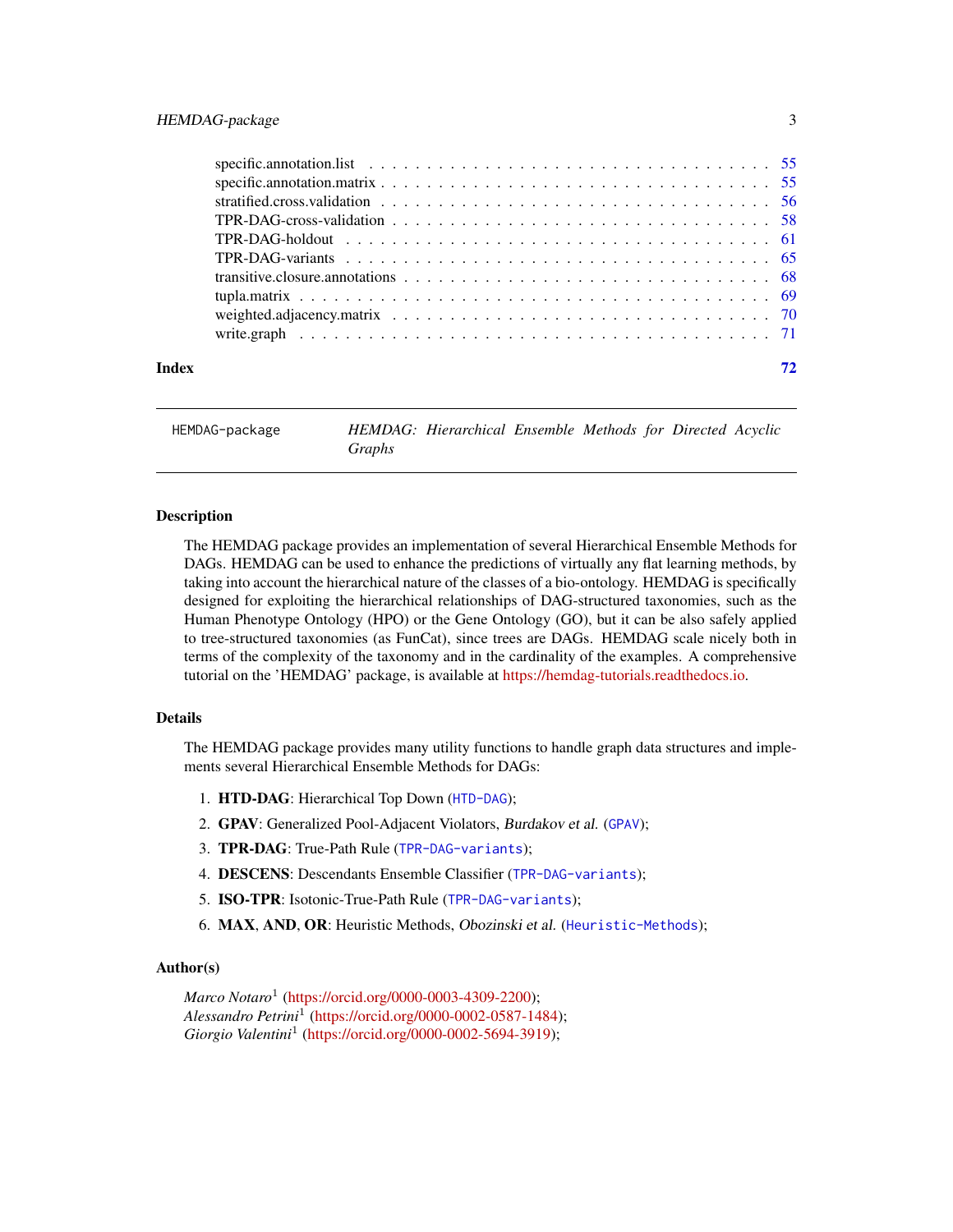<span id="page-3-0"></span>Maintainer: *Marco Notaro* <marco.notaro@unimi.it>

<sup>1</sup> [AnacletoLab,](https://sites.google.com/site/anacletolaboratory/) DI, Dipartimento di Informatica, Universita' degli Studi di Milano

# References

Marco Notaro, Max Schubach, Peter N. Robinson and Giorgio Valentini, *Prediction of Human Phenotype Ontology terms by means of Hierarchical Ensemble methods*, BMC Bioinformatics 2017, 18(1):449, doi[:10.1186/s12859-017-1854-y](https://doi.org/10.1186/s12859-017-1854-y)

adj.upper.tri *Binary Upper Triangular Adjacency Matrix*

# **Description**

This function returns a binary square upper triangular matrix where rows and columns correspond to the nodes' name of the graph g.

#### Usage

```
adj.upper.tri(g)
```
#### Arguments

g a graph of class graphNELL representing the hierarchy of the class.

# Details

The nodes of the matrix are topologically sorted. Let's denote with adj our adjacency matrix. Then adj represents a partial order data set in which the class j dominates the class i. In other words,  $adj[i,j]=1$  means that j dominates i;  $adj[i,j]=0$  means that there is no edge between the class i and the class j. Moreover the nodes of adj are enumerated so that  $adj[i,j]=1$  implies  $i < j$ , i.e. adj is upper triangular.

# Value

an adjacency matrix which is square, logical and upper triangular

# Examples

```
data(graph);
adj <- adj.upper.tri(g);
```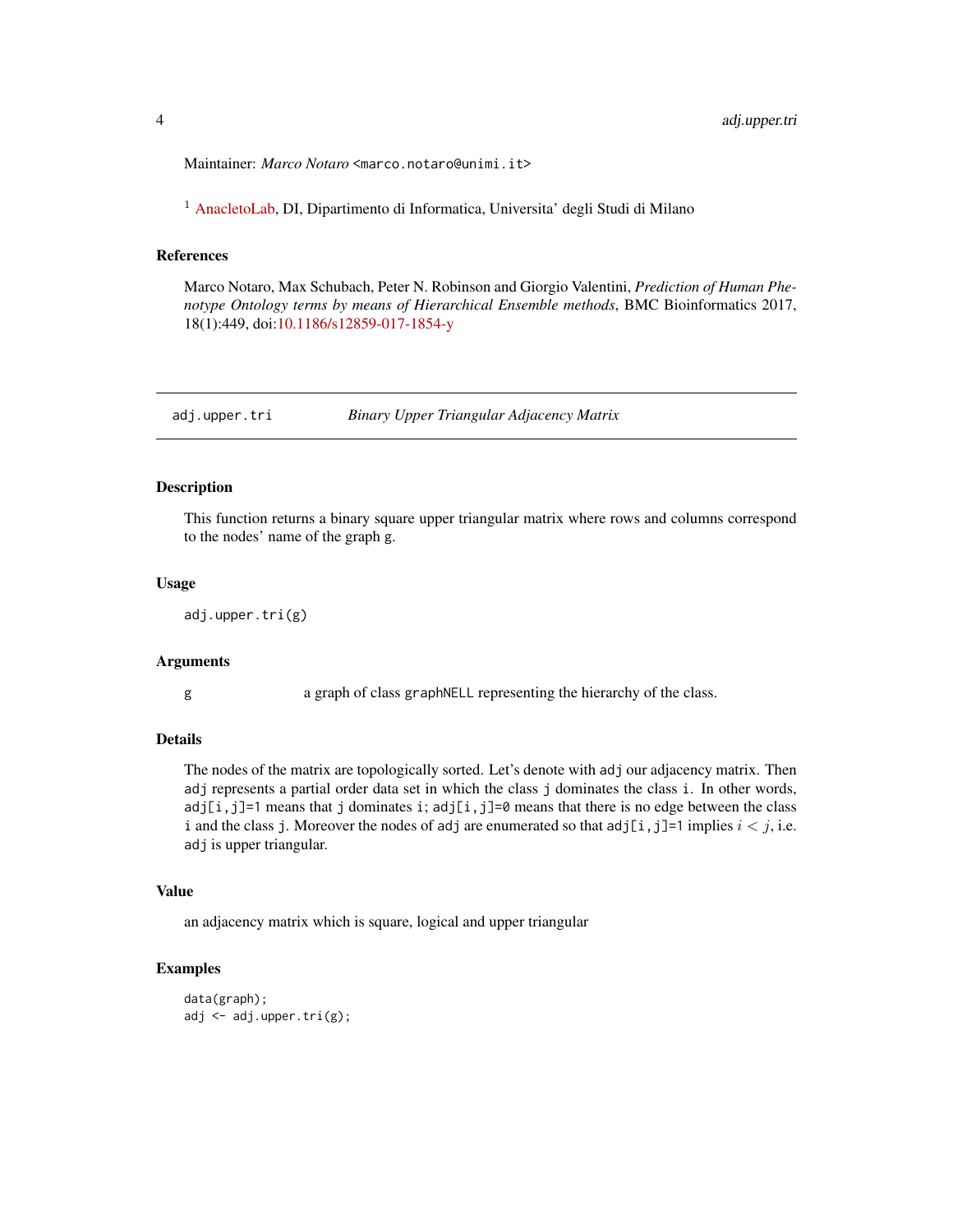<span id="page-4-0"></span>

#### <span id="page-4-1"></span>Description

Compute the ancestors for each node of a graph

#### Usage

```
build.ancestors(g)
```
build.ancestors.per.level(g, levels)

build.ancestors.bottom.up(g, levels)

# Arguments

| g      | a graph of class graph NEL. It represents the hierarchy of the classes                                                                                                      |
|--------|-----------------------------------------------------------------------------------------------------------------------------------------------------------------------------|
| levels | a list of character vectors. Each component represents a graph level and the<br>elements of any component correspond to nodes. The level 0 coincides with the<br>root node. |

#### Value

build. ancestos returns a named list of vectors. Each component corresponds to a node  $x$  of the graph and its vector is the set of its ancestors including also  $x$ .

build.ancestors.per.level returns a named list of vectors. Each component corresponds to a node  $x$  of the graph and its vector is the set of its ancestors including also  $x$ . The nodes are ordered from root (included) to leaves.

build.ancestors.bottom.up a named list of vectors. Each component corresponds to a node  $x$ of the graph and its vector is the set of its ancestors including also  $x$ . The nodes are ordered from leaves to root (included).

# See Also

[graph.levels](#page-41-1)

#### Examples

```
data(graph);
root <- root.node(g);
anc <- build.ancestors(g);
lev <- graph.levels(g, root=root);
anc.tod <-build.ancestors.per.level(g,lev);
anc.bup <- build.ancestors.bottom.up(g,lev);
```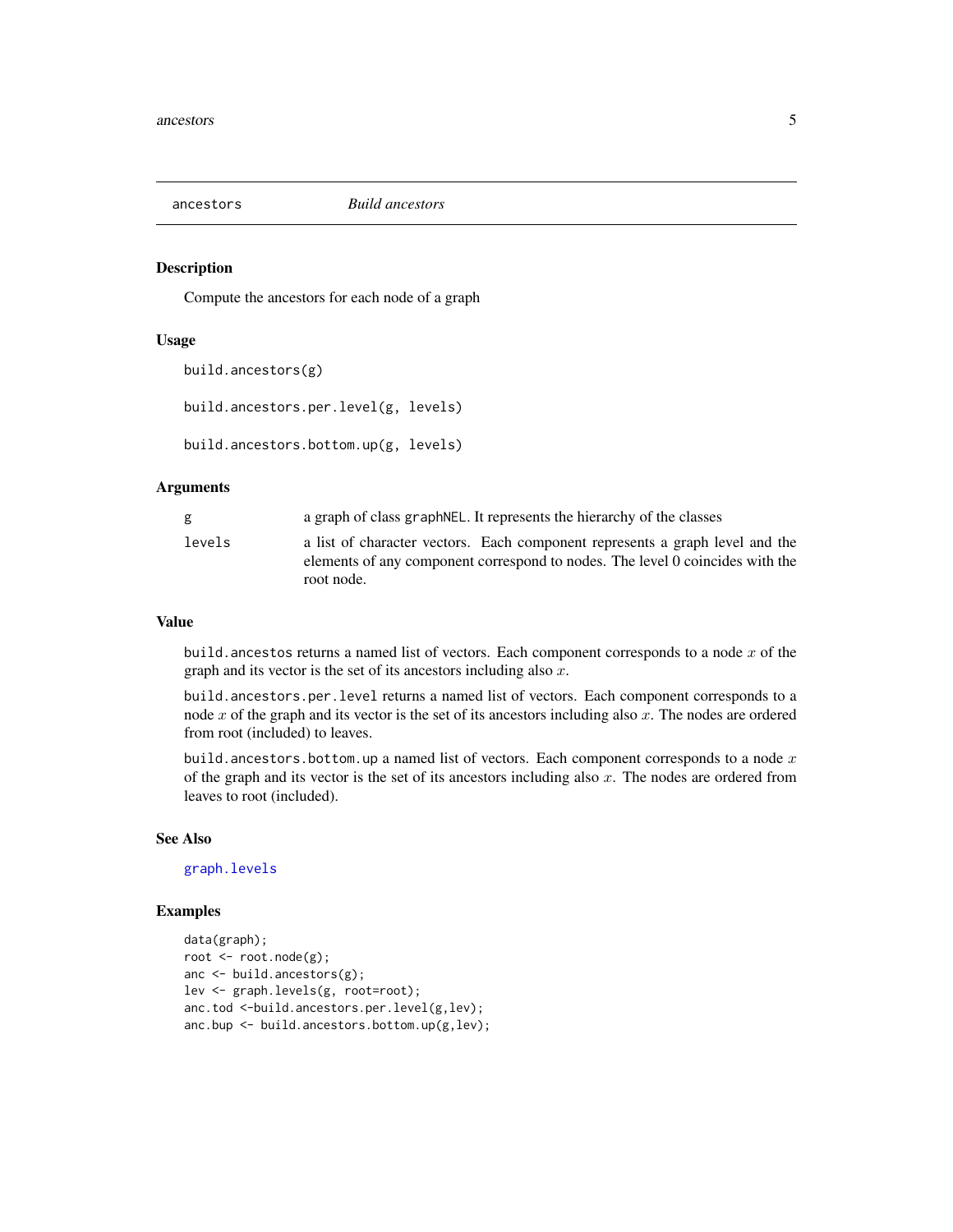<span id="page-5-1"></span><span id="page-5-0"></span>

# Description

Function to compute Area under the Precision Recall Curve (AUPRC) through precrec package

# Usage

```
AUPRC.single.class(labels, scores, folds = NULL, seed = NULL)
```

```
AUPRC.single.over.classes(target, predicted, folds = NULL, seed = NULL)
```
# **Arguments**

| labels    | vector of the true labels (0 negative, 1 positive examples)                                                                                                                                            |
|-----------|--------------------------------------------------------------------------------------------------------------------------------------------------------------------------------------------------------|
| scores    | a numeric vector of the values of the predicted labels (scores)                                                                                                                                        |
| folds     | number of folds on which computing the AUPRC. If folds=NULL (def.), the<br>AUPRC is computed one-shot, otherwise the AUPRC is computed averaged<br>across folds.                                       |
| seed      | initialization seed for the random generator to create folds. Set seed only if<br>folds≠NULL. If seed=NULL and folds≠NULL, the AUPRC averaged across folds<br>is computed without seed initialization. |
| target    | matrix with the target multilabels: rows correspond to examples and columns<br>to classes. $target[i, j] = 1$ if example <i>i</i> belongs to class <i>j</i> , $target[i, j] = 0$<br>otherwise.         |
| predicted | a numeric matrix with predicted values (scores): rows correspond to examples<br>and columns to classes.                                                                                                |

#### Details

The AUPRC (for a single class or for a set of classes) is computed either one-shot or averaged across stratified folds.

AUPRC.single.class computes the AUPRC just for a given class.

AUPR.single.over.classes computes the AUPRC for a set of classes, including their average values across all the classes.

For all those classes having zero annotations, the AUPRC is set to 0. These classes are discarded in the computing of the AUPRC averaged across classes, both when the AUPRC is computed one-shot or averaged across stratified folds.

Names of rows and columns of labels and predicted matrix must be provided in the same order, otherwise a stop message is returned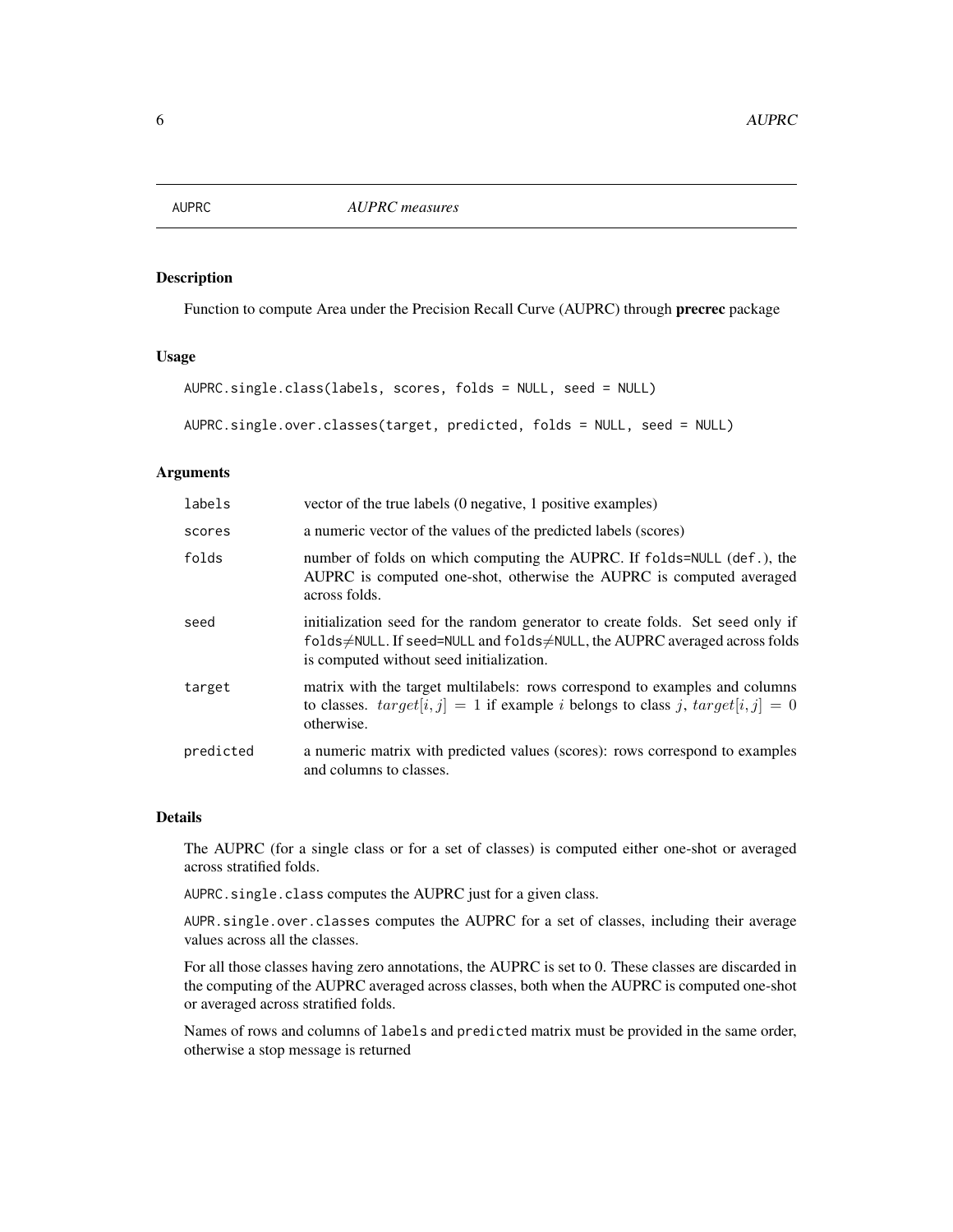#### <span id="page-6-0"></span>AUROC **AUROC 1999 1999 1999 1999 1999 1999 1999 1999 1999 1999 1999 1999 1999 1999 1999 1999 1999 1999 1999 1999 1999 1999 1999 1999 1999 1999 1999 1999 1999 1999**

# Value

AUPRC.single.class returns a numeric value corresponding to the AUPRC for the considered class;

AUPR.single.over.classes returns a list with two elements:

- 1. average: the average AUPRC across classes;
- 2. per.class: a named vector with AUPRC for each class. Names correspond to classes.

# Examples

```
data(labels);
data(scores);
data(graph);
root <- root.node(g);
L <- L[,-which(colnames(L)==root)];
S <- S[,-which(colnames(S)==root)];
PRC.single.class <- AUPRC.single.class(L[,3], S[,3], folds=5, seed=23);
PRC.over.classes <- AUPRC.single.over.classes(L, S, folds=5, seed=23);
```
AUROC *AUROC measures*

#### Description

Function to compute the Area under the ROC Curve through precrec package

### Usage

```
AUROC.single.class(labels, scores, folds = NULL, seed = NULL)
```

```
AUROC.single.over.classes(target, predicted, folds = NULL, seed = NULL)
```

| labels    | vector of the true labels (0 negative, 1 positive examples)                                                                                                                                            |
|-----------|--------------------------------------------------------------------------------------------------------------------------------------------------------------------------------------------------------|
| scores    | a numeric vector of the values of the predicted labels (scores)                                                                                                                                        |
| folds     | number of folds on which computing the AUROC. If folds=NULL (def.), the<br>AUROC is computed one-shot, otherwise the AUROC is computed averaged<br>across folds.                                       |
| seed      | initialization seed for the random generator to create folds. Set seed only if<br>folds≠NULL. If seed=NULL and folds≠NULL, the AUROC averaged across<br>folds is computed without seed initialization. |
| target    | matrix with the target multilabels: rows correspond to examples and columns<br>to classes. $target[i, j] = 1$ if example <i>i</i> belongs to class <i>j</i> , $target[i, j] = 0$<br>otherwise.         |
| predicted | a numeric matrix with predicted values (scores): rows correspond to examples<br>and columns to classes.                                                                                                |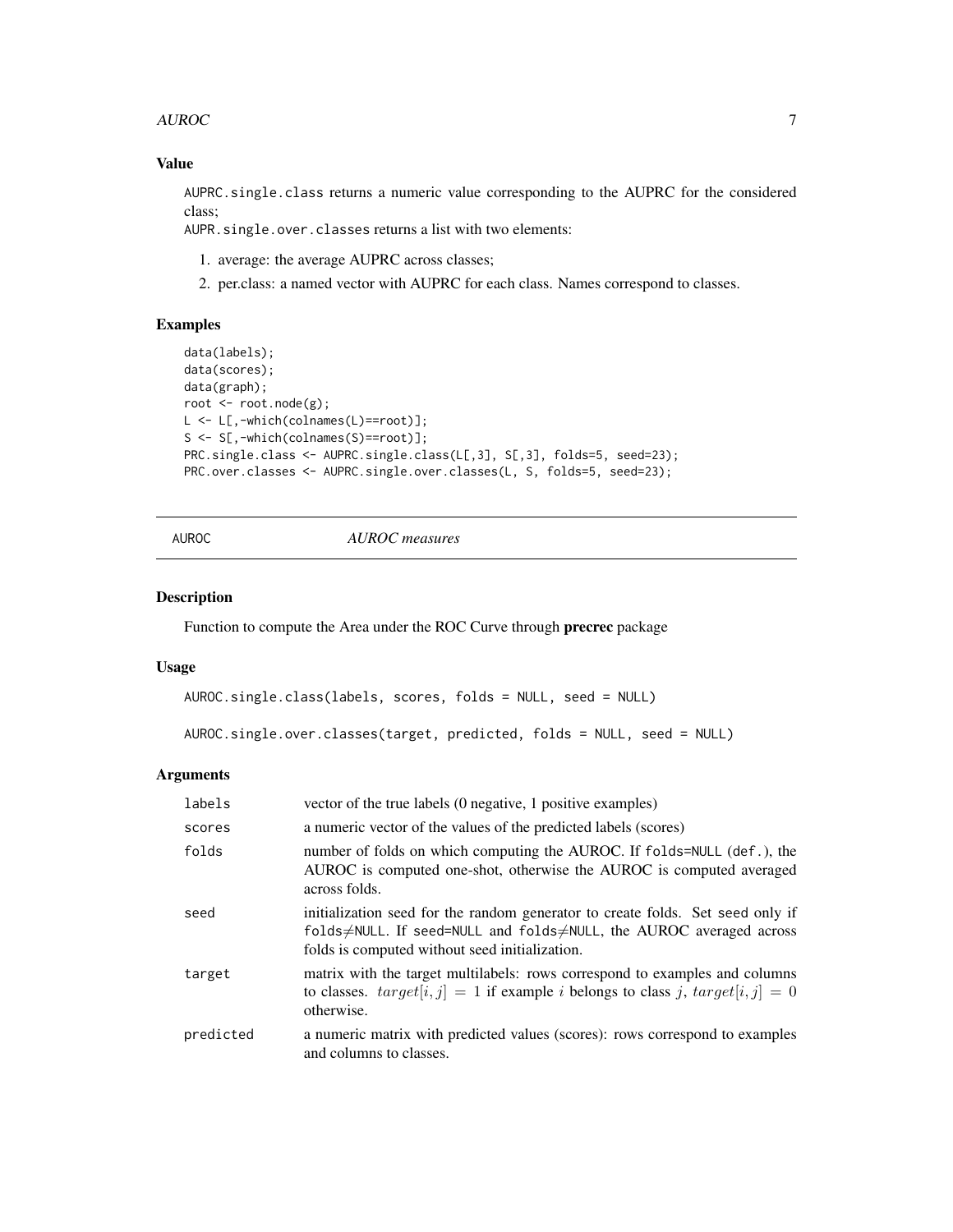#### <span id="page-7-0"></span>Details

The AUROC (for a single class or for a set of classes) is computed either one-shot or averaged across stratified folds.

AUROC.single.class computes the AUROC just for a given class.

AUROC.single.over.classes computes the AUROC for a set of classes, including their average values across all the classes.

For all those classes having zero annotations, the AUROC is set to 0.5. These classes are included in the computing of the AUROC averaged across classes, both when the AUROC is computed one-shot or averaged across stratified folds.

The AUROC is set to 0.5 to all those classes having zero annotations. Names of rows and columns of labels and predicted must be provided in the same order, otherwise a stop message is returned

# Value

AUROC.single.class returns a numeric value corresponding to the AUROC for the considered class;

AUPR.single.over.classes returns a list with two elements:

- 1. average: the average AUROC across classes;
- 2. per.class: a named vector with AUROC for each class. Names correspond to classes.

#### Examples

```
data(labels);
data(scores);
data(graph);
root <- root.node(g);
L <- L[,-which(colnames(L)==root)];
S <- S[,-which(colnames(S)==root)];
AUC.single.class <- AUROC.single.class(L[,3], S[,3], folds=5, seed=23);
AUC.over.classes <- AUROC.single.over.classes(L, S, folds=5, seed=23);
```
check.annotation.matrix.integrity *Annotation matrix checker*

#### Description

This function assess the integrity of an annotation table in which a transitive closure of annotations was performed

#### Usage

```
check.annotation.matrix.integrity(anc, ann.spec, ann)
```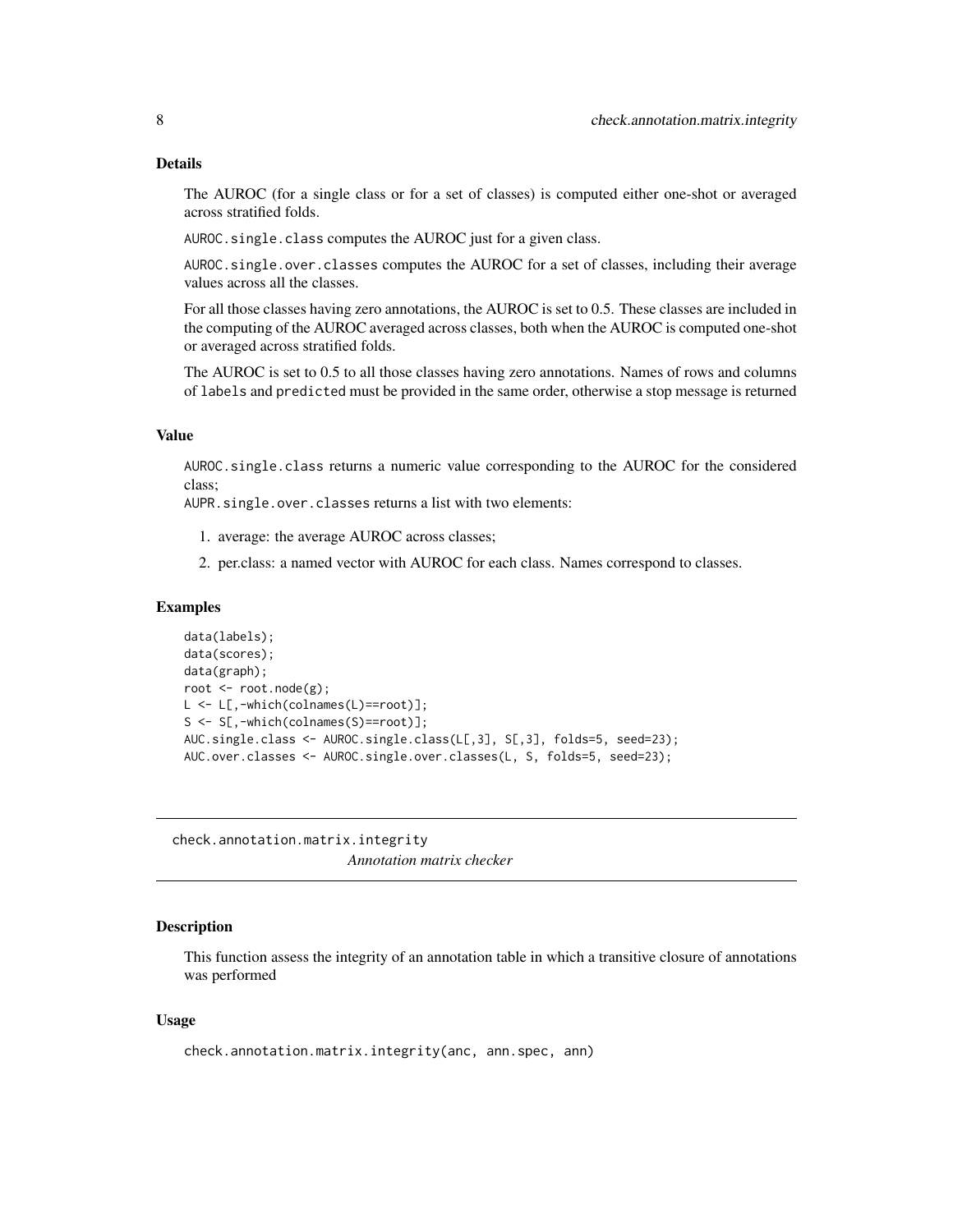# <span id="page-8-0"></span>Arguments

| anc      | list of the ancestors of the ontology.                                                                                                                                  |
|----------|-------------------------------------------------------------------------------------------------------------------------------------------------------------------------|
| ann.spec | the annotation matrix of the most specific annotations $(0/1)$ : rows are genes and<br>columns are terms.                                                               |
| ann      | the full annotations matrix $(0/1)$ , that is the matrix in which the transitive closure<br>of the annotation was performed. Rows are examples and columns are classes. |

# Value

If the transitive closure of the annotations is well performed "OK" is returned, otherwise a message error is printed on the stdout

# See Also

[build.ancestors](#page-4-1), [transitive.closure.annotations](#page-67-1), [full.annotation.matrix](#page-38-1)

# Examples

```
data(graph);
data(labels);
anc <- build.ancestors(g);
tca <- transitive.closure.annotations(L, anc);
check.annotation.matrix.integrity(anc, L, tca);
```
check.DAG.integrity *DAG checker*

# Description

This function assess the integrity of a DAG

#### Usage

```
check.DAG.integrity(g, root = "00")
```
# Arguments

|      | a graph of class graph NEL. It represents the hierarchy of the classes |
|------|------------------------------------------------------------------------|
| root | name of the class that is on the top-level of the hierarchy (def:"00") |

# Value

If all the nodes are accessible from the root "DAG is OK" is printed, otherwise a message error and the list of the not accessible nodes is printed on the stdout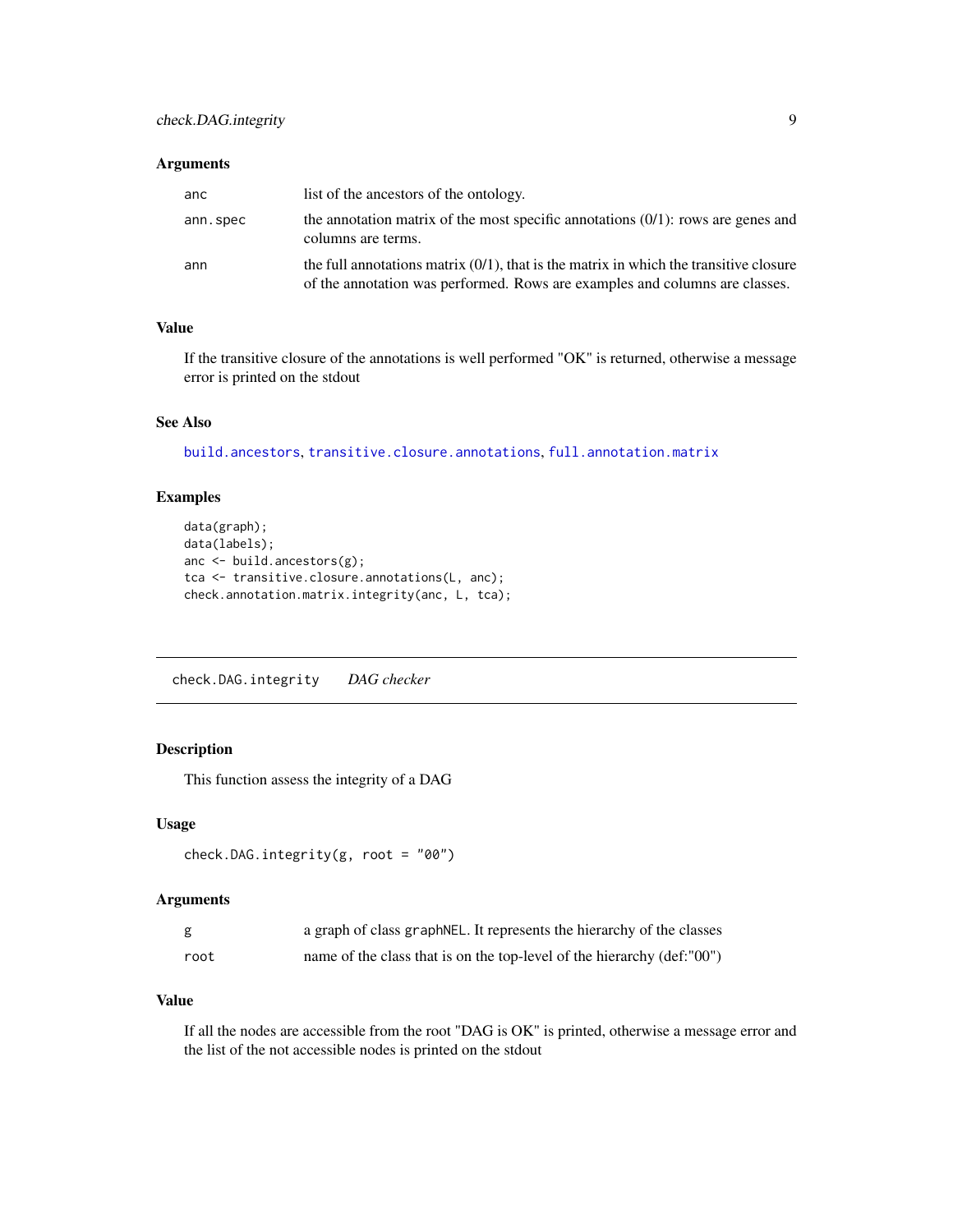# Examples

```
data(graph);
root <- root.node(g);
check.DAG.integrity(g, root=root);
```
children *Build children*

# Description

Compute the children for each node of a graph

#### Usage

build.children(g)

get.children.top.down(g, levels)

get.children.bottom.up(g, levels)

# Arguments

| g      | a graph of class graph NEL. It represents the hierarchy of the classes                                                                                                      |
|--------|-----------------------------------------------------------------------------------------------------------------------------------------------------------------------------|
| levels | a list of character vectors. Each component represents a graph level and the<br>elements of any component correspond to nodes. The level 0 coincides with the<br>root node. |

#### Value

build.children returns a named list of vectors. Each component corresponds to a node  $x$  of the graph and its vector is the set of its children

get.children.top.down returns a named list of character vectors. Each component corresponds to a node  $x$  of the graph (i.e. parent node) and its vector is the set of its children. The nodes are ordered from root (included) to leaves.

get.children.bottom.up returns a named list of character vectors. Each component corresponds to a node  $x$  of the graph (i.e. parent node) and its vector is the set of its children. The nodes are ordered from leaves (included) to root.

# See Also

[graph.levels](#page-41-1)

<span id="page-9-0"></span>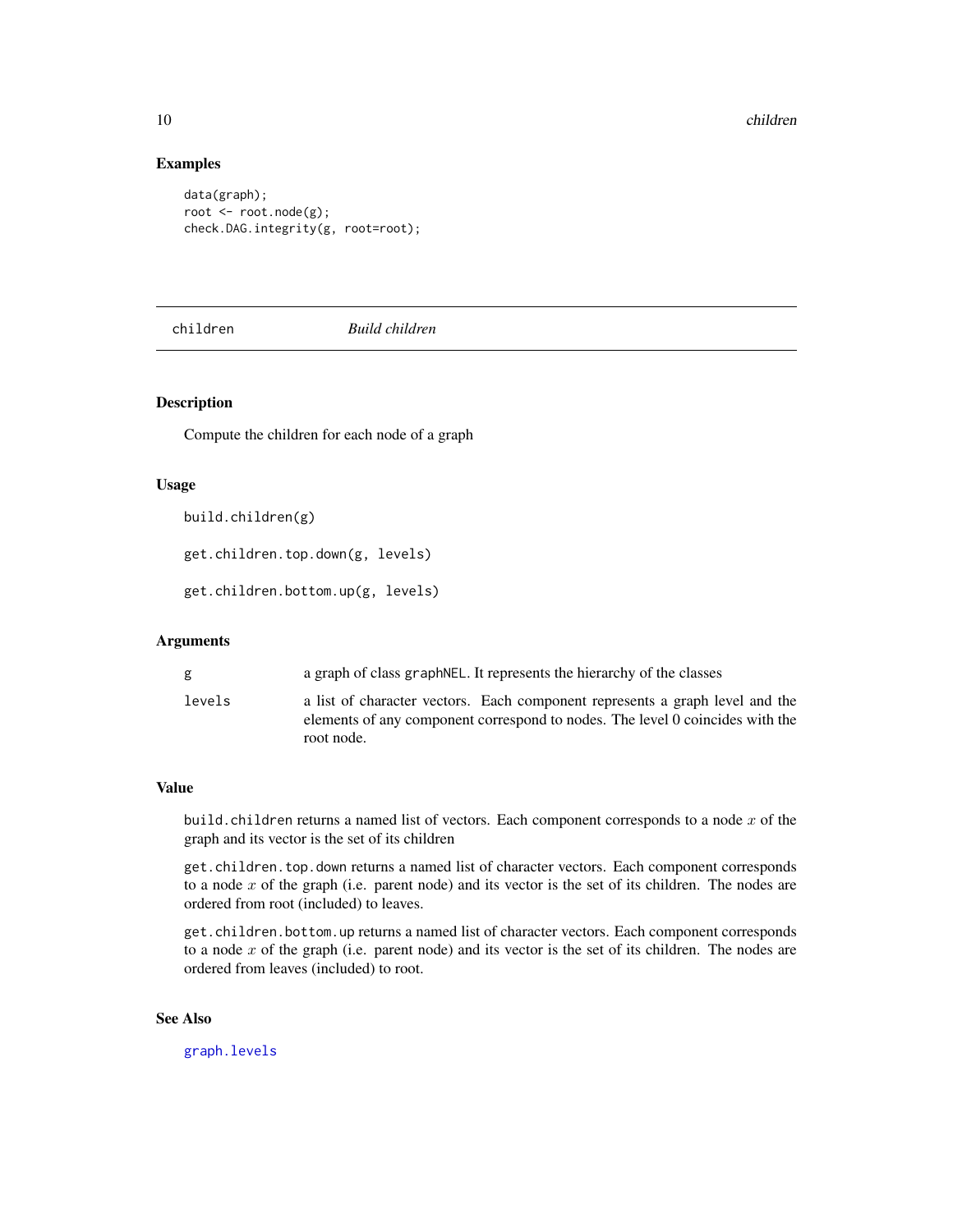# <span id="page-10-0"></span>compute.flipped.graph 11

# Examples

```
data(graph);
root <- root.node(g);
children <- build.children(g);
lev <- graph.levels(g, root=root);
children.tod <- get.children.top.down(g,lev);
children.bup <- get.children.bottom.up(g,lev);
```
compute.flipped.graph *Flip Graph*

# Description

Compute a directed graph with edges in the opposite direction

#### Usage

compute.flipped.graph(g)

# Arguments

g a graphNEL directed graph

#### Value

a graph (as an object of class graphNEL) with edges in the opposite direction w.r.t. g

#### Examples

```
data(graph);
g.flipped <- compute.flipped.graph(g);
```
constraints.matrix *Constraints Matrix*

#### Description

This function returns a matrix with two columns and as many rows as there are edges. The entries of the first columns are the index of the node the edge cames from (i.e. children nodes), the entries of the second columns indicate the index of node the edge is to (i.e. parents nodes). Referring to a DAG this matrix defines a partial order.

#### Usage

```
constraints.matrix(g)
```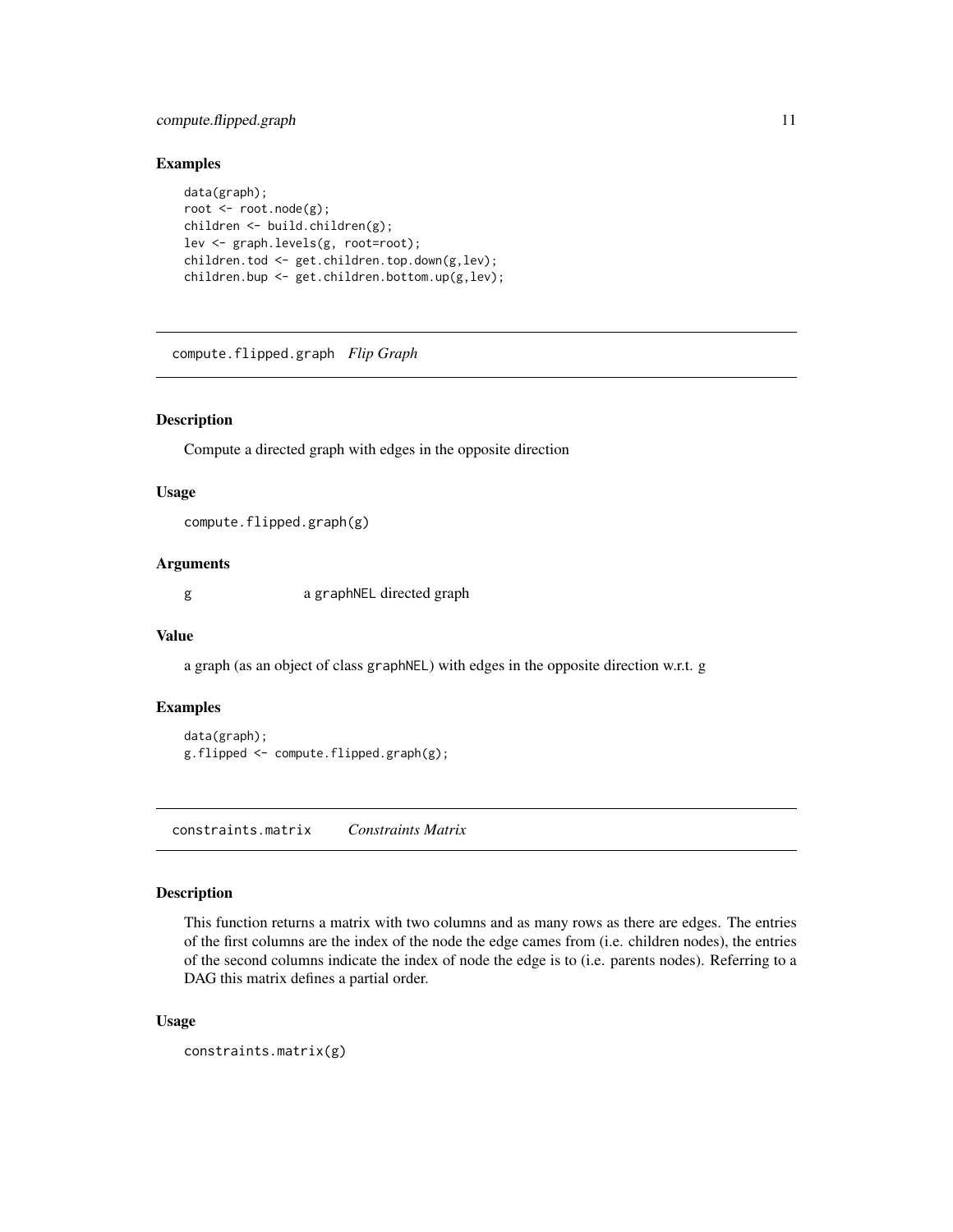# <span id="page-11-0"></span>Arguments

g a graph of class graphNELL. It represents the hierarchy of the classes

# Value

a constraints matrix w.r.t the graph g

# Examples

```
data(graph);
m <- constraints.matrix(g);
```
create.stratified.fold.df

*DataFrame for Stratified Cross Validation*

# Description

Create a data frame for stratified cross-validation

# Usage

```
create.stratified.fold.df(labels, scores, folds = 5, seed = 23)
```
# Arguments

| labels | vector of the true labels (0 negative, 1 positive)                                                                                                           |
|--------|--------------------------------------------------------------------------------------------------------------------------------------------------------------|
| scores | a numeric vector of the values of the predicted labels                                                                                                       |
| folds  | number of folds of the cross validation (def. folds=5)                                                                                                       |
| seed   | initialization seed for the random generator to create folds (def. seed=23). If<br>seed=NULL, the stratified folds are generated without seed initialization |

# Details

the folds are *stratified*, i.e. contain the same amount of positive and negative examples

# Value

a data frame with three columns:

- scores: contains the predicted scores;
- labels: contains the labels as pos or neg;
- folds: contains the index of the fold in which the example falls. The index can range from 1 to the the number of folds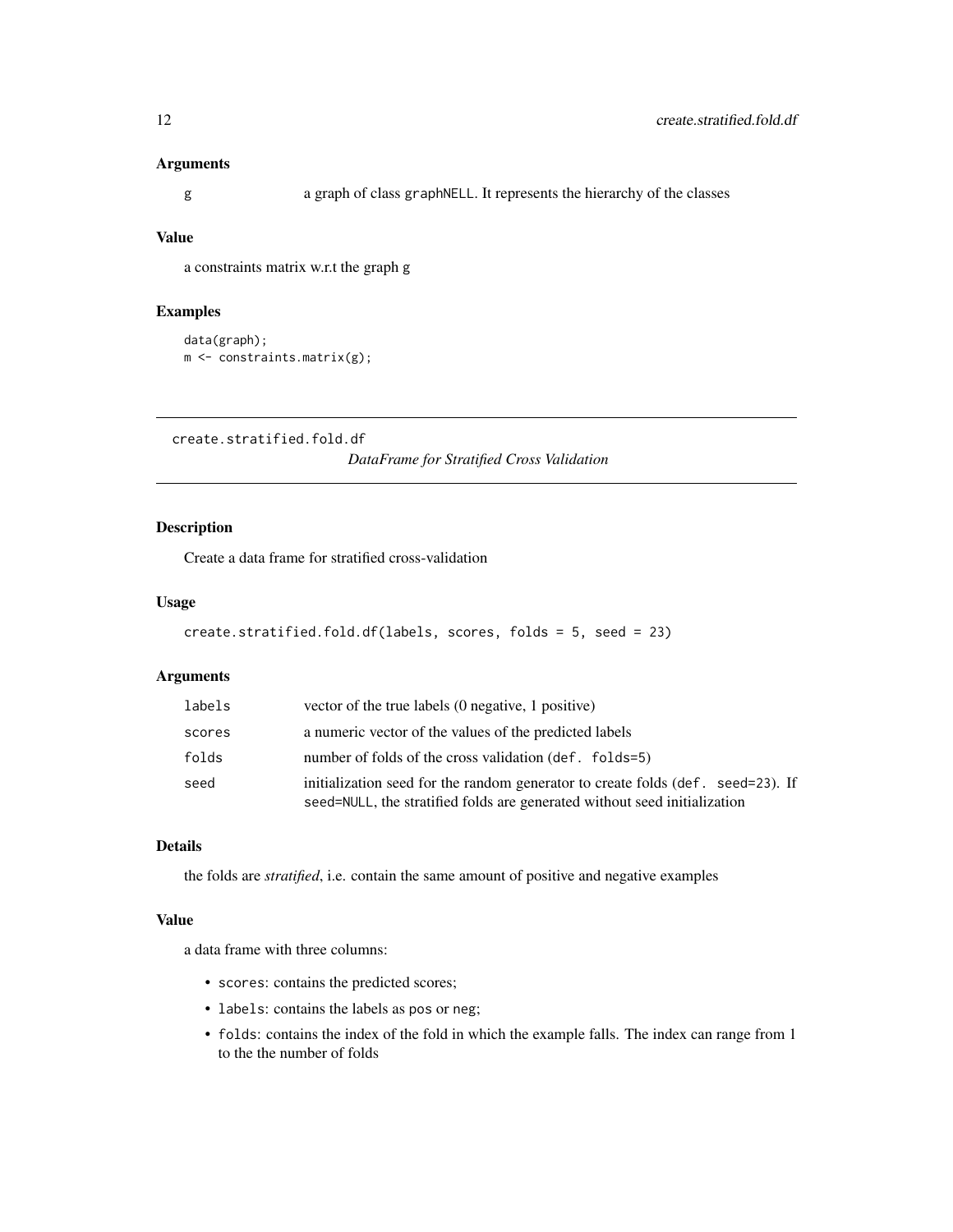#### <span id="page-12-0"></span>descendants and the set of the set of the set of the set of the set of the set of the set of the set of the set of the set of the set of the set of the set of the set of the set of the set of the set of the set of the set

# Examples

```
data(labels);
data(scores);
df <- create.stratified.fold.df(L[,3], S[,3], folds=5, seed=23);
```
descendants *Build descendants*

# Description

Compute the descendants for each node of a graph

#### Usage

build.descendants(g)

build.descendants.per.level(g, levels)

build.descendants.bottom.up(g, levels)

# Arguments

| g      | a graph of class graph NEL. It represents the hierarchy of the classes                                                                                                      |
|--------|-----------------------------------------------------------------------------------------------------------------------------------------------------------------------------|
| levels | a list of character vectors. Each component represents a graph level and the<br>elements of any component correspond to nodes. The level 0 coincides with the<br>root node. |

#### Value

build. descendants returns a named list of vectors. Each component corresponds to a node  $x$  of the graph, and its vector is the set of its descendants including also  $x$ .

build.descendants.per.level returns a named list of vectors. Each component corresponds to a node  $x$  of the graph and its vector is the set of its descendants including also  $x$ . The nodes are ordered from root (included) to leaves.

build.descendants.bottom.up returns a named list of vectors. Each component corresponds to a node  $x$  of the graph and its vector is the set of its descendants including also  $x$ . The nodes are ordered from leaves to root (included).

# See Also

[graph.levels](#page-41-1)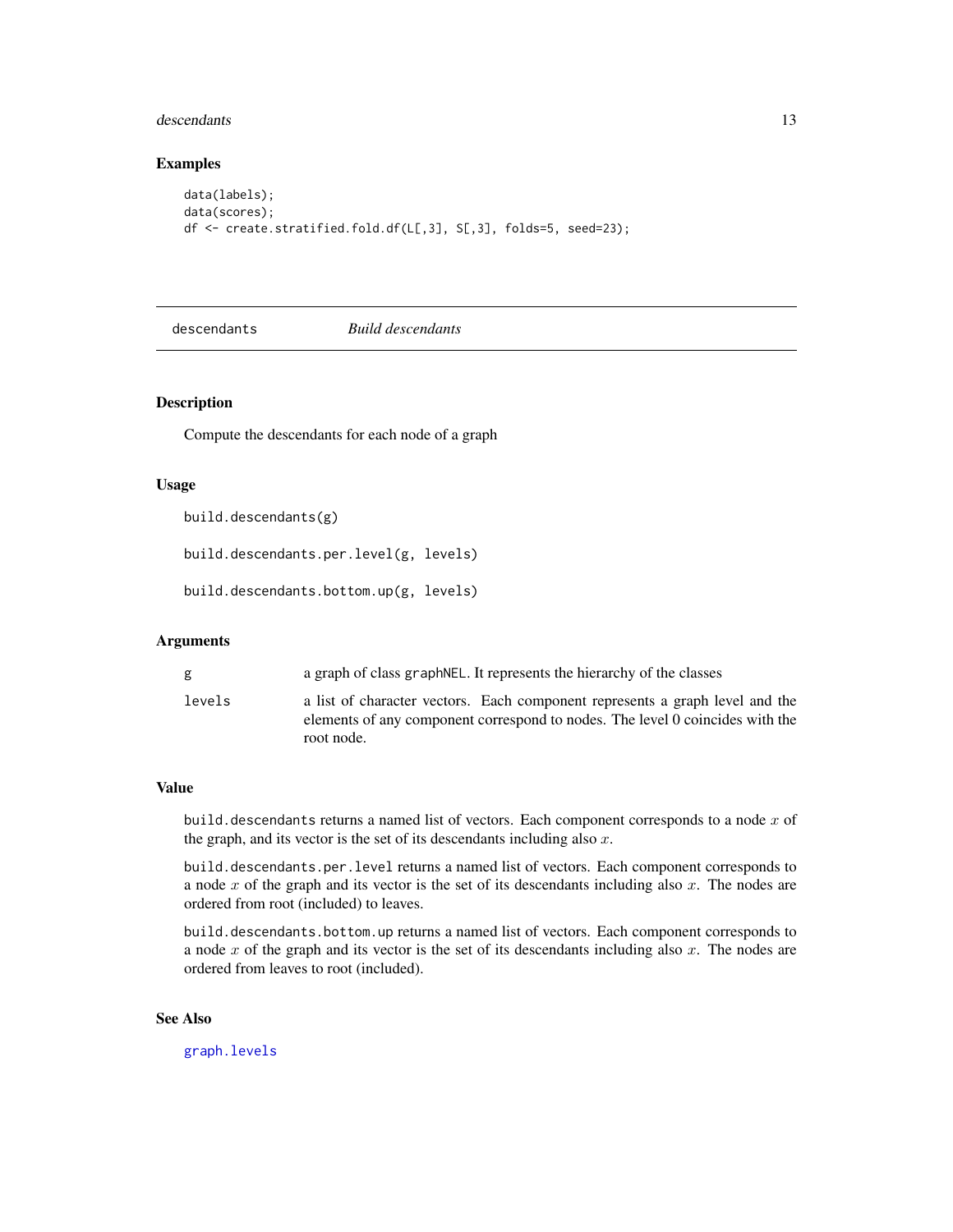## Examples

```
data(graph);
root <- root.node(g);
desc \le build.descendants(g);
lev <- graph.levels(g, root=root);
desc.tod <- build.descendants.per.level(g,lev);
desc.bup <- build.descendants.bottom.up(g,lev);
```
distances.from.leaves *Distances from leaves*

#### Description

This function returns the minimum distance of each node from one of the leaves of the graph

#### Usage

distances.from.leaves(g)

# Arguments

g a graph of class graphNEL. It represents the hierarchy of the classes

#### Value

a named vector. The names are the names of the nodes of the graph g, and their values represent the distance from the leaves. A value equal to 0 is assigned to the leaves, 1 to nodes with distance 1 from a leaf and so on

#### Examples

```
data(graph);
dist.leaves <- distances.from.leaves(g);
```
do.edges.from.HPO.obo *Parse an HPO OBO file*

# Description

Read an HPO OBO file [\(HPO\)](http://human-phenotype-ontology.github.io/) and write the edges of the DAG on a plain text file. The format of the file is a sequence of rows and each row corresponds to an edge represented through a pair of vertices separated by blanks

#### Usage

```
do.edges.from.HPO.obo(obofile = "hp.obo", file = "edge.file")
```
<span id="page-13-0"></span>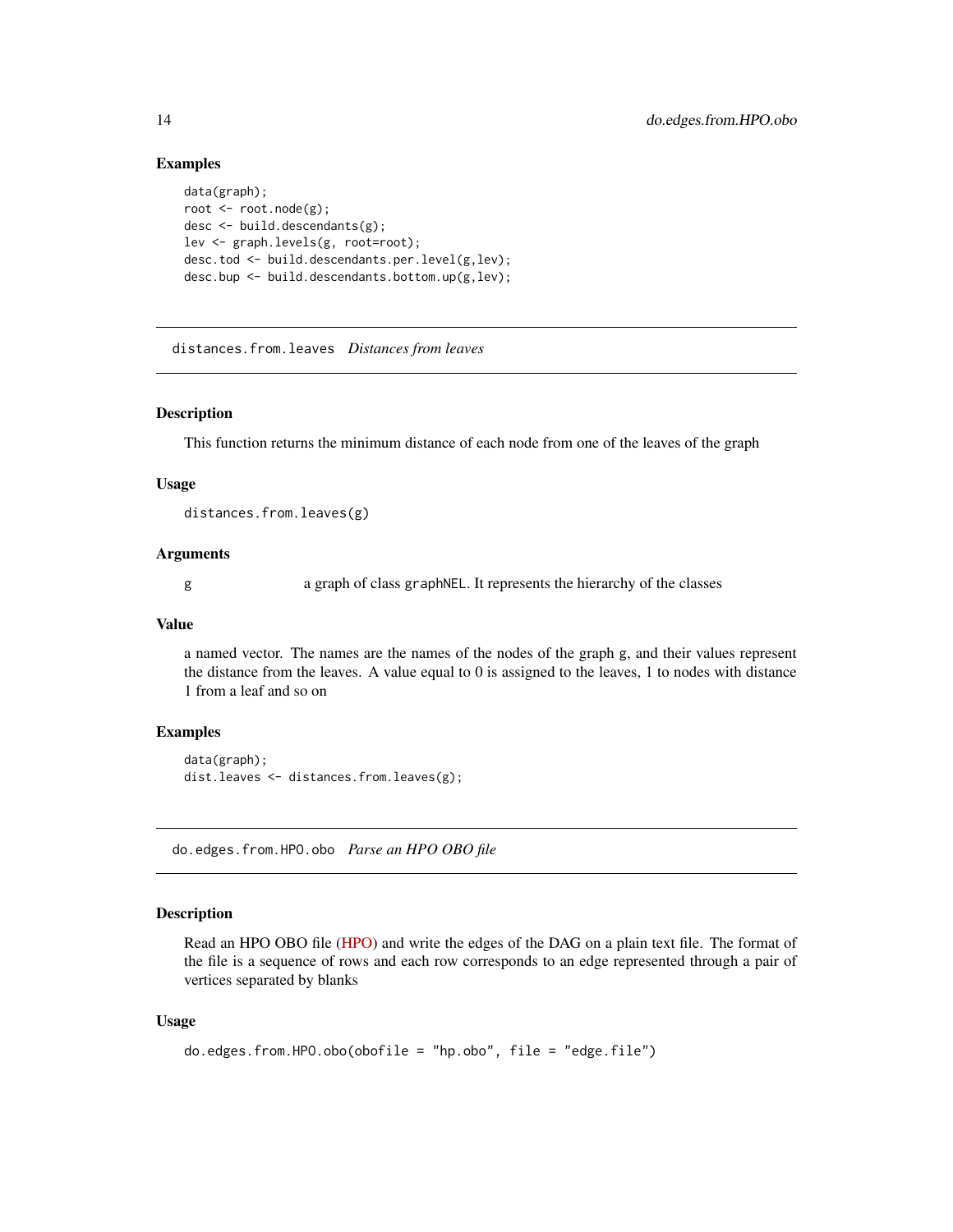# <span id="page-14-0"></span>Arguments

| obofile | an HPO OBO file. The extension of the obofile can be or plain format (".txt") or<br>compressed (".gz").                          |
|---------|----------------------------------------------------------------------------------------------------------------------------------|
| file    | name of the file of the edges to be written. The extension of the file can be or<br>plain format (".txt") or compressed (".gz"). |

# Value

a text file representing the edges in the format: source destination (i.e. one row for each edge)

#### Examples

```
## Not run:
hpobo <- "http://purl.obolibrary.org/obo/hp.obo";
do.edges.from.HPO.obo(obofile=hpobo, file="hp.edge");
## End(Not run)
```
Do.flat.scores.normalization

*Flat scores normalization*

# Description

High level functions to normalize a flat scores matrix w.r.t. max normalization (MaxNorm) or quantile normalization (Qnorm)

# Usage

```
Do.flat.scores.normalization(norm.type = "MaxNorm", flat.file = flat.file,
  flat.dir = flat.dir, flat.norm.dir = flat.norm.dir)
```
# Arguments

| norm.type     | can be one of the following two values:                                          |
|---------------|----------------------------------------------------------------------------------|
|               | • MaxNorm (def.): each score is divided w.r.t. the max of each class;            |
|               | • Qnorm: a quantile normalization is applied. Library preprocessCore is<br>used. |
| flat.file     | name of the flat scores matrix (without rda extension)                           |
| flat.dir      | relative path to folder where flat scores matrix is stored                       |
| flat.norm.dir | the directory where the normalized flat scores matrix must be stored             |

# Details

To apply the quantile normalization the preprocessCore library is uded.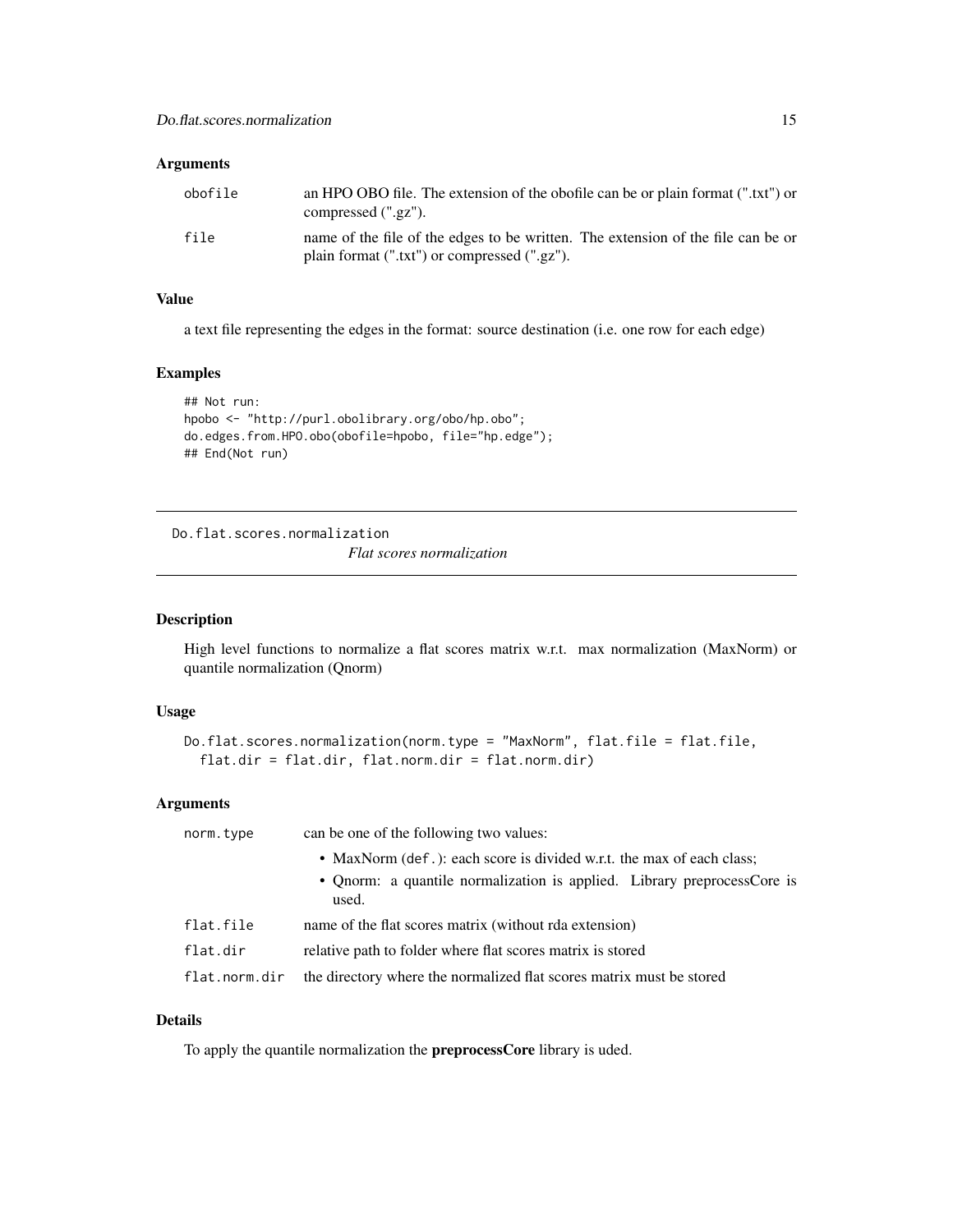# Value

the matrix of the scores flat normalized w.r.t. MaxNorm or Qnorm in flat.norm.dir

#### Examples

```
data(scores);
if(!dir.exists("data")){
dir.create("data");
}
if(!dir.exists("results")){
dir.create("results");
}
save(S,file="data/scores.rda");
flat.dir <- "data/";
flat.norm.dir <- "results/";
flat.file <- "scores";
norm.types <- c("MaxNorm","Qnorm");
for(norm.type in norm.types){
Do.flat.scores.normalization(norm.type=norm.type, flat.file=flat.file,
flat.dir=flat.dir, flat.norm.dir=flat.norm.dir);
}
```
Do.full.annotation.matrix *Do full annotations matrix*

#### Description

High-level function to obtain a full annotation matrix, that is a matrix in which the transitive closure of annotations was performed, respect to a given weighted adiacency matrix

#### Usage

```
Do.full.annotation.matrix(anc.file.name = anc.file.name, anc.dir = anc.dir,
 net.file = net.file, net.dir = net.dir, ann.file.name = ann.file.name,
  ann.dir = ann.dir, output.name = output.name, output.dir = output.dir)
```

| anc.file.name | name of the file containg the list for each node the list of all its ancestor (without<br>rda extension) |
|---------------|----------------------------------------------------------------------------------------------------------|
| anc.dir       | relative path to directory where the ancestor file is stored                                             |
| net.file      | name of the file containing the weighted adjiacency matrix of the graph (without<br>rda extension)       |
| net.dir       | relative path to directory where the weighted adjacency matrix is stored                                 |
| ann.file.name | name of the file containing the matrix of the most specific annotations (without<br>rda extension)       |

<span id="page-15-0"></span>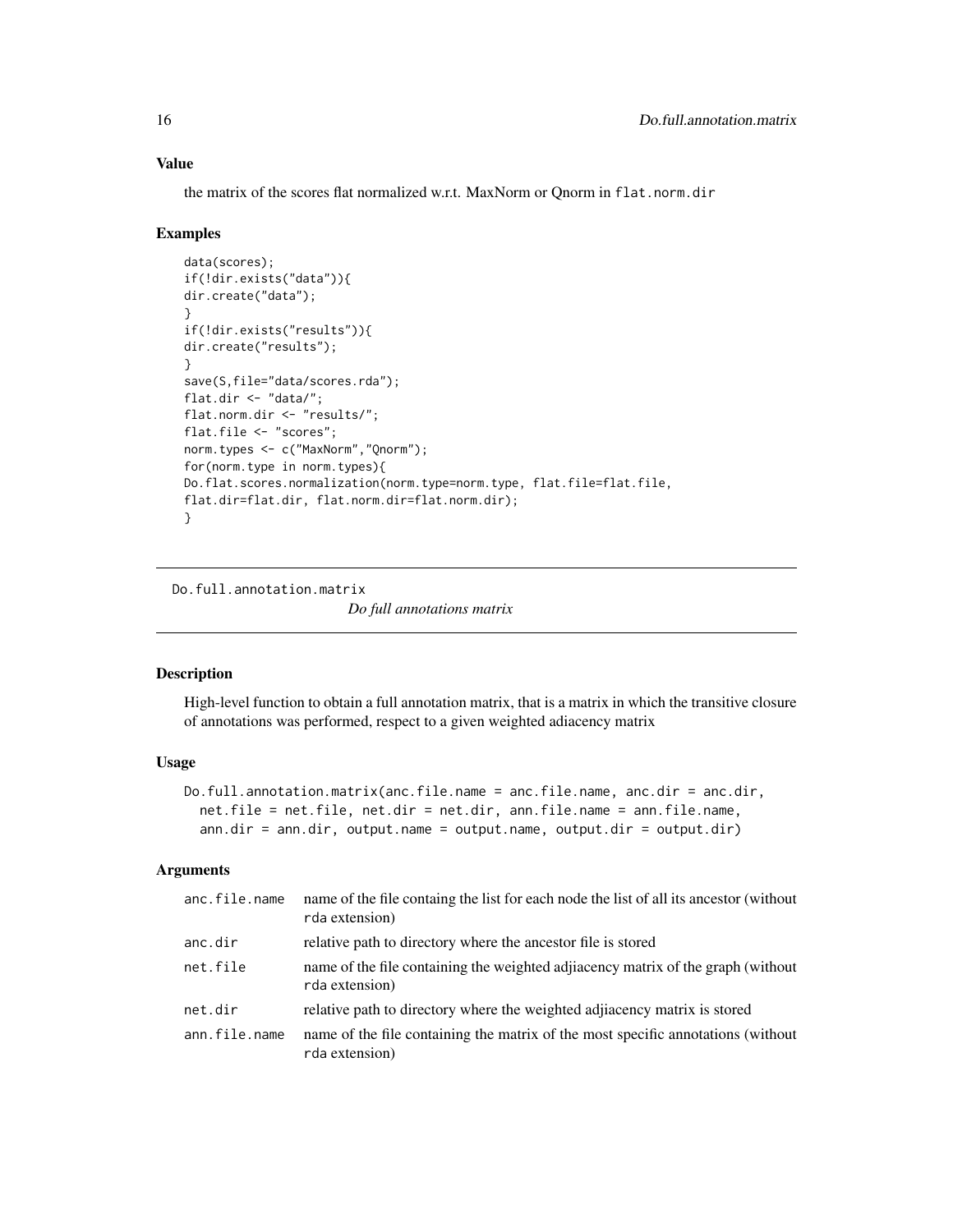<span id="page-16-0"></span>

| ann.dir     | relative path to directory where the matrix of the most specific annotation is<br>stored |
|-------------|------------------------------------------------------------------------------------------|
| output.name | name of the output file without rda extension (without rda extension)                    |
| output.dir  | relative path to directory where the output file must be stored                          |

# Value

a full annotation matrix T, that is a matrix in which the transitive closure of annotations was performed. Rows correspond to genes of the input weighted adjiacency matrix and columns to terms.  $T[i, j] = 1$  means that gene i is annotated for the term j,  $T[i, j] = 0$  means that gene i is not annotated for the term  $j$ .

#### See Also

[full.annotation.matrix](#page-38-1)

#### Examples

```
data(graph);
data(labels);
data(wadj);
if (!dir.exists("data")){
dir.create("data");
}
if (!dir.exists("results")){
dir.create("results");
}
anc <- build.ancestors(g);
save(anc,file="data/ancestors.rda");
save(g,file="data/graph.rda");
save(L,file="data/labels.rda");
save(W,file="data/wadj.rda");
anc.dir <- net.dir <- ann.dir <- "data/";
output.dir <- "results/";
anc.file.name <- "ancestors";
net.file <- "wadj";
ann.file.name <- "labels";
output.name <- "full.ann.matrix";
Do.full.annotation.matrix(anc.file.name=anc.file.name, anc.dir=anc.dir, net.file=net.file,
net.dir=net.dir, ann.file.name=ann.file.name, ann.dir=ann.dir, output.name=output.name,
output.dir=output.dir);
```
Do.GPAV *GPAV – High Level Function*

#### Description

High level function to correct the computed scores in a hierarchy according to the GPAV algorithm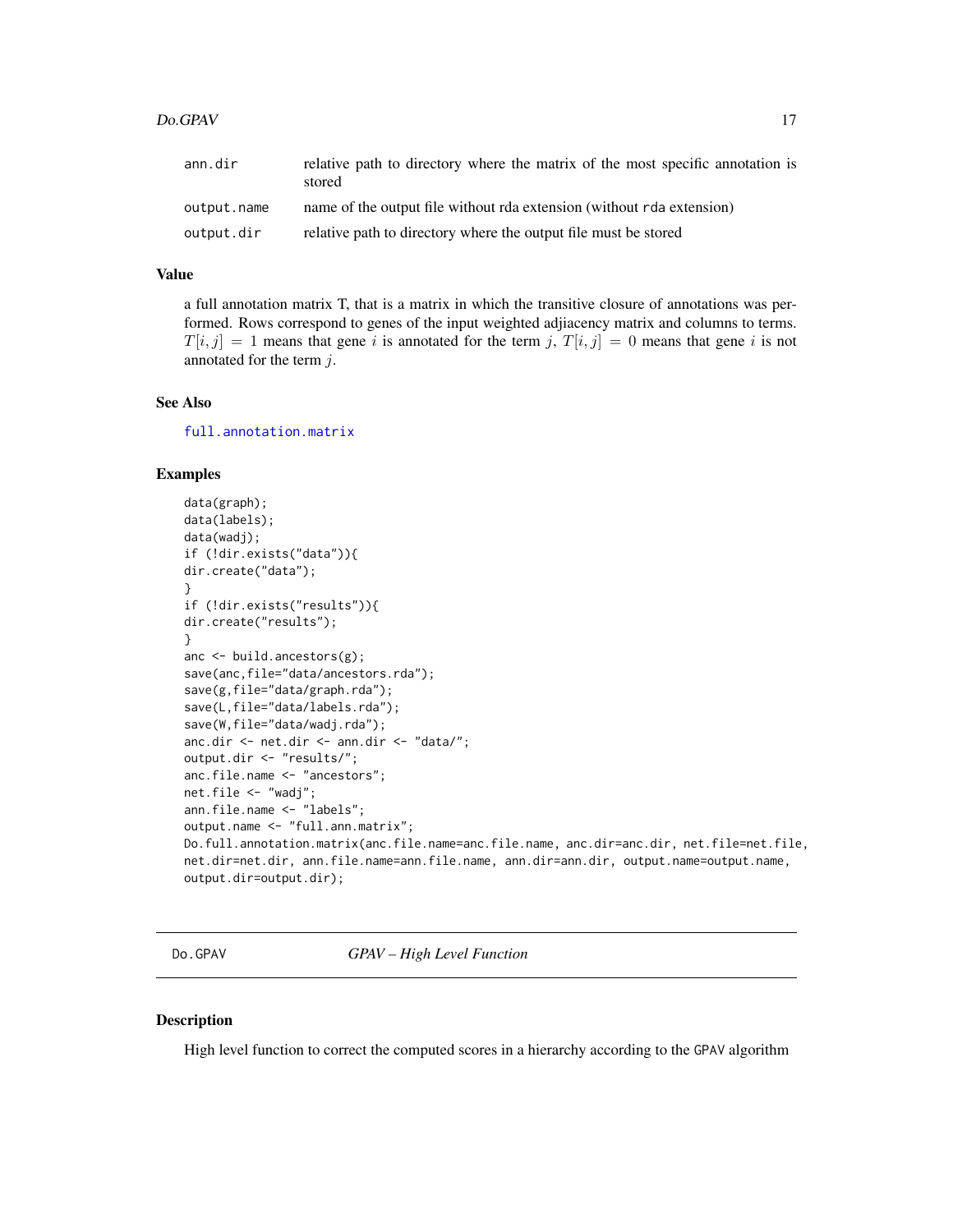# Usage

```
Do.GPAV(norm = TRUE, norm.type = NULL, W = NULL, parallel = FALSE,
 ncores = 1, folds = 5, seed = 23, n.round = 3, f.criterion = "F",recall.levels = seq(from = 0.1, to = 1, by = 0.1), flat.file = flat.file,
 ann.file = ann.file, dag.file = dag.file, flat.dir = flat.dir,
 ann.dir = ann.dir, dag.dir = dag.dir, hierScore.dir = hierScore.dir,
 perf.dir = perf.dir)
```

| norm        | boolean value:                                                                                                                                                                                                                                         |
|-------------|--------------------------------------------------------------------------------------------------------------------------------------------------------------------------------------------------------------------------------------------------------|
|             | • TRUE (def.): the flat scores matrix has been already normalized in accord-<br>ing to a normalization method;                                                                                                                                         |
|             | • FALSE: the flat scores matrix has not been normalized yet. See the parameter<br>norm. type for which normalization can be applied.                                                                                                                   |
| norm.type   | can be one of the following three values:                                                                                                                                                                                                              |
|             | 1. NULL (def.): set norm. type to NULL if and only if the parameter norm is<br>set to TRUE;                                                                                                                                                            |
|             | 2. MaxNorm: each score is divided for the maximum of each class;                                                                                                                                                                                       |
|             | 3. Qnorm: quantile normalization. preprocessCore package is used.                                                                                                                                                                                      |
| W           | vector of weight relative to a single example. If the vector W is not specified<br>(def. W=NULL), W is a unitary vector of the same length of the columns' number<br>of the flat scores matrix (root node included)                                    |
| parallel    | boolean value:                                                                                                                                                                                                                                         |
|             | • TRUE: execute the parallel implementation of GPAV (GPAV.parallel);<br>• FALSE (def.): execute the sequential implementation of GPAV (GPAV.over.examples);                                                                                            |
| ncores      | number of cores to use for parallel execution (def. 8). Set the parameter<br>ncores to 1 if the parameter parallel is set to FALSE, otherwise set the de-<br>sired number of cores                                                                     |
| folds       | number of folds of the cross validation on which computing the performance<br>metrics averaged across folds (def. 5). If folds=NULL, the performance metrics<br>are computed one-shot, otherwise the performance metrics are averaged across<br>folds. |
| seed        | initialization seed for the random generator to create folds (def. 23). If NULL<br>folds are generated without seed initialization.                                                                                                                    |
| n.round     | number of rounding digits to be applied to the hierarchical scores matrix (def. 3).<br>It is used for choosing the best threshold on the basis of the best F-measure                                                                                   |
| f.criterion | character. Type of F-measure to be used to select the best F-measure. Two<br>possibilities:                                                                                                                                                            |
|             | 1. F (def.): corresponds to the harmonic mean between the average precision<br>and recall                                                                                                                                                              |
|             | 2. avF: corresponds to the per-example F-score averaged across all the ex-<br>amples                                                                                                                                                                   |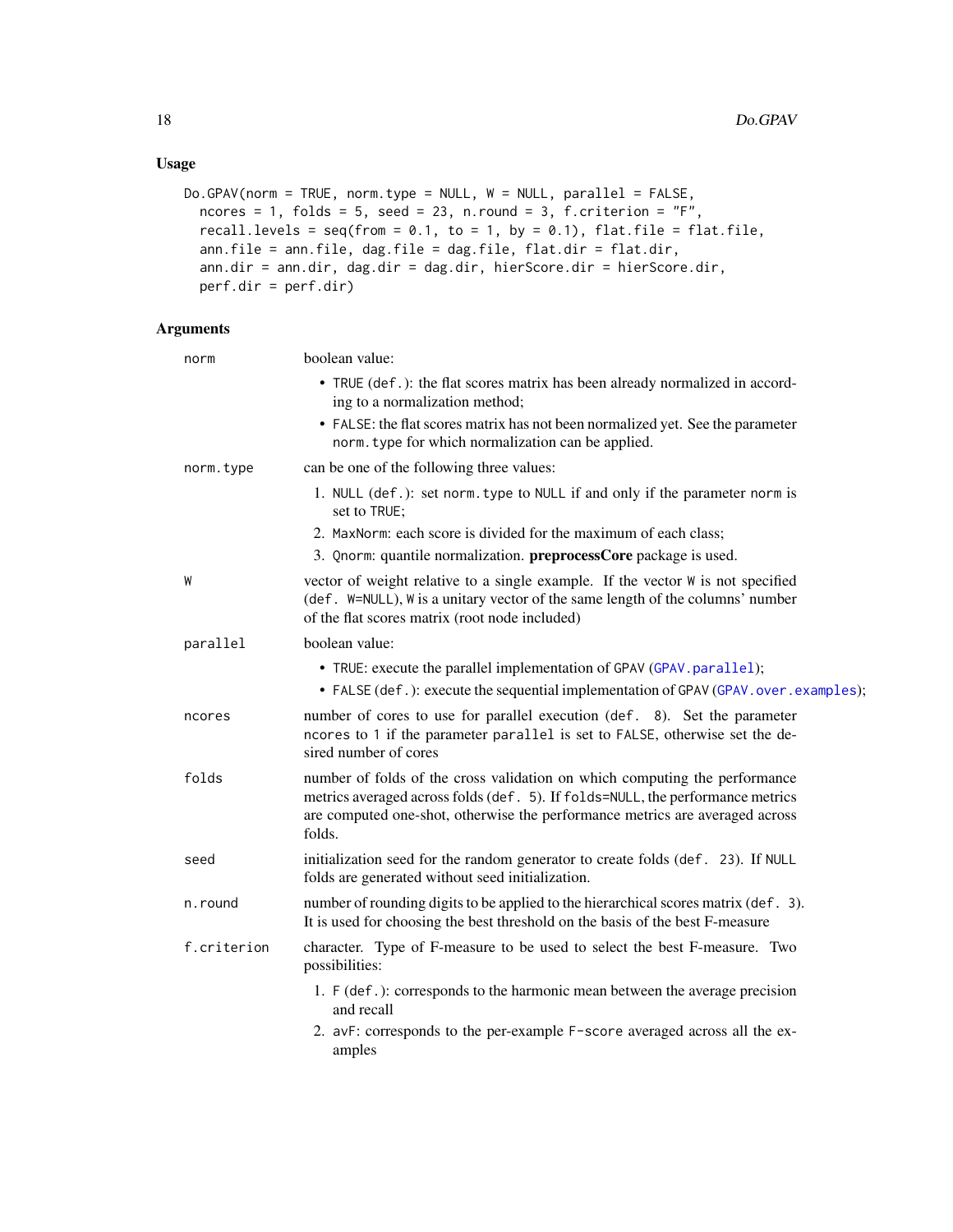#### $Do.GPAV$  19

| recall.levels | a vector with the desired recall levels (def: from: $0.1$ , to: $0.9$ , by: $0.1$ ) to<br>compute the the Precision at fixed Recall level (PXR) |
|---------------|-------------------------------------------------------------------------------------------------------------------------------------------------|
| flat.file     | name of the file containing the flat scores matrix to be normalized or already<br>normalized (without rda extension)                            |
| ann.file      | name of the file containing the the label matrix of the examples (without rda<br>extension)                                                     |
| dag.file      | name of the file containing the graph that represents the hierarchy of the classes<br>(without rda extension)                                   |
| flat.dir      | relative path where flat scores matrix is stored                                                                                                |
| ann.dir       | relative path where annotation matrix is stored                                                                                                 |
| dag.dir       | relative path where graph is stored                                                                                                             |
| hierScore.dir | relative path where the hierarchical scores matrix must be stored                                                                               |
| perf.dir      | relative path where all the performance measures must be stored                                                                                 |

# Details

The function checks if the number of classes between the flat scores matrix and the annotations matrix mismatched. If so, the number of terms of the annotations matrix is shrunk to the number of terms of the flat scores matrix and the corresponding subgraph is computed as well. N.B.: it is supposed that all the nodes of the subgraph are accessible from the root.

# Value

Two rda files stored in the respective output directories:

- 1. Hierarchical Scores Results: a matrix with examples on rows and classes on columns representing the computed hierarchical scores for each example and for each considered class. It is stored in the hierScore.dir directory.
- 2. Performance Measures: *flat* and *hierarchical* performace results:
	- (a) [AUPRC](#page-5-1) results computed though AUPRC.single.over.classes (AUPRC);
	- (b) [AUROC](#page-6-1) results computed through AUROC.single.over.classes (AUROC);
	- (c) PXR results computed though precision.at.given.recall.levels.over.classes ([PXR](#page-50-1));
	- (d) [FMM](#page-36-1) results computed though compute. Fmeasure.multilabel (FMM);

It is stored in the perf.dir directory.

# See Also

[GPAV](#page-39-1)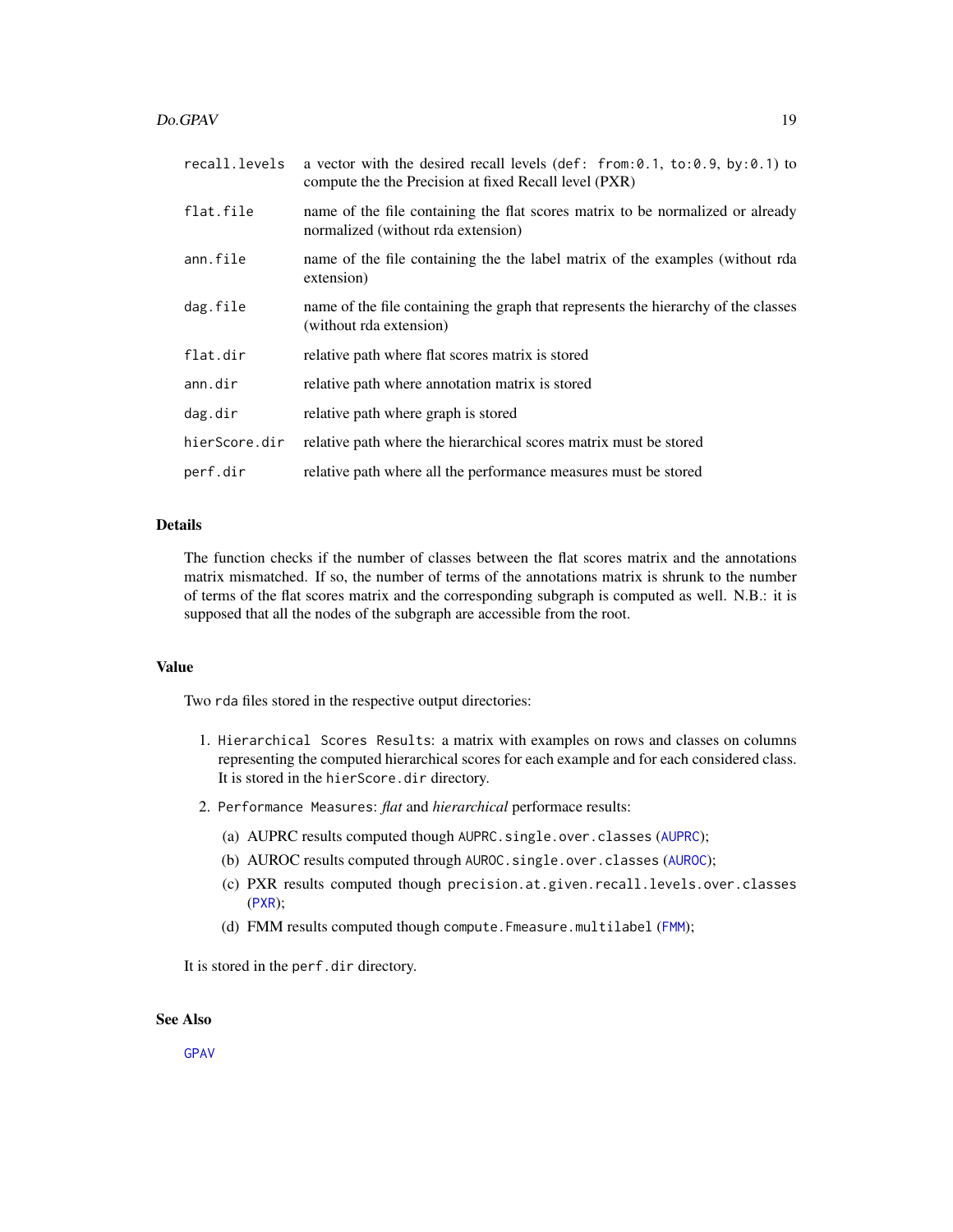# Examples

```
data(graph);
data(scores);
data(labels);
tmpdir <- paste0(tempdir(),"/");
save(g, file=paste0(tmpdir,"graph.rda"));
save(L, file=paste0(tmpdir,"labels.rda"));
save(S, file=paste0(tmpdir,"scores.rda"));
dag.dir <- flat.dir <- ann.dir <- tmpdir;
hierScore.dir <- perf.dir <- tmpdir;
recall.levels \leq seq(from=0.25, to=1, by=0.25);
dag.file <- "graph";
flat.file <- "scores";
ann.file <- "labels";
Do.GPAV(norm=FALSE, norm.type= "MaxNorm", W=NULL, parallel=FALSE, ncores=1, folds=NULL,
seed=23, n.round=3, f.criterion ="F", recall.levels=recall.levels, flat.file=flat.file,
ann.file=ann.file, dag.file=dag.file, flat.dir=flat.dir, ann.dir=ann.dir,
dag.dir=dag.dir, hierScore.dir=hierScore.dir, perf.dir=perf.dir);
```
Do.GPAV.holdout *GPAV holdout*

# Description

High level function to correct the computed scores in a hierarchy according to the GPAV algorithm applying a classical holdout procedure

#### Usage

```
Do.GPAV.holdout(norm = TRUE, norm.type = NULL, W = NULL,
 parallel = FALSE, ncores = 1, folds = 5, seed = 23, n.round = 3,
  f.criterion = "F", recall.levels = seq(from = 0.1, to = 1, by = 0.1),
  flat.file = flat.file, ann.file = ann.file, dag.file = dag.file,
  ind.test.set = ind.test.set, ind.dir = ind.dir, flat.dir = flat.dir,
  ann.dir = ann.dir, dag.dir = dag.dir, hierScore.dir = hierScore.dir,
 perf.dir = perf.dir)
```

| norm      | boolean value:                                                                                                                 |
|-----------|--------------------------------------------------------------------------------------------------------------------------------|
|           | • TRUE (def.): the flat scores matrix has been already normalized in accord-<br>ing to a normalization method;                 |
|           | • FALSE: the flat scores matrix has not been normalized yet. See the parameter<br>norm for which normalization can be applied. |
| norm.type | can be one of the following three values:                                                                                      |
|           | 1. NULL (def.): set norm. type to NULL if and only if the parameter norm is<br>set to TRUE;                                    |

<span id="page-19-0"></span>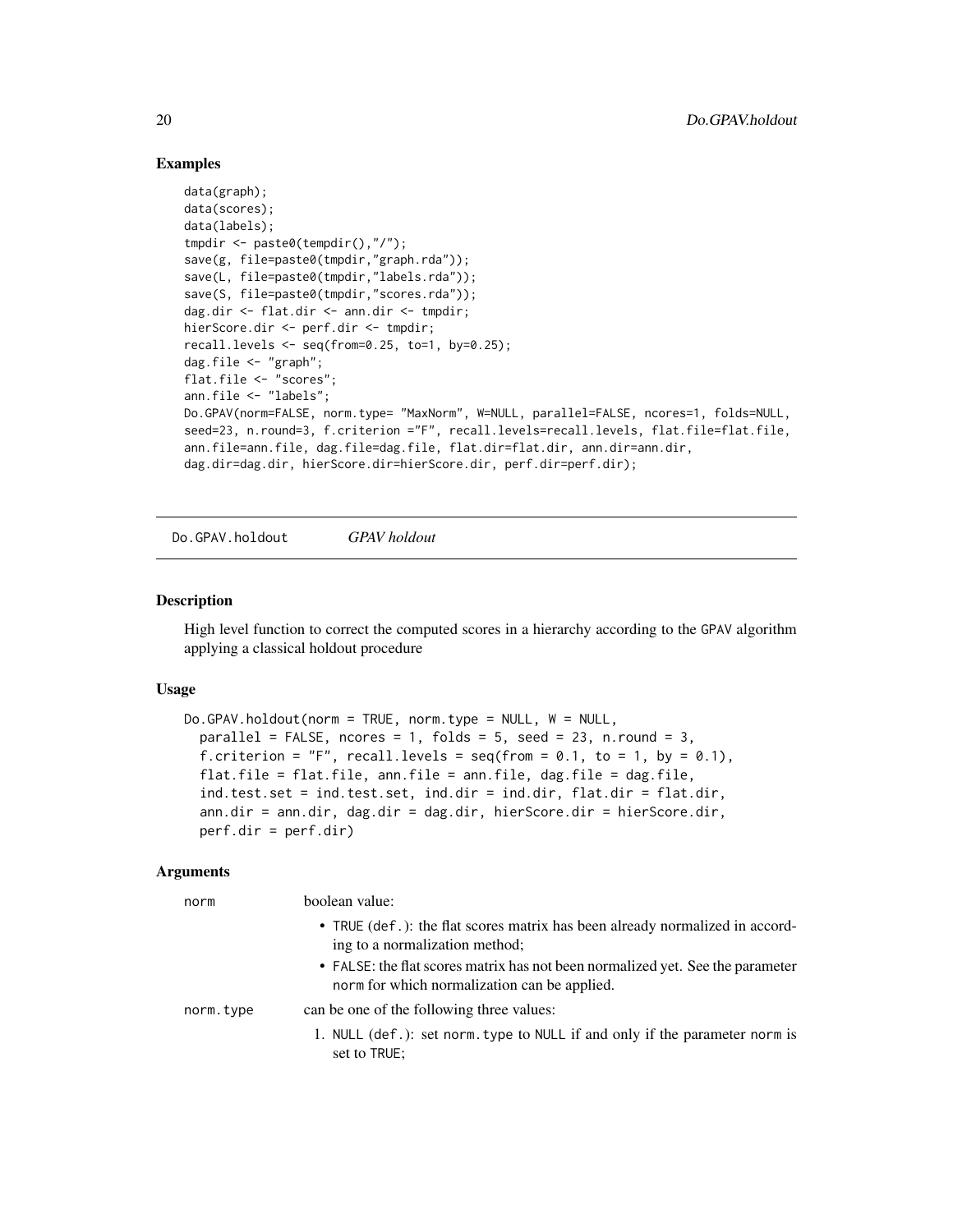|               | 2. MaxNorm: each score is divided for the maximum of each class;<br>3. Qnorm: quantile normalization. preprocessCore package is used.                                                                                                                  |
|---------------|--------------------------------------------------------------------------------------------------------------------------------------------------------------------------------------------------------------------------------------------------------|
| W             | vector of weight relative to a single example. If the vector W is not specified<br>(def. W=NULL), W is a unitary vector of the same length of the columns' number<br>of the flat scores matrix (root node included)                                    |
| parallel      | boolean value:                                                                                                                                                                                                                                         |
|               | • TRUE: execute the parallel implementation of GPAV (GPAV. parallel);<br>• FALSE (def.): execute the sequential implementation of GPAV (GPAV.over.examples);                                                                                           |
| ncores        | number of cores to use for parallel execution (def. 8). Set the parameter<br>ncores to 1 if the parameter parallel is set to FALSE, otherwise set the de-<br>sired number of cores                                                                     |
| folds         | number of folds of the cross validation on which computing the performance<br>metrics averaged across folds (def. 5). If folds=NULL, the performance metrics<br>are computed one-shot, otherwise the performance metrics are averaged across<br>folds. |
| seed          | initialization seed for the random generator to create folds (def. 23). If NULL<br>folds are generated without seed initialization.                                                                                                                    |
| n.round       | number of rounding digits to be applied to the hierarchical scores matrix (def. 3).<br>It is used for choosing the best threshold on the basis of the best F-measure                                                                                   |
| f.criterion   | character. Type of F-measure to be used to select the best F-measure. Two<br>possibilities:                                                                                                                                                            |
|               | 1. F (def.): corresponds to the harmonic mean between the average precision<br>and recall                                                                                                                                                              |
|               | 2. avF: corresponds to the per-example F-score averaged across all the ex-<br>amples                                                                                                                                                                   |
| recall.levels | a vector with the desired recall levels (def: from: 0.1, to: 0.9, by: 0.1) to<br>compute the the Precision at fixed Recall level (PXR)                                                                                                                 |
| flat.file     | name of the file containing the flat scores matrix to be normalized or already<br>normalized (without rda extension)                                                                                                                                   |
| ann.file      | name of the file containing the the label matrix of the examples (without rda<br>extension)                                                                                                                                                            |
| dag.file      | name of the file containing the graph that represents the hierarchy of the classes<br>(without rda extension)                                                                                                                                          |
| ind.test.set  | name of the file containing a vector of integer numbers corresponding to the<br>indices of the elements (rows) of scores matrix to be used in the test set                                                                                             |
| ind.dir       | relative path to folder where ind. test. set is stored                                                                                                                                                                                                 |
| flat.dir      | relative path where flat scores matrix is stored                                                                                                                                                                                                       |
| ann.dir       | relative path where annotation matrix is stored                                                                                                                                                                                                        |
| dag.dir       | relative path where graph is stored                                                                                                                                                                                                                    |
| hierScore.dir | relative path where the hierarchical scores matrix must be stored                                                                                                                                                                                      |
| perf.dir      | relative path where all the performance measures must be stored                                                                                                                                                                                        |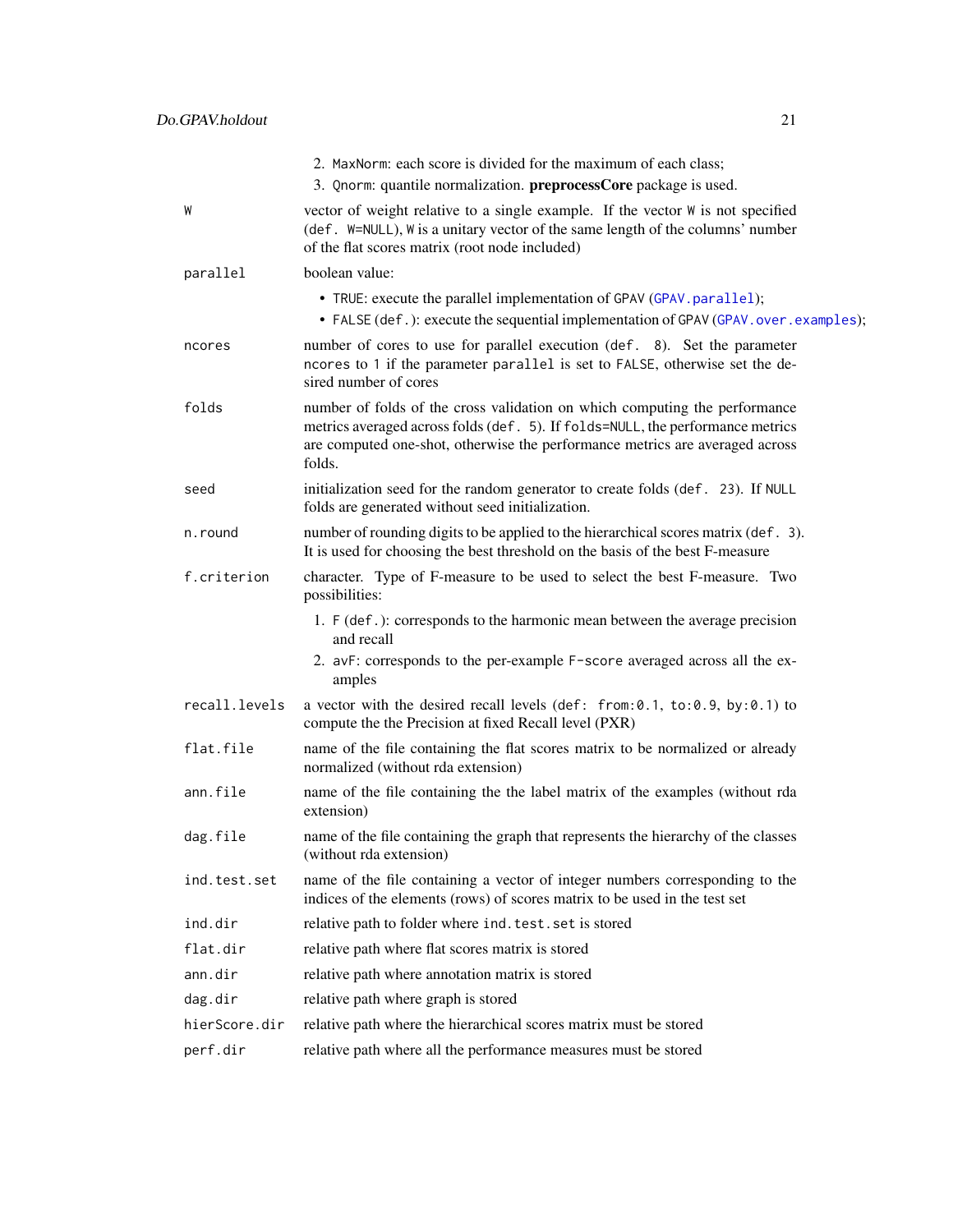#### Details

The function checks if the number of classes between the flat scores matrix and the annotations matrix mismatched. If so, the number of terms of the annotations matrix is shrunk to the number of terms of the flat scores matrix and the corresponding subgraph is computed as well. N.B.: it is supposed that all the nodes of the subgraph are accessible from the root.

#### Value

Two rda files stored in the respective output directories:

- 1. Hierarchical Scores Results: a matrix with examples on rows and classes on columns representing the computed hierarchical scores for each example and for each considered class. It is stored in the hierScore.dir directory.
- 2. Performance Measures: *flat* and *hierarchical* performace results:
	- (a) [AUPRC](#page-5-1) results computed though AUPRC.single.over.classes (AUPRC);
	- (b) [AUROC](#page-6-1) results computed through AUROC.single.over.classes (AUROC);
	- (c) PXR results computed though precision.at.given.recall.levels.over.classes ([PXR](#page-50-1));
	- (d) [FMM](#page-36-1) results computed though compute. Fmeasure.multilabel (FMM);

It is stored in the perf.dir directory.

#### See Also

[GPAV](#page-39-1)

#### Examples

```
data(graph);
data(scores);
data(labels);
data(test.index);
tmpdir <- paste0(tempdir(),"/");
save(g, file=paste0(tmpdir,"graph.rda"));
save(L, file=paste0(tmpdir,"labels.rda"));
save(S, file=paste0(tmpdir,"scores.rda"));
save(test.index, file=paste0(tmpdir,"test.index.rda"));
ind.dir <- dag.dir <- flat.dir <- ann.dir <- tmpdir;
hierScore.dir <- perf.dir <- tmpdir;
ind.test.set <- "test.index";
recall. levels < -seq(from=0.25, to=1, by=0.25);dag.file <- "graph";
flat.file <- "scores";
ann.file <- "labels";
Do.GPAV.holdout(norm=FALSE, norm.type="MaxNorm", W=NULL, parallel=FALSE, ncores=1,
n.round=3, f.criterion ="F", folds=NULL, seed=23, recall.levels=recall.levels,
flat.file=flat.file, ann.file=ann.file, dag.file=dag.file, ind.test.set=ind.test.set,
ind.dir=ind.dir, flat.dir=flat.dir, ann.dir=ann.dir, dag.dir=dag.dir,
hierScore.dir=hierScore.dir, perf.dir=perf.dir);
```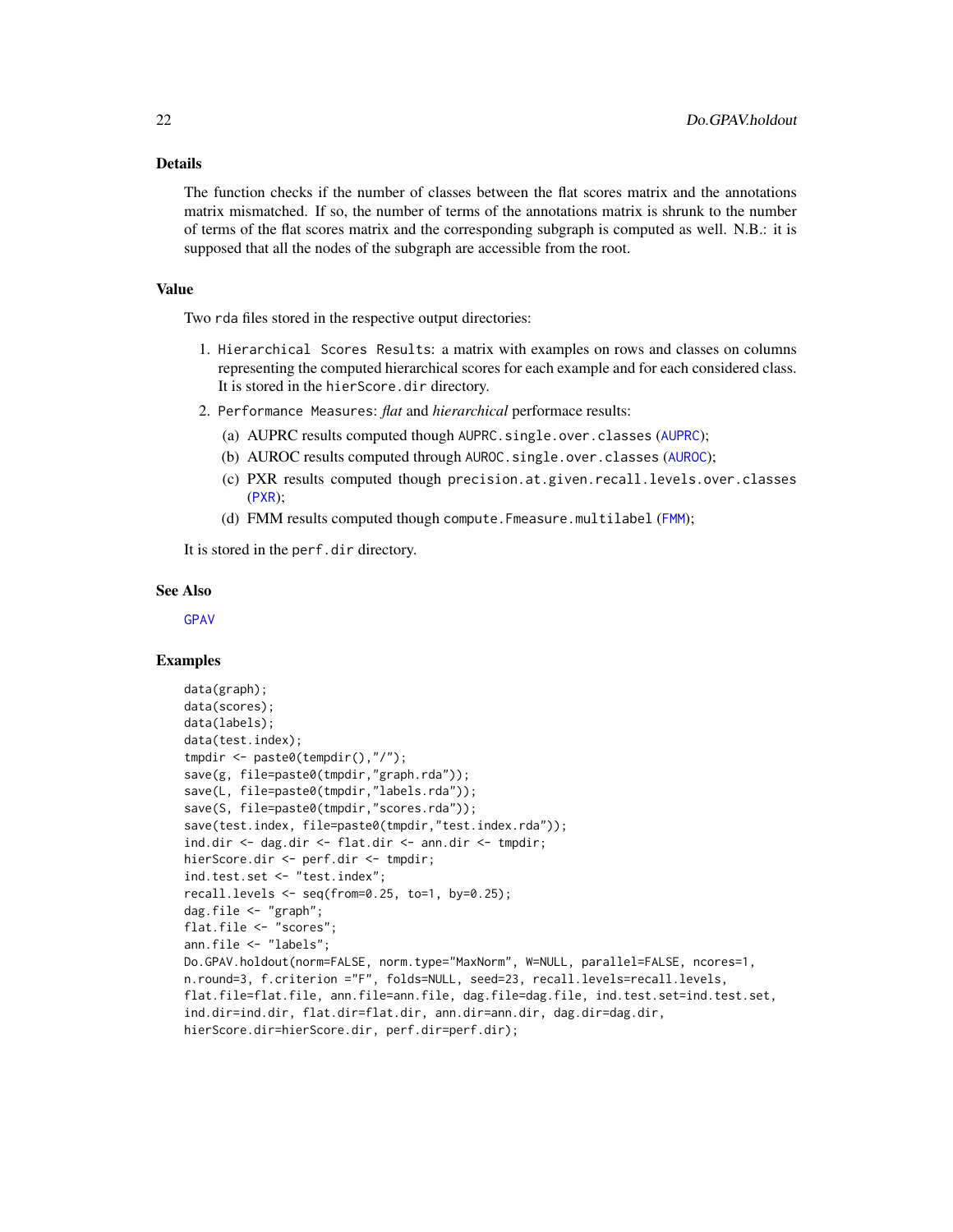#### <span id="page-22-0"></span>Description

High level function to compute the hierarchical heuristic methods MAX, AND, OR (Heuristic Methods MAX, AND, OR (Obozinski et al., Genome Biology, 2008)

#### Usage

```
Do.heuristic.methods(heuristic.fun = "AND", norm = TRUE, norm.type = NULL,
  folds = 5, seed = 23, n.round = 3, f.criterion = "F",recall.levels = seq(from = 0.1, to = 1, by = 0.1), flat.file = flat.file,
  ann.file = ann.file, dag.file = dag.file, flat.dir = flat.dir,
  ann.dir = ann.dir, dag.dir = dag.dir, hierScore.dir = hierScore.dir,
 perf.dir = perf.dir)
```

| heuristic.fun | can be one of the following three values:                                                                                                                                                                                                              |
|---------------|--------------------------------------------------------------------------------------------------------------------------------------------------------------------------------------------------------------------------------------------------------|
|               | 1. "MAX": run the heuristic method MAX;                                                                                                                                                                                                                |
|               | 2. "AND": run the heuristic method AND;                                                                                                                                                                                                                |
|               | 3. "OR": run the heuristic method OR;                                                                                                                                                                                                                  |
| norm          | boolean value:                                                                                                                                                                                                                                         |
|               | • TRUE (def.): the flat scores matrix has been already normalized in according<br>to a normalization method;                                                                                                                                           |
|               | • FALSE: the flat scores matrix has not been normalized yet. See the parameter<br>norm. type for which normalization can be applied.                                                                                                                   |
| norm.type     | can be one of the following three values:                                                                                                                                                                                                              |
|               | 1. NULL (def.): set norm. type to NULL if and only if the parameter norm is set<br>to TRUE;                                                                                                                                                            |
|               | 2. MaxNorm: each score is divided for the maximum of each class;                                                                                                                                                                                       |
|               | 3. Qnorm: quantile normalization. preprocessCore package is used.                                                                                                                                                                                      |
| folds         | number of folds of the cross validation on which computing the performance<br>metrics averaged across folds (def. 5). If folds=NULL, the performance metrics<br>are computed one-shot, otherwise the performance metrics are averaged across<br>folds. |
| seed          | initialization seed for the random generator to create folds (def. 23). If NULL<br>folds are generated without seed initialization.                                                                                                                    |
| n.round       | number of rounding digits to be applied to the hierarchical scores matrix (def. 3).<br>It is used for choosing the best threshold on the basis of the best F-measure                                                                                   |
| f.criterion   | character. Type of F-measure to be used to select the best F-measure. Two<br>possibilities:                                                                                                                                                            |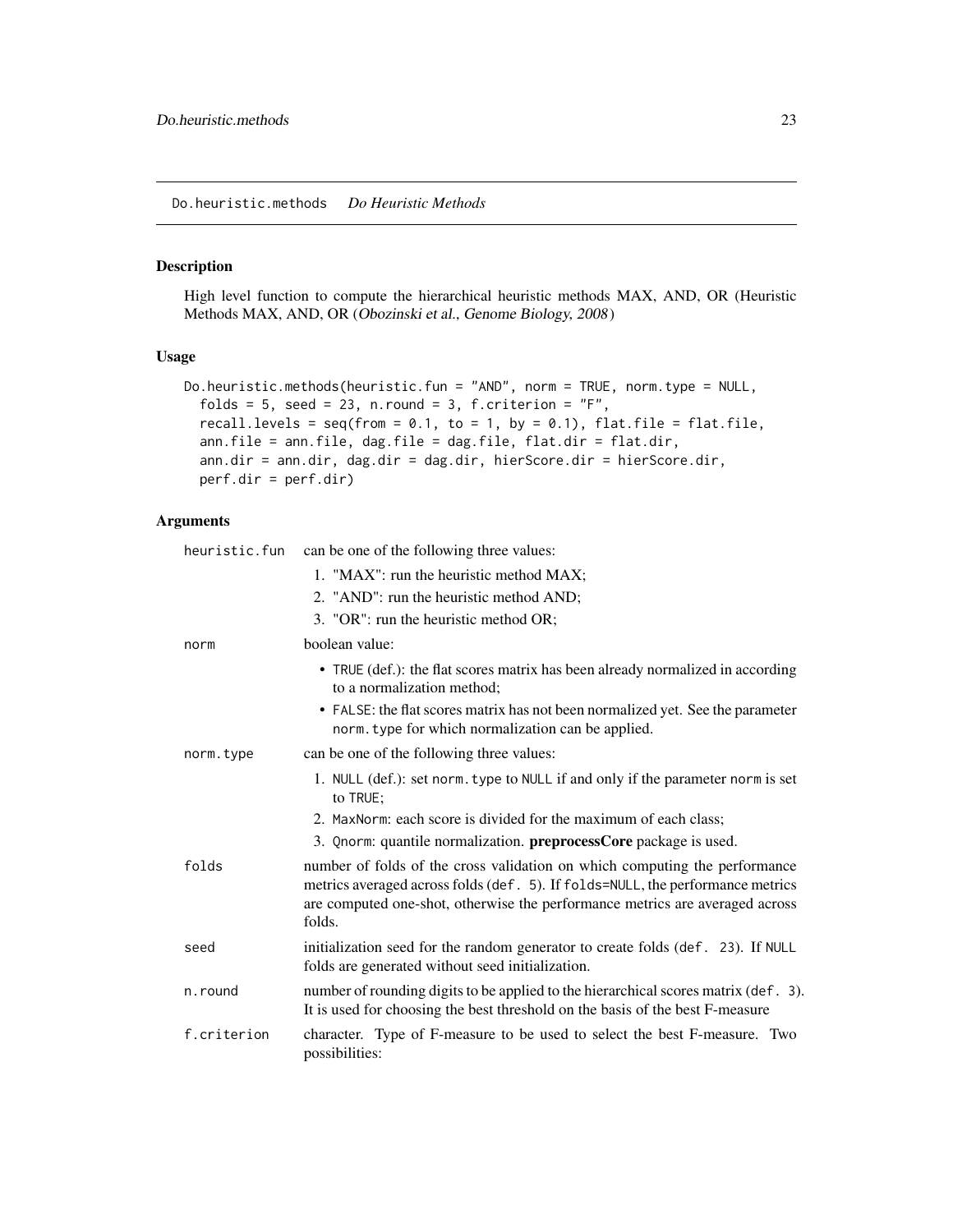|               | 1. F (def.): corresponds to the harmonic mean between the average precision<br>and recall                                              |
|---------------|----------------------------------------------------------------------------------------------------------------------------------------|
|               | 2. avF: corresponds to the per-example F-score averaged across all the ex-<br>amples                                                   |
| recall.levels | a vector with the desired recall levels (def: from: 0.1, to: 0.9, by: 0.1) to<br>compute the the Precision at fixed Recall level (PXR) |
| flat.file     | name of the file containing the flat scores matrix to be normalized or already<br>normalized (without rda extension)                   |
| ann.file      | name of the file containing the the label matrix of the examples (without rda<br>extension)                                            |
| dag.file      | name of the file containing the graph that represents the hierarchy of the classes<br>(without rda extension)                          |
| flat.dir      | relative path where flat scores matrix is stored                                                                                       |
| ann.dir       | relative path where annotation matrix is stored                                                                                        |
| dag.dir       | relative path where graph is stored                                                                                                    |
| hierScore.dir | relative path where the hierarchical scores matrix must be stored                                                                      |
| perf.dir      | relative path where all the performance measures must be stored                                                                        |

#### Details

The function checks if the number of classes between the flat scores matrix and the annotations matrix mismatched. If so, the number of terms of the annotations matrix is shrunk to the number of terms of the flat scores matrix and the corresponding subgraph is computed as well. N.B.: it is supposed that all the nodes of the subgraph are accessible from the root.

#### Value

Two rda files stored in the respective output directories:

- 1. Hierarchical Scores Results: a matrix with examples on rows and classes on columns representing the computed hierarchical scores for each example and for each considered class. It is stored in the hierScore.dir directory.
- 2. Performance Measures: *flat* and *hierarchical* performace results:
	- (a) [AUPRC](#page-5-1) results computed though AUPRC.single.over.classes (AUPRC);
	- (b) [AUROC](#page-6-1) results computed through AUROC.single.over.classes (AUROC);
	- (c) PXR results computed though precision.at.given.recall.levels.over.classes ([PXR](#page-50-1));
	- (d) [FMM](#page-36-1) results computed though compute. Fmeasure.multilabel (FMM);

It is stored in the perf.dir directory.

#### See Also

[Heuristic-Methods](#page-44-1)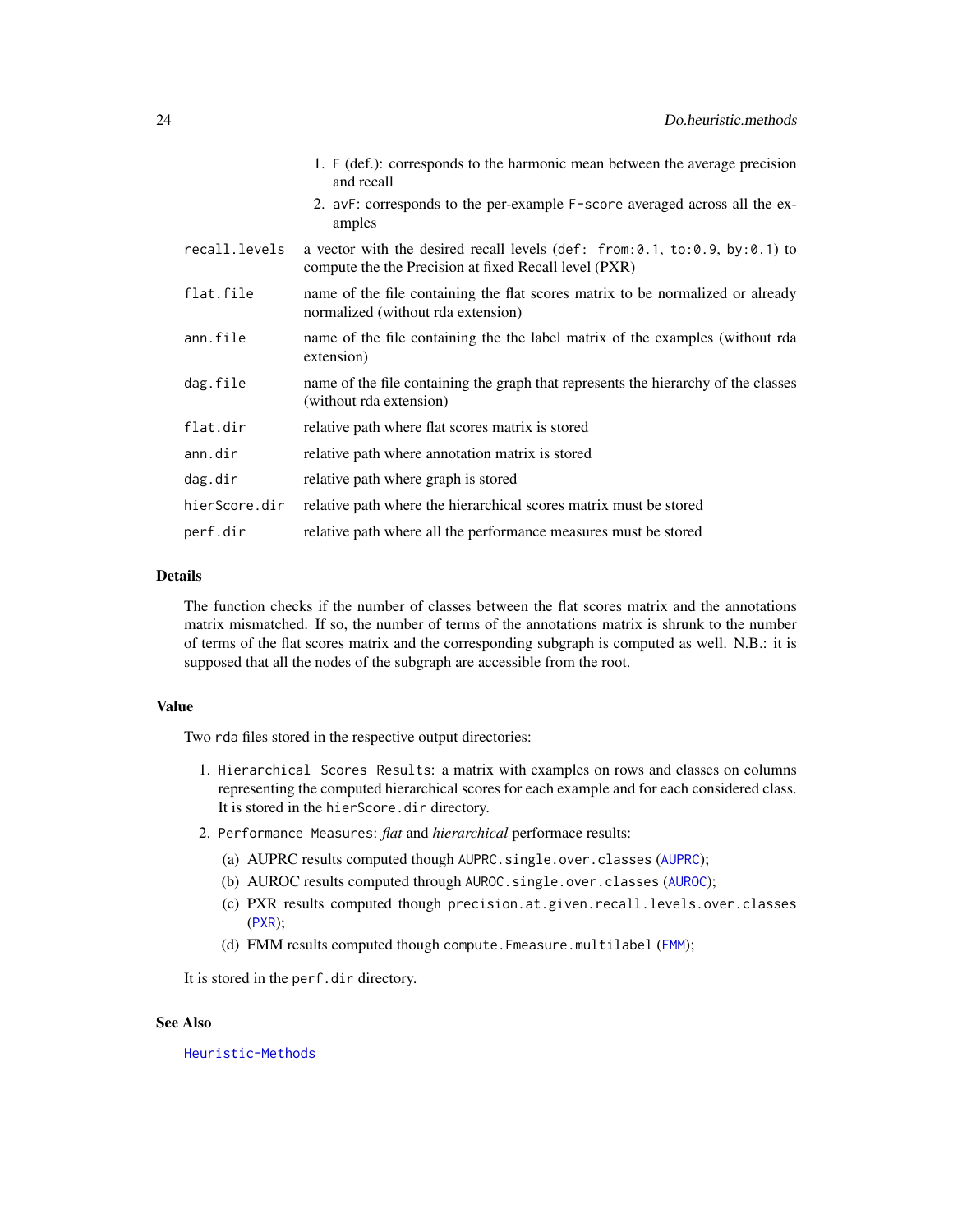#### <span id="page-24-0"></span>Do.heuristic.methods.holdout 25

#### Examples

```
data(graph);
data(scores);
data(labels);
tmpdir <- paste0(tempdir(),"/");
save(g, file=paste0(tmpdir,"graph.rda"));
save(L, file=paste0(tmpdir,"labels.rda"));
save(S, file=paste0(tmpdir,"scores.rda"));
dag.dir <- flat.dir <- ann.dir <- tmpdir;
hierScore.dir <- perf.dir <- tmpdir;
recall. levels \leftarrow seq(from=0.25, to=1, by=0.25);dag.file <- "graph";
flat.file <- "scores";
ann.file <- "labels";
Do.heuristic.methods(heuristic.fun="AND", norm=FALSE, norm.type="MaxNorm",
folds=NULL, seed=23, n.round=3, f.criterion ="F", recall.levels=recall.levels,
flat.file=flat.file, ann.file=ann.file, dag.file=dag.file, flat.dir=flat.dir,
ann.dir=ann.dir, dag.dir=dag.dir, hierScore.dir=hierScore.dir, perf.dir=perf.dir);
```
Do.heuristic.methods.holdout

*Do Heuristic Methods holdout*

#### Description

High level function to compute the hierarchical heuristic methods MAX, AND, OR (Heuristic Methods MAX, AND, OR (Obozinski et al., Genome Biology, 2008) applying a classical holdout procedure

#### Usage

```
Do.heuristic.methods.holdout(heuristic.fun = "AND", norm = TRUE,
  norm.type = NULL, folds = 5, seed = 23, n.round = 3,
  f.criterion = "F", recall.levels = seq(from = 0.1, to = 1, by = 0.1),
  flat.file = flat.file, ann.file = ann.file, dag.file = dag.file,
  ind.test.set = ind.test.set, ind.dir = ind.dir, flat.dir = flat.dir,
  ann.dir = ann.dir, dag.dir = dag.dir, hierScore.dir = hierScore.dir,
 perf.dir = perf.dir)
```
#### Arguments

heuristic.fun can be one of the following three values:

- 1. "MAX": run the heuristic method MAX;
- 2. "AND": run the heuristic method AND;
- 3. "OR": run the heuristic method OR;

norm boolean value: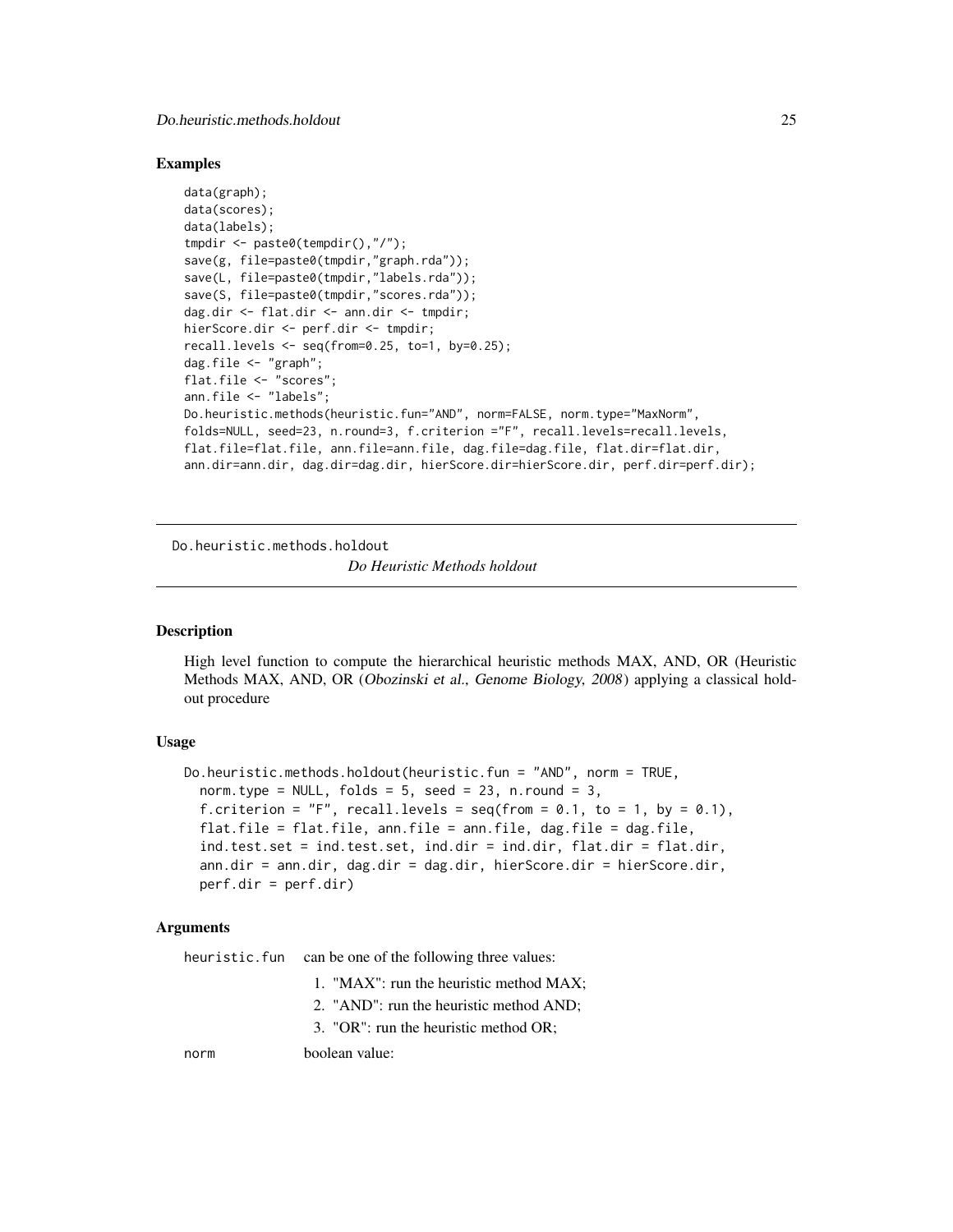|               | • TRUE (def.): the flat scores matrix has been already normalized in according<br>to a normalization method;                                                                                                                                           |
|---------------|--------------------------------------------------------------------------------------------------------------------------------------------------------------------------------------------------------------------------------------------------------|
|               | • FALSE: the flat scores matrix has not been normalized yet. See the parameter<br>norm for which normalization can be applied.                                                                                                                         |
| norm.type     | can be one of the following three values:                                                                                                                                                                                                              |
|               | 1. NONE (def.): set norm. type to NONE if and only if the parameter norm is set<br>to TRUE;                                                                                                                                                            |
|               | 2. MaxNorm: each score is divided for the maximum of each class;                                                                                                                                                                                       |
|               | 3. Qnorm: quantile normalization. <b>preprocessCore</b> package is used.                                                                                                                                                                               |
| folds         | number of folds of the cross validation on which computing the performance<br>metrics averaged across folds (def. 5). If folds=NULL, the performance metrics<br>are computed one-shot, otherwise the performance metrics are averaged across<br>folds. |
| seed          | initialization seed for the random generator to create folds (def. 23). If NULL<br>folds are generated without seed initialization.                                                                                                                    |
| n.round       | number of rounding digits to be applied to the hierarchical scores matrix (def. 3).<br>It is used for choosing the best threshold on the basis of the best F-measure                                                                                   |
| f.criterion   | character. Type of F-measure to be used to select the best F-measure. Two<br>possibilities:                                                                                                                                                            |
|               | 1. F (def.): corresponds to the harmonic mean between the average precision<br>and recall                                                                                                                                                              |
|               | 2. avF: corresponds to the per-example F-score averaged across all the ex-<br>amples                                                                                                                                                                   |
| recall.levels | a vector with the desired recall levels (def: from: 0.1, to: 0.9, by: 0.1) to<br>compute the the Precision at fixed Recall level (PXR)                                                                                                                 |
| flat.file     | name of the file containing the flat scores matrix to be normalized or already<br>normalized (without rda extension)                                                                                                                                   |
| ann.file      | name of the file containing the the label matrix of the examples (without rda<br>extension)                                                                                                                                                            |
| dag.file      | name of the file containing the graph that represents the hierarchy of the classes<br>(without rda extension)                                                                                                                                          |
| ind.test.set  | name of the file containing a vector of integer numbers corresponding to the<br>indices of the elements (rows) of scores matrix to be used in the test set                                                                                             |
| ind.dir       | relative path to folder where ind. test. set is stored                                                                                                                                                                                                 |
| flat.dir      | relative path where flat scores matrix is stored                                                                                                                                                                                                       |
| ann.dir       | relative path where annotation matrix is stored                                                                                                                                                                                                        |
| dag.dir       | relative path where graph is stored                                                                                                                                                                                                                    |
| hierScore.dir | relative path where the hierarchical scores matrix must be stored                                                                                                                                                                                      |
| perf.dir      | relative path where the term-centric and protein-centric measures must be stored                                                                                                                                                                       |
|               |                                                                                                                                                                                                                                                        |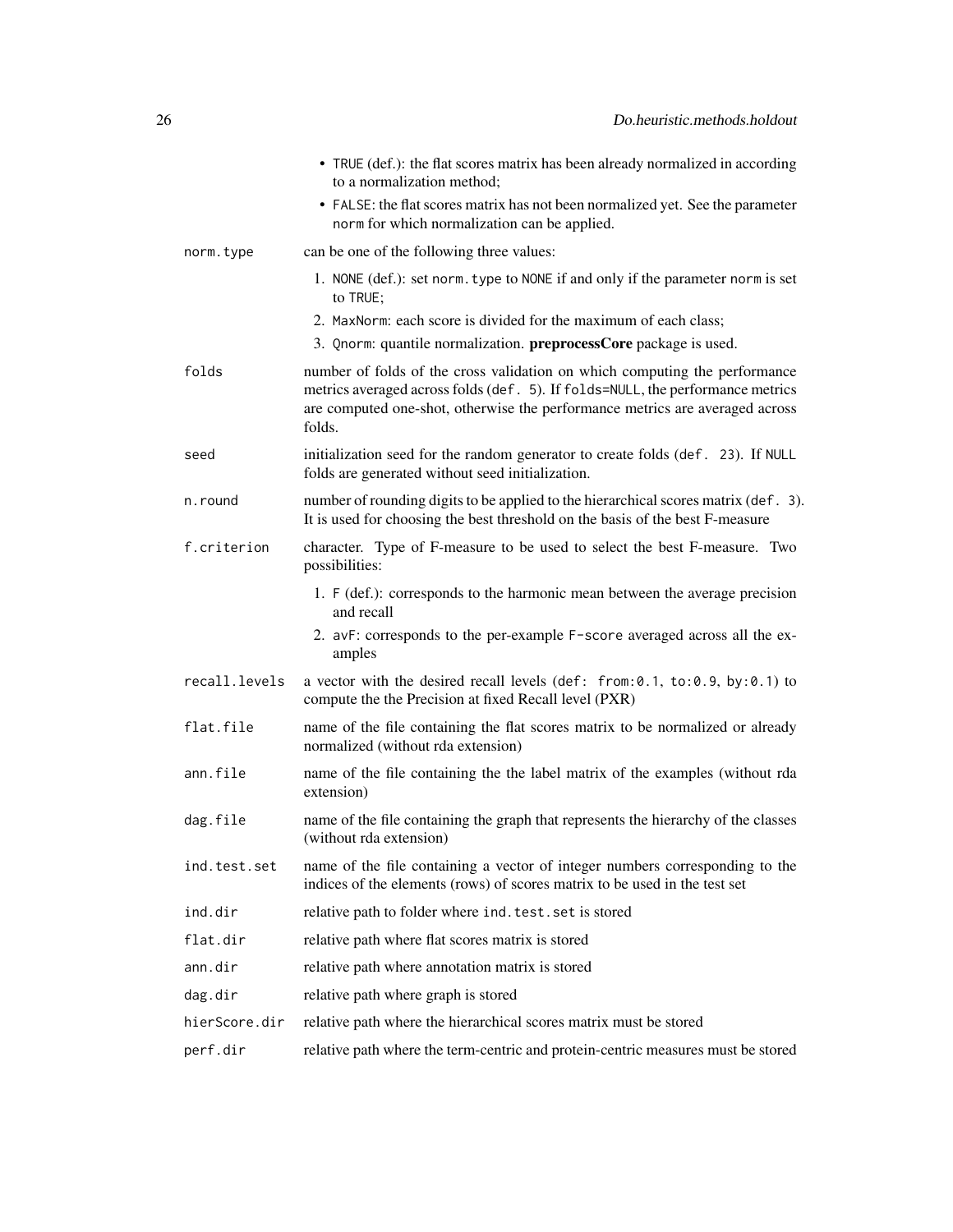# **Details**

The function checks if the number of classes between the flat scores matrix and the annotations matrix mismatched. If so, the number of terms of the annotations matrix is shrunk to the number of terms of the flat scores matrix and the corresponding subgraph is computed as well. N.B.: it is supposed that all the nodes of the subgraph are accessible from the root.

# Value

Two rda files stored in the respective output directories:

- 1. Hierarchical Scores Results: a matrix with examples on rows and classes on columns representing the computed hierarchical scores for each example and for each considered class. It is stored in the hierScore.dir directory.
- 2. Performance Measures: *flat* and *hierarchical* performace results:
	- (a) AUPRC results computed though AUPRC.single.over.classes ([AUPRC](#page-5-1));
	- (b) [AUROC](#page-6-1) results computed through AUROC.single.over.classes (AUROC);
	- (c) PXR results computed though precision.at.given.recall.levels.over.classes ([PXR](#page-50-1));
	- (d) [FMM](#page-36-1) results computed though compute. Fmeasure.multilabel (FMM);

It is stored in the perf.dir directory.

#### Examples

```
data(graph);
data(scores);
data(labels);
data(test.index);
tmpdir <- paste0(tempdir(),"/");
save(g, file=paste0(tmpdir,"graph.rda"));
save(L, file=paste0(tmpdir,"labels.rda"));
save(S, file=paste0(tmpdir,"scores.rda"));
save(test.index, file=paste0(tmpdir,"test.index.rda"));
ind.dir <- dag.dir <- flat.dir <- ann.dir <- tmpdir;
hierScore.dir <- perf.dir <- tmpdir;
recall.levels <- seq(from=0.25, to=1, by=0.25);
ind.test.set <- "test.index";
dag.file <- "graph";
flat.file <- "scores";
ann.file <- "labels";
Do.heuristic.methods.holdout(heuristic.fun="MAX", norm=FALSE, norm.type="MaxNorm",
folds=NULL, seed=23, n.round=3, f.criterion ="F", recall.levels=recall.levels,
flat.file=flat.file, ann.file=ann.file, dag.file=dag.file,
ind.test.set=ind.test.set, ind.dir=ind.dir, flat.dir=flat.dir, ann.dir=ann.dir,
dag.dir=dag.dir, hierScore.dir=hierScore.dir, perf.dir=perf.dir);
```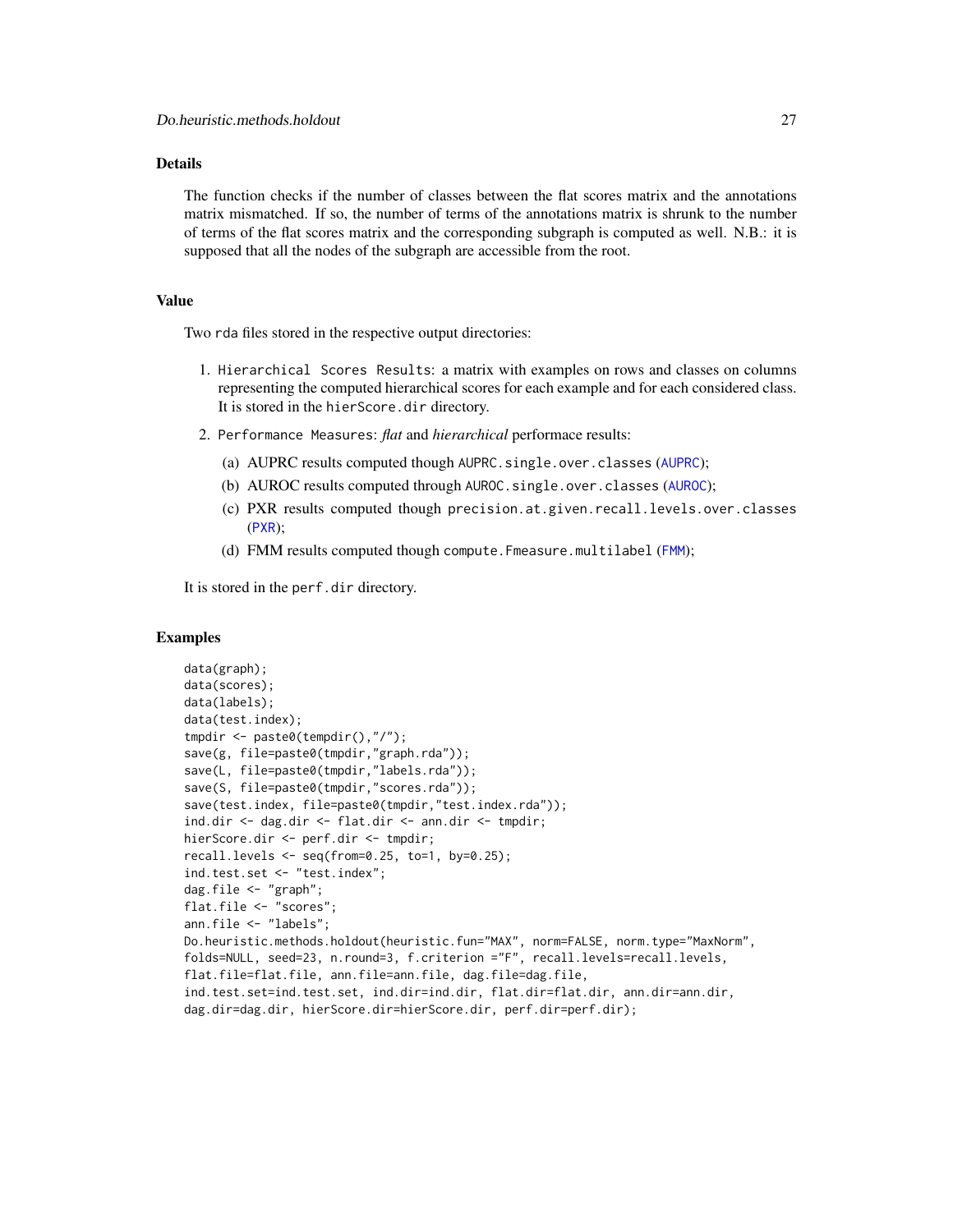<span id="page-27-0"></span>

#### Description

High level function to correct the computed scores in a hierarchy according to the HTD-DAG algorithm

# Usage

```
Do.HTD(norm = TRUE, norm.type = NULL, folds = 5, seed = 23,
 n.round = 3, f.criterion = "F", recall.levels = seq(from = 0.1, to = 1,by = 0.1), flat.file = flat.file, ann.file = ann.file,
 dag.file = dag.file, flat.dir = flat.dir, ann.dir = ann.dir,
  dag.dir = dag.dir, hierScore.dir = hierScore.dir, perf.dir = perf.dir)
```

| norm          | boolean value:                                                                                                                                                                                                                                         |
|---------------|--------------------------------------------------------------------------------------------------------------------------------------------------------------------------------------------------------------------------------------------------------|
|               | • TRUE (def.): the flat scores matrix has been already normalized in according<br>to a normalization method;                                                                                                                                           |
|               | • FALSE: the flat scores matrix has not been normalized yet. See the parameter<br>norm. type for which normalization can be applied.                                                                                                                   |
| norm.type     | can be one of the following three values:                                                                                                                                                                                                              |
|               | 1. NULL (def.): set norm. type to NULL if and only if the parameter norm is set<br>to TRUE:                                                                                                                                                            |
|               | 2. MaxNorm: each score is divided for the maximum of each class;                                                                                                                                                                                       |
|               | 3. Qnorm: quantile normalization. preprocessCore package is used.                                                                                                                                                                                      |
| folds         | number of folds of the cross validation on which computing the performance<br>metrics averaged across folds (def. 5). If folds=NULL, the performance metrics<br>are computed one-shot, otherwise the performance metrics are averaged across<br>folds. |
| seed          | initialization seed for the random generator to create folds (def. 23). If NULL<br>folds are generated without seed initialization.                                                                                                                    |
| n.round       | number of rounding digits to be applied to the hierarchical scores matrix (def. 3).<br>It is used for choosing the best threshold on the basis of the best F-measure                                                                                   |
| f.criterion   | character. Type of F-measure to be used to select the best F-measure. Two<br>possibilities:                                                                                                                                                            |
|               | 1. F (def.): corresponds to the harmonic mean between the average precision<br>and recall                                                                                                                                                              |
|               | 2. avF: corresponds to the per-example F-score averaged across all the ex-<br>amples                                                                                                                                                                   |
| recall.levels | a vector with the desired recall levels (def: from: 0.1, to: 0.9, by: 0.1) to<br>compute the the Precision at fixed Recall level (PXR)                                                                                                                 |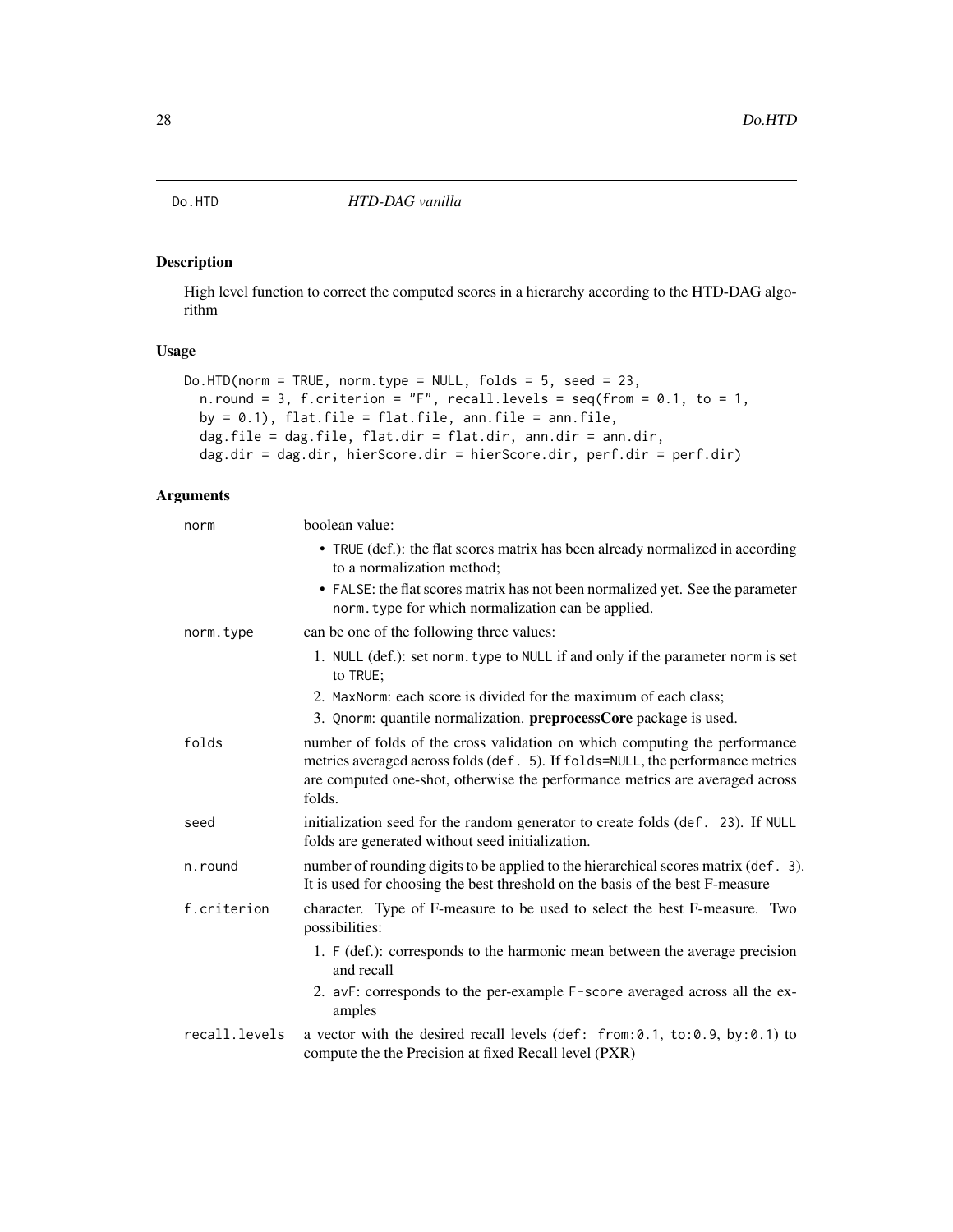#### Do.HTD 29

| flat.file     | name of the file containing the flat scores matrix to be normalized or already<br>normalized (without rda extension) |
|---------------|----------------------------------------------------------------------------------------------------------------------|
| ann.file      | name of the file containing the the label matrix of the examples (without rda<br>extension)                          |
| dag.file      | name of the file containing the graph that represents the hierarchy of the classes<br>(without rda extension)        |
| flat.dir      | relative path where flat scores matrix is stored                                                                     |
| ann.dir       | relative path where annotation matrix is stored                                                                      |
| dag.dir       | relative path where graph is stored                                                                                  |
| hierScore.dir | relative path where the hierarchical scores matrix must be stored                                                    |
| perf.dir      | relative path where all the performance measures must be stored                                                      |

# Details

The function checks if the number of classes between the flat scores matrix and the annotations matrix mismatched. If so, the number of terms of the annotations matrix is shrunk to the number of terms of the flat scores matrix and the corresponding subgraph is computed as well. N.B.: it is supposed that all the nodes of the subgraph are accessible from the root.

# Value

Two rda files stored in the respective output directories:

- 1. Hierarchical Scores Results: a matrix with examples on rows and classes on columns representing the computed hierarchical scores for each example and for each considered class. It is stored in the hierScore.dir directory.
- 2. Performance Measures: *flat* and *hierarchical* performace results:
	- (a) [AUPRC](#page-5-1) results computed though AUPRC.single.over.classes (AUPRC);
	- (b) [AUROC](#page-6-1) results computed through AUROC.single.over.classes (AUROC);
	- (c) PXR results computed though precision.at.given.recall.levels.over.classes ([PXR](#page-50-1));
	- (d) [FMM](#page-36-1) results computed though compute. Fmeasure.multilabel (FMM);

It is stored in the perf.dir directory.

# See Also

[HTD-DAG](#page-46-1)

# Examples

```
data(graph);
data(scores);
data(labels);
tmpdir <- paste0(tempdir(),"/");
save(g, file=paste0(tmpdir,"graph.rda"));
save(L, file=paste0(tmpdir,"labels.rda"));
```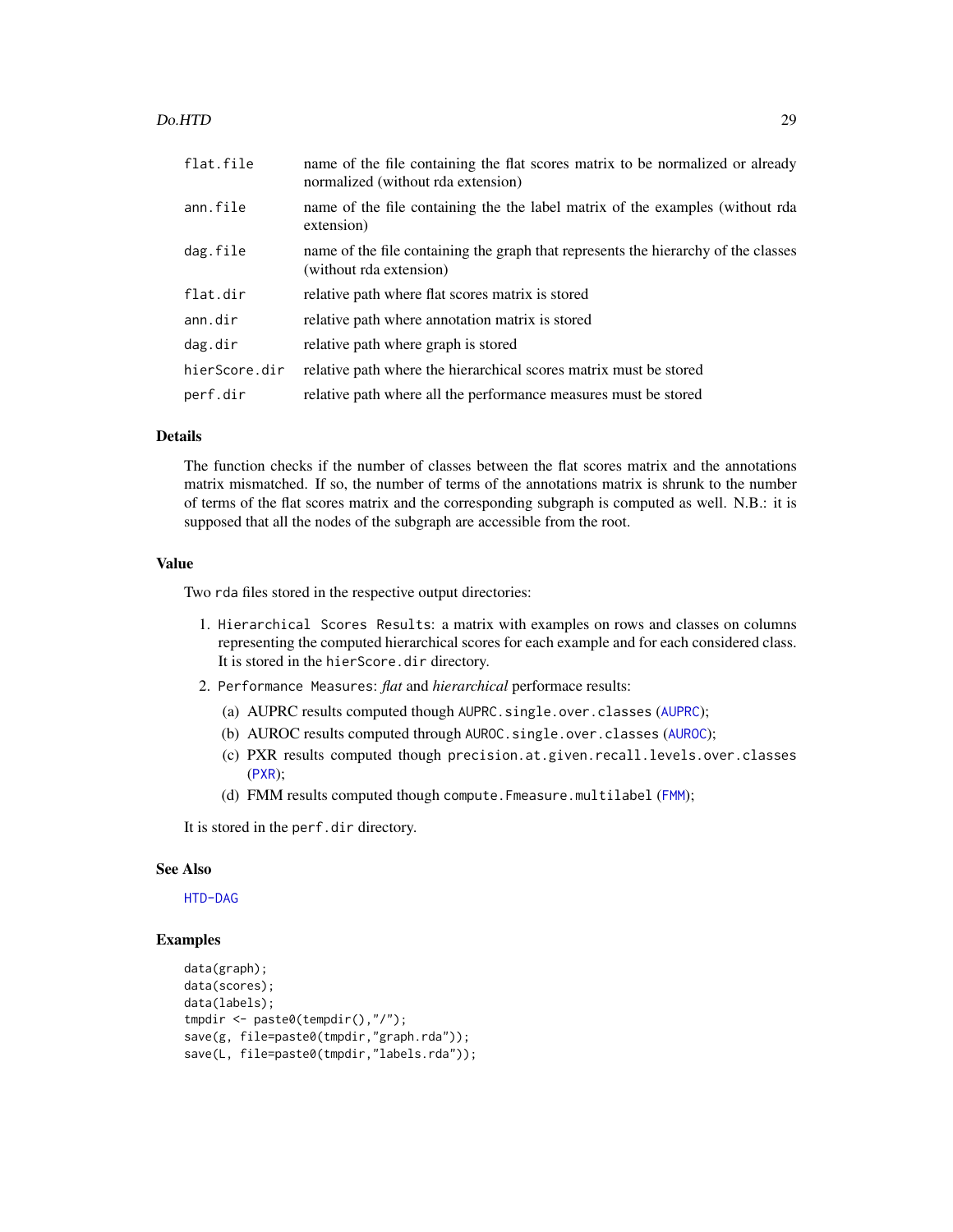```
save(S, file=paste0(tmpdir,"scores.rda"));
dag.dir <- flat.dir <- ann.dir <- tmpdir;
hierScore.dir <- perf.dir <- tmpdir;
recall.levels <- seq(from=0.2, to=1, by=0.4);
dag.file <- "graph";
flat.file <- "scores";
ann.file <- "labels";
Do.HTD(norm=FALSE, norm.type="MaxNorm", folds=NULL, seed=23, n.round=3,
f.criterion="F", recall.levels=recall.levels, flat.file=flat.file, ann.file=ann.file,
dag.file=dag.file, flat.dir=flat.dir, ann.dir=ann.dir, dag.dir=dag.dir,
hierScore.dir=hierScore.dir, perf.dir=perf.dir);
```
Do.HTD.holdout *HTD-DAG holdout*

# Description

High level function to correct the computed scores in a hierarchy according to the HTD-DAG algorithm applying a classical holdout procedure

#### Usage

```
Do.HTD.holdout(norm = TRUE, norm.type = NULL, folds = 5, seed = 23,
 n.round = 3, f.criterion = "F", recall.levels = seq(from = 0.1, to = 1,by = 0.1), flat.file = flat.file, ann.file = ann.file,
 dag.file = dag.file, ind.test.set = ind.test.set, ind.dir = ind.dir,
  flat.dir = flat.dir, ann.dir = ann.dir, dag.dir = dag.dir,
 hierScore.dir = hierScore.dir, perf.dir = perf.dir)
```

| norm      | boolean value:                                                                                                                                                                                                                                         |
|-----------|--------------------------------------------------------------------------------------------------------------------------------------------------------------------------------------------------------------------------------------------------------|
|           | • TRUE (def.): the flat scores matrix has been already normalized in according<br>to a normalization method;                                                                                                                                           |
|           | • FALSE: the flat scores matrix has not been normalized yet. See the parameter<br>norm for which normalization can be applied.                                                                                                                         |
| norm.type | can be one of the following three values:                                                                                                                                                                                                              |
|           | 1. NULL (def.): set norm. type to NULL if and only if the parameter norm is set<br>to TRUE;                                                                                                                                                            |
|           | 2. MaxNorm: each score is divided for the maximum of each class;                                                                                                                                                                                       |
|           | 3. Qnorm: quantile normalization. <b>preprocessCore</b> package is used.                                                                                                                                                                               |
| folds     | number of folds of the cross validation on which computing the performance<br>metrics averaged across folds (def. 5). If folds=NULL, the performance metrics<br>are computed one-shot, otherwise the performance metrics are averaged across<br>folds. |
| seed      | initialization seed for the random generator to create folds (def. 23). If NULL<br>folds are generated without seed initialization.                                                                                                                    |

<span id="page-29-0"></span>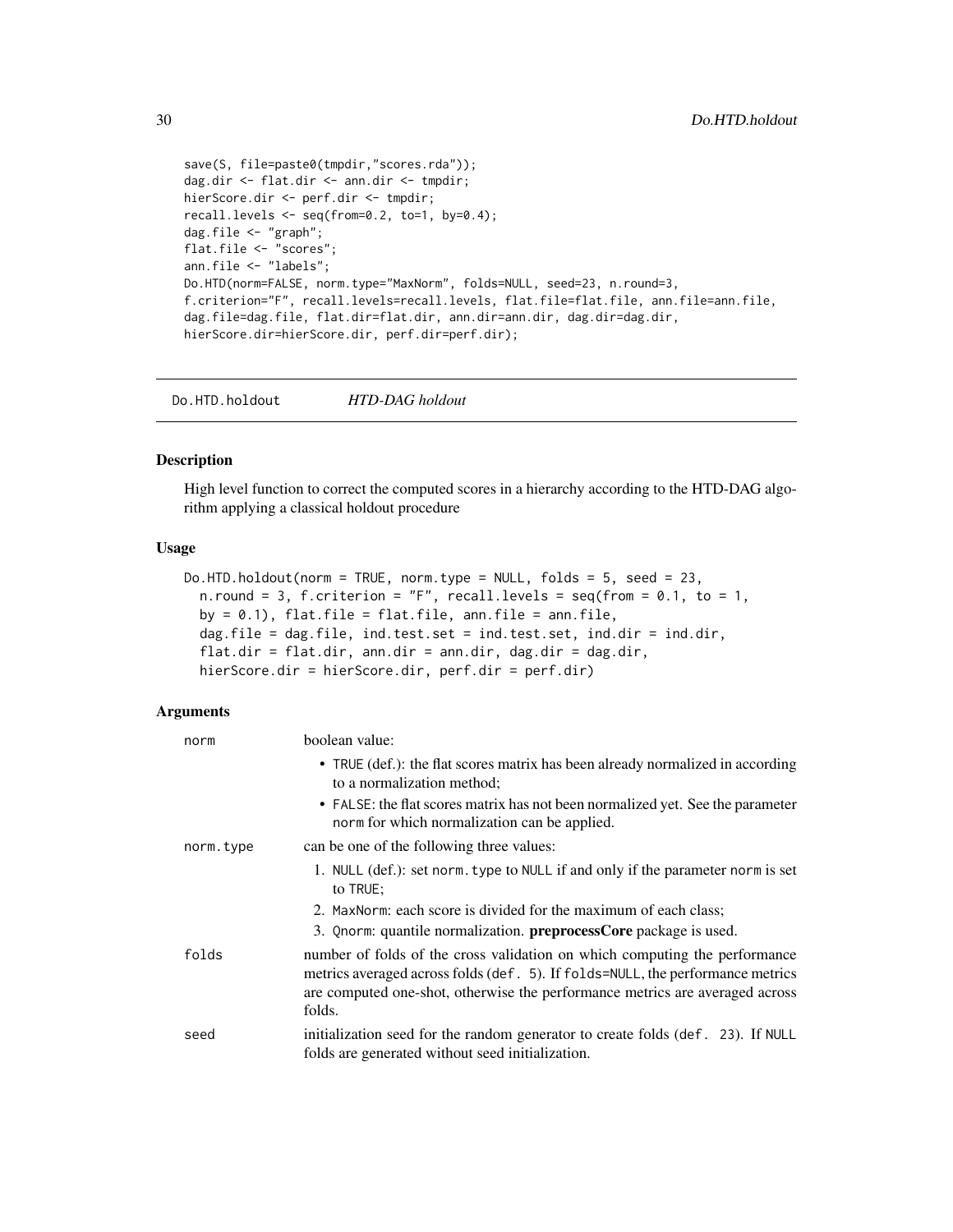| n.round       | number of rounding digits to be applied to the hierarchical scores matrix (def. 3).<br>It is used for choosing the best threshold on the basis of the best F-measure |
|---------------|----------------------------------------------------------------------------------------------------------------------------------------------------------------------|
| f.criterion   | character. Type of F-measure to be used to select the best F-measure. Two<br>possibilities:                                                                          |
|               | 1. F (def.): corresponds to the harmonic mean between the average precision<br>and recall                                                                            |
|               | 2. avF: corresponds to the per-example F-score averaged across all the ex-<br>amples                                                                                 |
| recall.levels | a vector with the desired recall levels (def: from: 0.1, to: 0.9, by: 0.1) to<br>compute the the Precision at fixed Recall level (PXR)                               |
| flat.file     | name of the file containing the flat scores matrix to be normalized or already<br>normalized (without rda extension)                                                 |
| ann.file      | name of the file containing the the label matrix of the examples (without rda<br>extension)                                                                          |
| dag.file      | name of the file containing the graph that represents the hierarchy of the classes<br>(without rda extension)                                                        |
| ind.test.set  | name of the file containing a vector of integer numbers corresponding to the<br>indices of the elements (rows) of scores matrix to be used in the test set           |
| ind.dir       | relative path to folder where ind. test. set is stored                                                                                                               |
| flat.dir      | relative path where flat scores matrix is stored                                                                                                                     |
| ann.dir       | relative path where annotation matrix is stored                                                                                                                      |
| dag.dir       | relative path where graph is stored                                                                                                                                  |
| hierScore.dir | relative path where the hierarchical scores matrix must be stored                                                                                                    |
| perf.dir      | relative path where all the performance measures must be stored                                                                                                      |

# Details

The function checks if the number of classes between the flat scores matrix and the annotations matrix mismatched. If so, the number of terms of the annotations matrix is shrunk to the number of terms of the flat scores matrix and the corresponding subgraph is computed as well. N.B.: it is supposed that all the nodes of the subgraph are accessible from the root.

## Value

Two rda files stored in the respective output directories:

- 1. Hierarchical Scores Results: a matrix with examples on rows and classes on columns representing the computed hierarchical scores for each example and for each considered class. It is stored in the hierScore.dir directory.
- 2. Performance Measures: *flat* and *hierarchical* performace results:
	- (a) AUPRC results computed though AUPRC.single.over.classes ([AUPRC](#page-5-1));
	- (b) [AUROC](#page-6-1) results computed through AUROC.single.over.classes (AUROC);
	- (c) PXR results computed though precision.at.given.recall.levels.over.classes ([PXR](#page-50-1));
	- (d) [FMM](#page-36-1) results computed though compute. Fmeasure.multilabel (FMM);

It is stored in the perf.dir directory.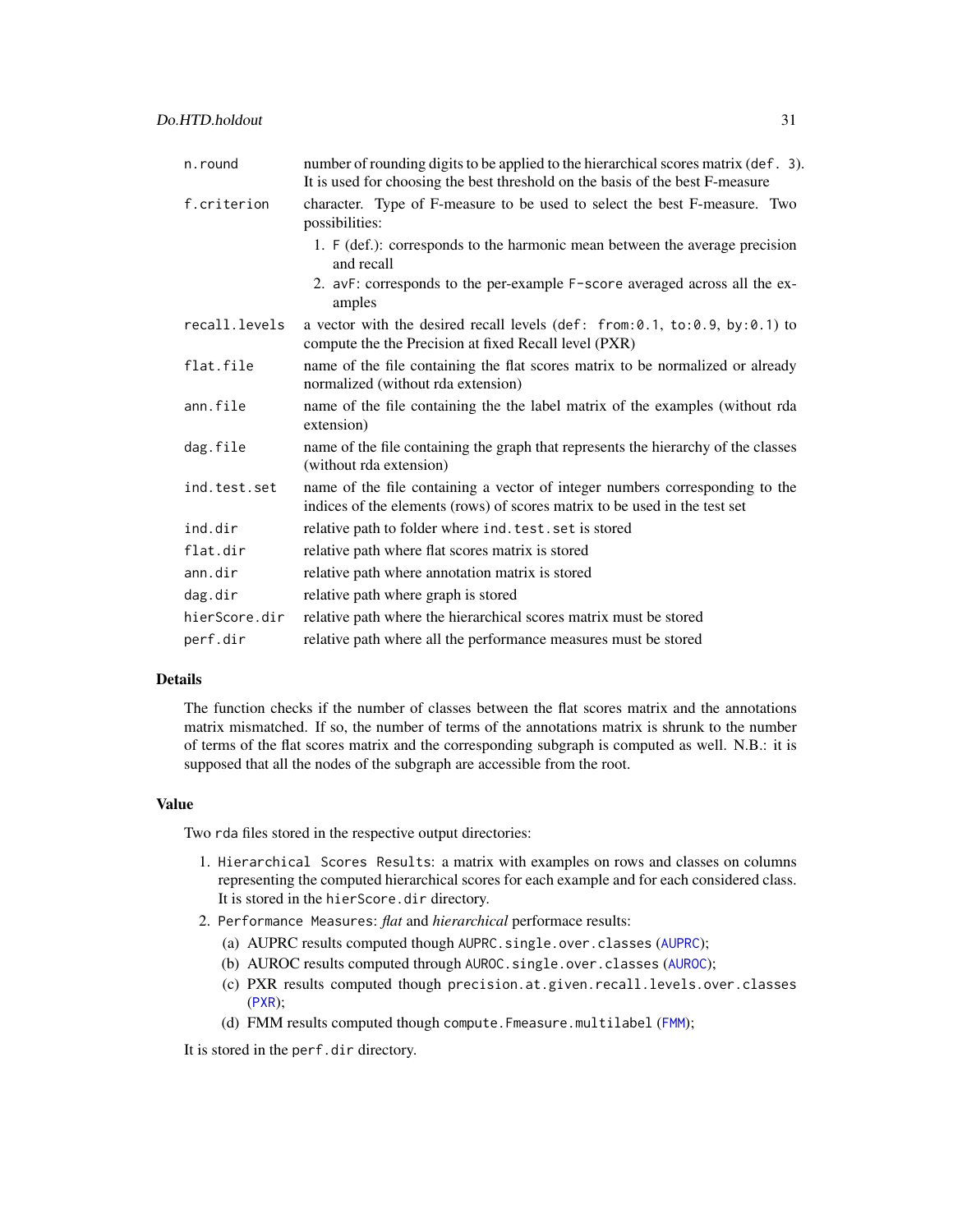# See Also

[HTD-DAG](#page-46-1)

# Examples

```
data(graph);
data(scores);
data(labels);
data(test.index);
tmpdir <- paste0(tempdir(),"/");
save(g, file=paste0(tmpdir,"graph.rda"));
save(L, file=paste0(tmpdir,"labels.rda"));
save(S, file=paste0(tmpdir,"scores.rda"));
save(test.index, file=paste0(tmpdir,"test.index.rda"));
ind.dir <- dag.dir <- flat.dir <- ann.dir <- tmpdir;
hierScore.dir <- perf.dir <- tmpdir;
recall.levels <- seq(from=0.2, to=1, by=0.4);
ind.test.set <- "test.index";
dag.file <- "graph";
flat.file <- "scores";
ann.file <- "labels";
Do.HTD.holdout(norm=FALSE, norm.type="MaxNorm", n.round=3, f.criterion ="F", folds=5, seed=23,
recall.levels=recall.levels, flat.file=flat.file, ann.file=ann.file, dag.file=dag.file,
ind.test.set=ind.test.set, ind.dir=ind.dir, flat.dir=flat.dir, ann.dir=ann.dir, dag.dir=dag.dir,
hierScore.dir=hierScore.dir, perf.dir=perf.dir);
```

| Build subgraph |  |  |
|----------------|--|--|
|                |  |  |

# Description

This function returns a subgraph with only the supplied nodes and any edges between them

#### Usage

```
do.subgraph(nd, g, edgemode = "directed")
```
#### Arguments

| nd       | a vector with the nodes for which the subgraph must be built           |
|----------|------------------------------------------------------------------------|
| g        | a graph of class graph NEL. It represents the hierarchy of the classes |
| edgemode | can be "directed" or "undirected"                                      |

# Value

a subgraph with only the supplied nodes

<span id="page-31-0"></span>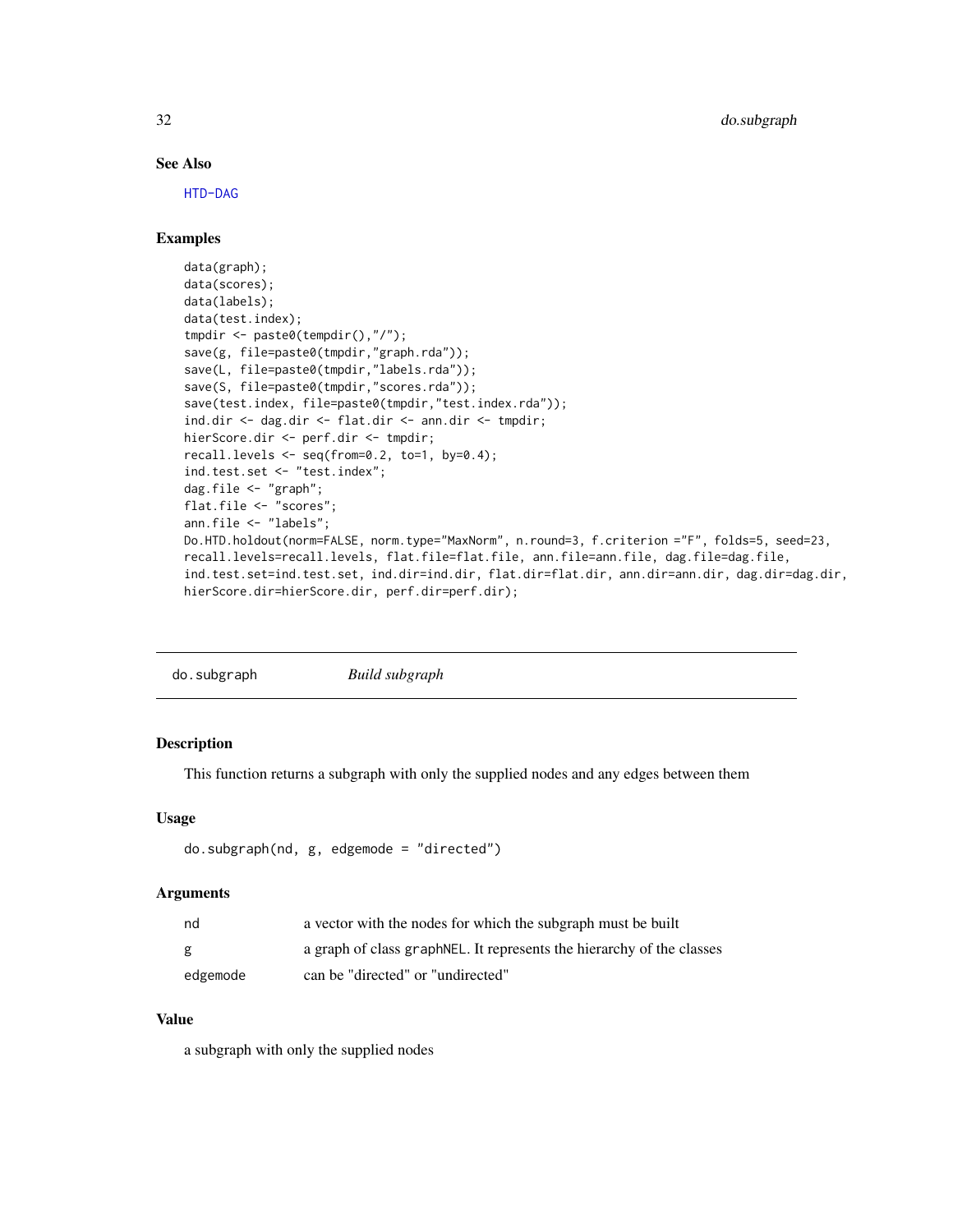#### <span id="page-32-0"></span>do.submatrix 33

# Examples

```
data(graph);
anc <- build.ancestors(g);
nd <- anc[["HP:0001371"]];
subg <- do.subgraph(nd, g, edgemode="directed");
```
do.submatrix *Build submatrix*

#### Description

Terms having less than n annotations are pruned. Terms having exactly n annotations are discarded as well.

# Usage

do.submatrix(ann, n)

# Arguments

| ann | the annotations matrix $(0/1)$ . Rows are examples and columns are classes |
|-----|----------------------------------------------------------------------------|
|     | integer number of annotations to be pruned                                 |

#### Value

Matrix of annotations having only those terms with more than n annotations

# Examples

```
data(labels);
subm <- do.submatrix(L,5);
```
do.unstratified.cv.data

*Unstratified Cross Validation*

#### Description

This function splits a dataset in k-fold in an unstratified way, i.e. a fold does not contain an equal amount of positive and negative examples. This function is used to perform k-fold cross-validation experiments in a hierarchical correction contest where splitting dataset in a stratified way is not needed.

#### Usage

```
do.unstratified.cv.data(S, kk = 5, seed = NULL)
```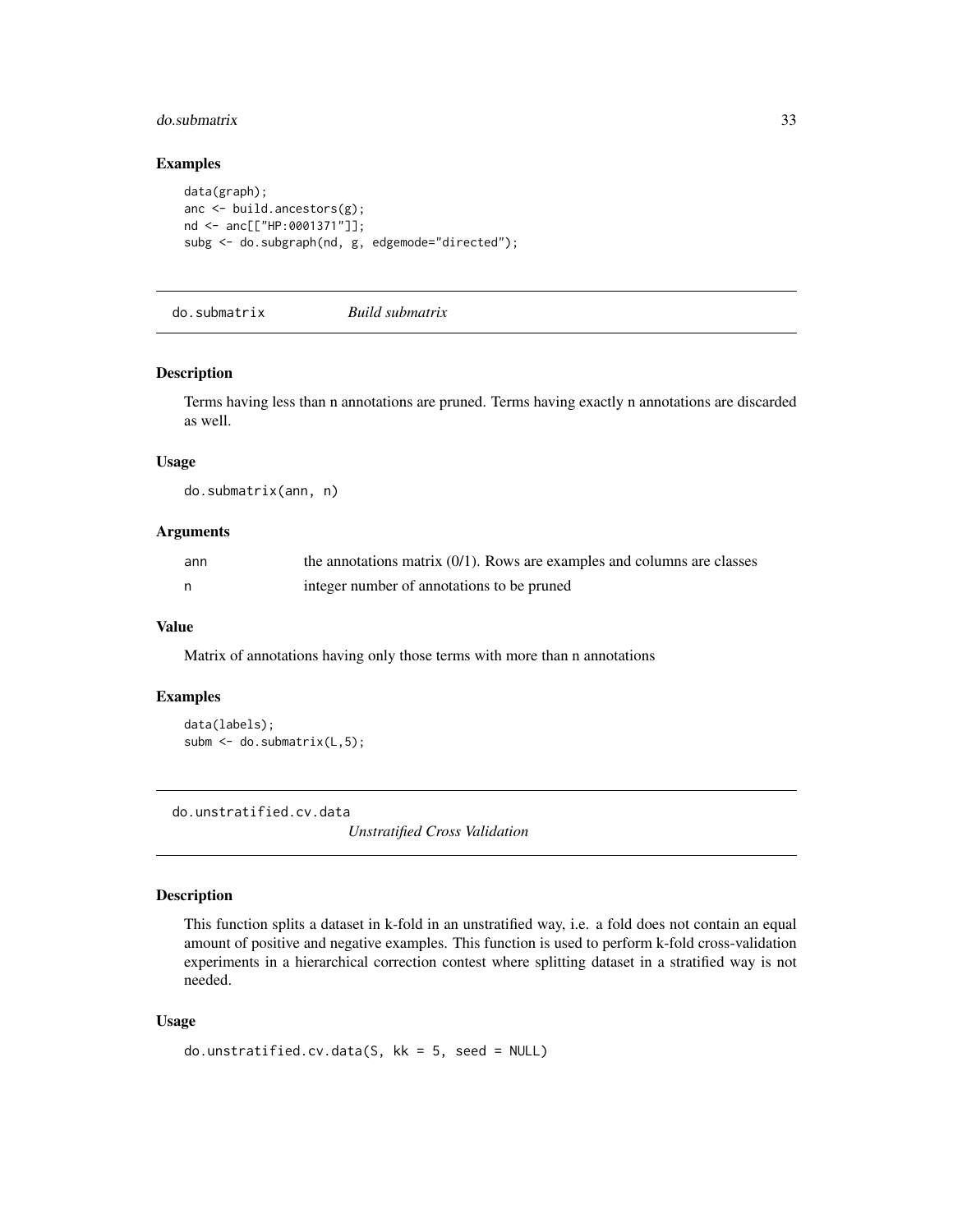#### <span id="page-33-0"></span>**Arguments**

| -S   | matrix of the flat scores. It must be a named matrix, where rows are example |
|------|------------------------------------------------------------------------------|
|      | (e.g. genes) and columns are classes/terms (e.g. HPO terms)                  |
| kk   | number of folds in which to split the dataset (def. $k=5$ )                  |
| seed | seed for the random generator. If NULL (def.) no initialization is performed |

# Value

a list with  $k = kk$  components (folds). Each component of the list is a character vector contains the index of the examples, i.e. the index of the rows of the matrix S

#### Examples

```
data(scores);
foldIndex <- do.unstratified.cv.data(S, kk=5, seed=23);
```
example.datasets *Small real example datasets*

#### Description

Collection of real sub-datasets used in the examples of the HEMDAG package

#### Usage

```
data(graph)
data(labels)
data(scores)
data(wadj)
data(test.index)
```
#### Details

The DAG g contained in graph data is an object of class graphNEL. The graph g has 23 nodes and 30 edges and represents the "ancestors view" of the HPO term *Camptodactyly of finger* ("HP:0100490").

The matrix L contained in the labels data is a 100 X 23 matrix, whose rows correspondes to genes (*Entrez GeneID*) and columns to HPO classes.  $L[i, j] = 1$  means that the gene i belong to class j,  $L[i, j] = 0$  means that the gene i does not belong to class j. The classes of the matrix L correspond to the nodes of the graph g.

The matrix S contained in the scores data is a named  $100 \text{ X } 23$  flat scores matrix, representing the likelihood that a given gene belongs to a given class: higher the value higher the likelihood. The classes of the matrix  $S$  correspond to the nodes of the graph g.

The matrix  $W$  contained in the wadj data is a named  $100 \text{ X } 100$  symmetric weighted adjacency matrix, whose rows and columns correspond to genes.The genes names (*Entrez GeneID*) of the adjacency matrix W correspond to the genes names of the flat scores matrix S and to genes names of the target multilabel matrix L.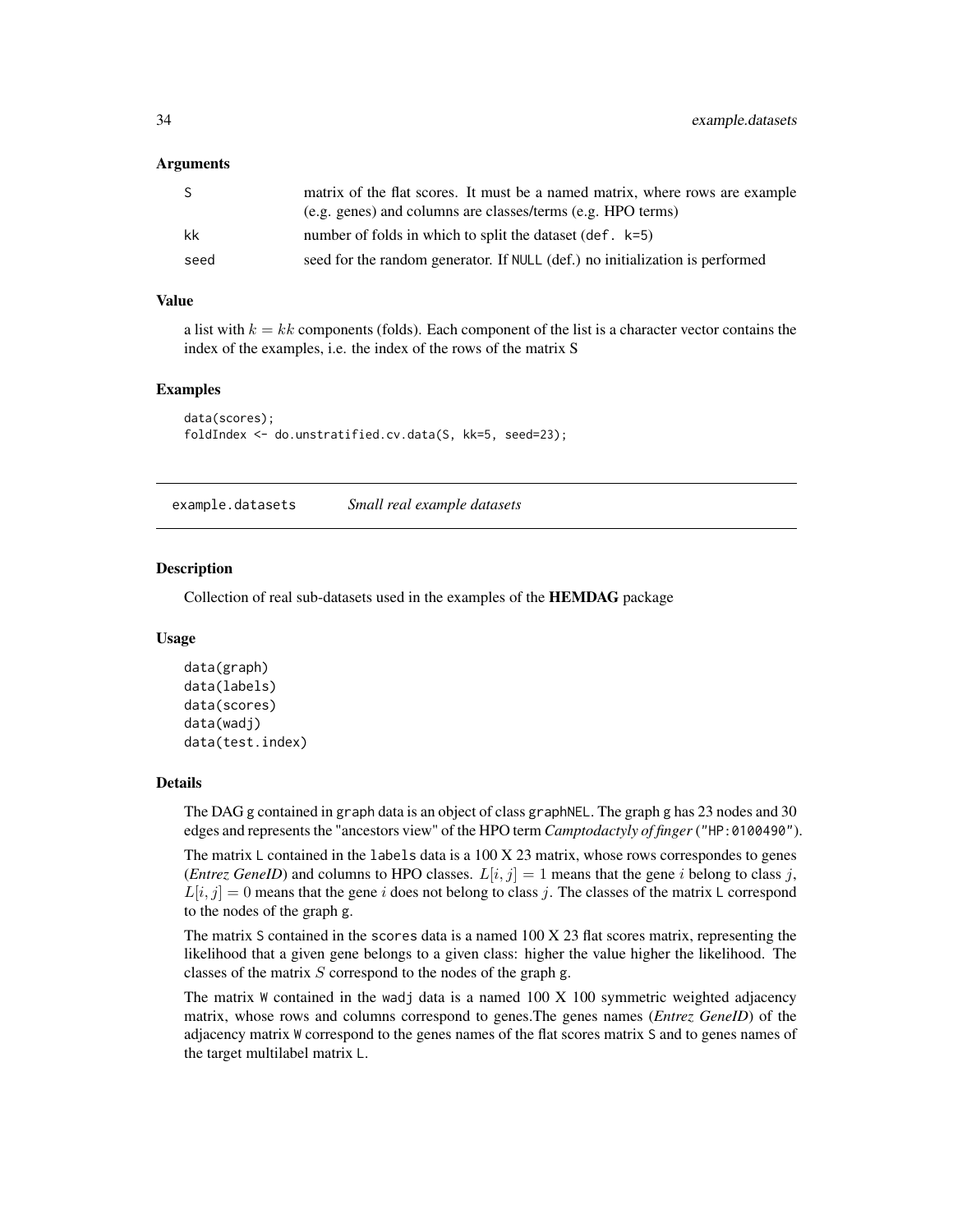#### <span id="page-34-0"></span> $find. best.f$  35

The vector of integer numbers test.index contained in the test.index data refers to the index of the examples of the scores matrix S to be used in the test set. It is useful only in holdout experiments.

### Note

Some examples of full data sets for the prediction of HPO terms are available at the following [link.](https://homes.di.unimi.it/notaro/DATA/DATA_BMC/) Note that the processing of the full datasets should be done similarly to the processing of the small data examples provided directly in this package. Please read the README clicking the link above to know more details about the available full datasets.

find.best.f *Best hierarchical F-score*

# Description

Function to select the best hierarchical F-score by choosing an appropriate threshold in the scores

# Usage

```
find.best.f(target, predicted, n.round = 3, f.criterion = "F",
  verbose = TRUE, b.per.example = FALSE)
```

| target        | matrix with the target multilabels: rows correspond to examples and columns<br>to classes. $target[i, j] = 1$ if example <i>i</i> belongs to class <i>j</i> , $target[i, j] = 0$<br>otherwise |
|---------------|-----------------------------------------------------------------------------------------------------------------------------------------------------------------------------------------------|
| predicted     | a numeric matrix with continuous predicted values (scores): rows correspond to<br>examples and columns to classes                                                                             |
| n.round       | number of rounding digits to be applied to predicted (default=3)                                                                                                                              |
| f.criterion   | character. Type of F-measure to be used to select the best F-score. There are<br>two possibilities:                                                                                           |
|               | 1. F (def.) corresponds to the harmonic mean between the average precision<br>and recall;                                                                                                     |
|               | 2. avF corresponds to the per-example F-score averaged across all the exam-<br>ples.                                                                                                          |
| verbose       | boolean. If TRUE (def.) the number of iterations are printed on stdout                                                                                                                        |
| b.per.example | boolean.                                                                                                                                                                                      |
|               | • TRUE: results are returned for each example;                                                                                                                                                |
|               | • FALSE: only the average results are returned                                                                                                                                                |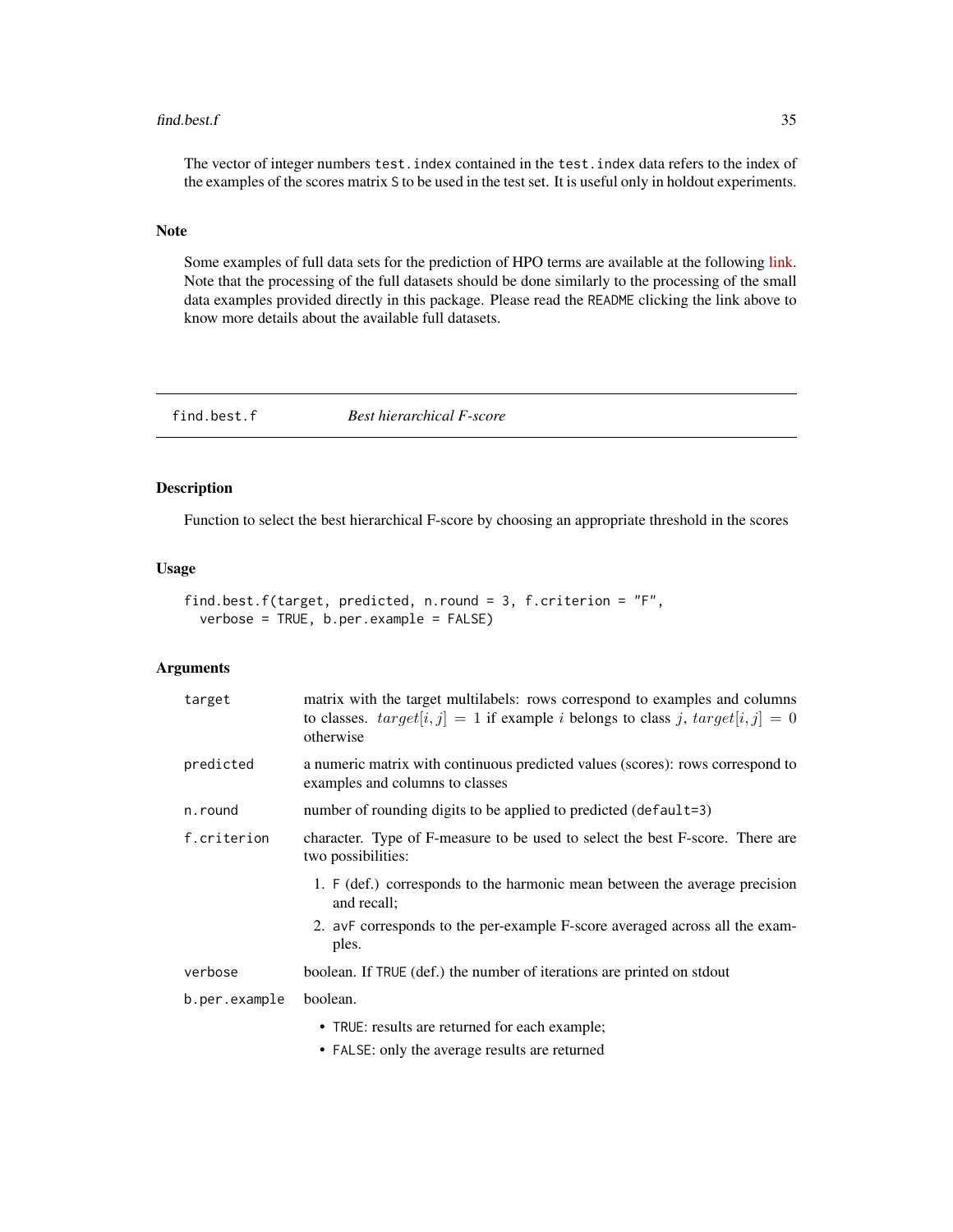#### Details

All the examples having no positive annotations are discarded. The predicted scores matrix (predicted) is rounded according to parameter n. round and all the values of predicted are divided by max(predicted). Then all the thresholds corresponding to all the different values included in predicted are attempted, and the threshold leading to the maximum F-measure is selected.

Names of rows and columns of target and predicted matrix must be provided in the same order, otherwise a stop message is returned

#### Value

Two different outputs respect to the input parameter b.per.example:

- b.per.example==FALSE: a list with a single element average. A named vector with 7 elements relative to the best result in terms of the F.measure: Precision (P), Recall (R), Specificity (S), F.measure (F), av.F.measure (av.F), Accuracy (A) and the best selected Threshold (T). F is the F-measure computed as the harmonic mean between the average precision and recall; av.F is the F-measure computed as the average across examples and T is the best selected threshold;
- b.per.example==FALSE: a list with two elements:
	- 1. average: a named vector with with 7 elements relative to the best result in terms of the F.measure: Precision (P), Recall (R), Specificity (S), F.measure (F), av.F.measure (av.F), Accuracy (A) and the best selected Threshold (T).
	- 2. per.example: a named matrix with the Precision (P), Recall (R), Specificity (S), Accuracy (A), F-measure (F), av.F-measure (av.F) and the best selected Threshold (T) for each example. Row names correspond to examples, column names correspond respectively to Precision (P), Recall (R), Specificity (S), Accuracy (A), F-measure (F), av.F-measure (av.F) and the best selected Threshold (T).

#### Examples

```
data(graph);
data(labels);
data(scores);
root <- root.node(g);
L <- L[,-which(colnames(L)==root)];
S <- S[,-which(colnames(S)==root)];
FMM <- find.best.f(L, S, n.round=3, f.criterion="F", verbose=TRUE, b.per.example=TRUE);
```
find.leaves *Leaves*

# Description

Find the leaves of a directed graph

#### Usage

find.leaves(g)

<span id="page-35-0"></span>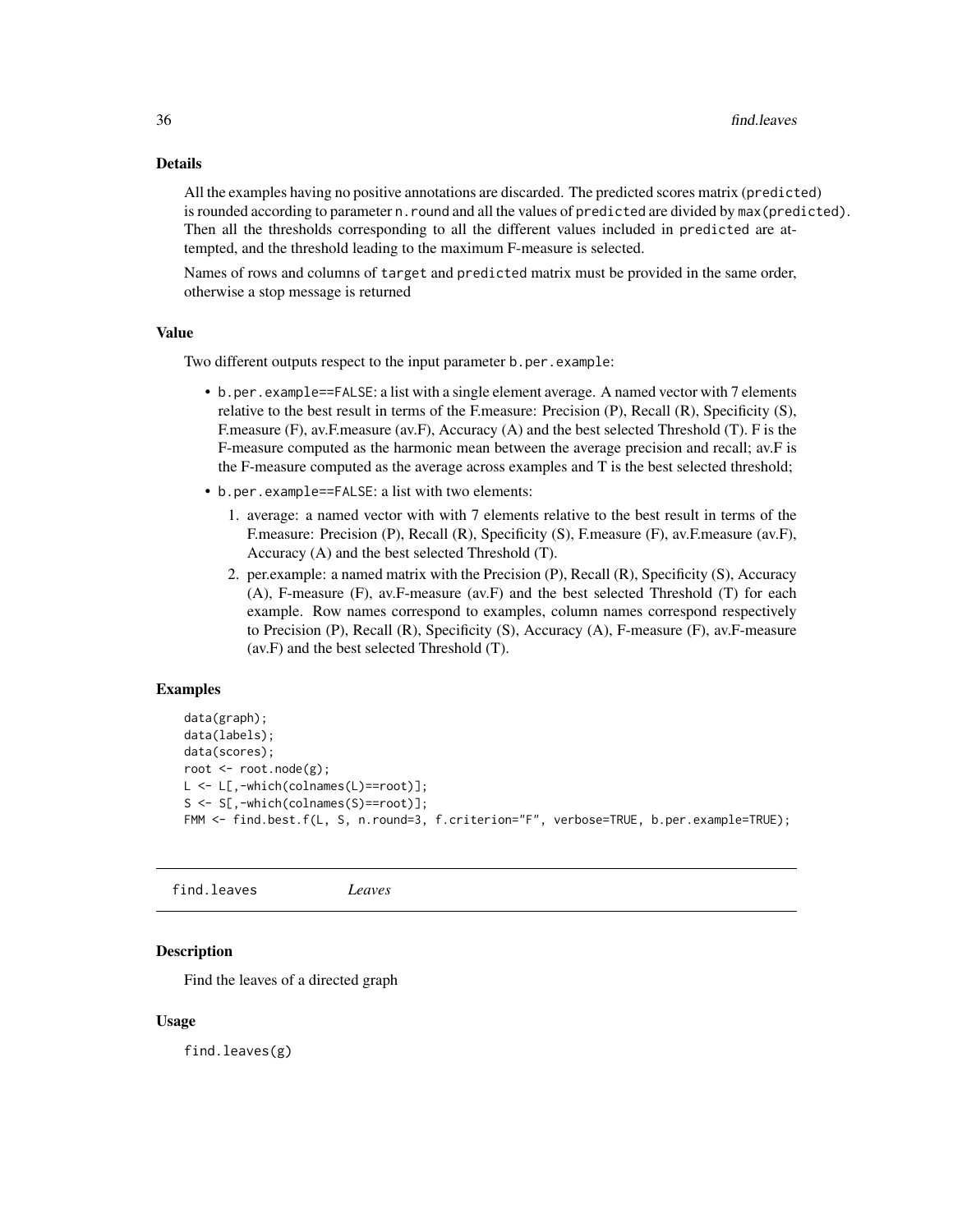#### <span id="page-36-1"></span> $FMM$  37

### Arguments

g a graph of class graphNEL. It represents the hierarchy of the classes

### Value

a vector with the names of the leaves of g

### Examples

```
data(graph);
leaves <- find.leaves(g);
```
<span id="page-36-0"></span>

FMM *Compute Multilabel F-measure*

### Description

Function to compute the best hierarchical F-score either one-shot or averaged across folds

### Usage

```
compute.Fmeasure.multilabel(target, predicted, n.round = 3,
 f.criterion = "F", verbose = TRUE, b.per.example = FALSE,
 folds = NULL, seed = NULL)
```
### Arguments

| target        | matrix with the target multilabels: rows correspond to examples and columns<br>to classes. $target[i, j] = 1$ if example <i>i</i> belongs to class <i>j</i> , $target[i, j] = 0$<br>otherwise |
|---------------|-----------------------------------------------------------------------------------------------------------------------------------------------------------------------------------------------|
| predicted     | a numeric matrix with predicted values (scores): rows correspond to examples<br>and columns to classes                                                                                        |
| n.round       | number of rounding digits to be applied to predicted (default=3)                                                                                                                              |
| f.criterion   | character. Type of F-measure to be used to select the best F-score. There are<br>two possibilities:                                                                                           |
|               | 1. F (def.) corresponds to the harmonic mean between the average precision<br>and recall;                                                                                                     |
|               | 2. avF corresponds to the per-example F-score averaged across all the exam-<br>ples.                                                                                                          |
| verbose       | boolean. If TRUE (def.) the number of iterations are printed on stdout                                                                                                                        |
| b.per.example | boolean.                                                                                                                                                                                      |
|               | • TRUE: results are returned for each example;                                                                                                                                                |
|               | • FALSE: only the average results are returned                                                                                                                                                |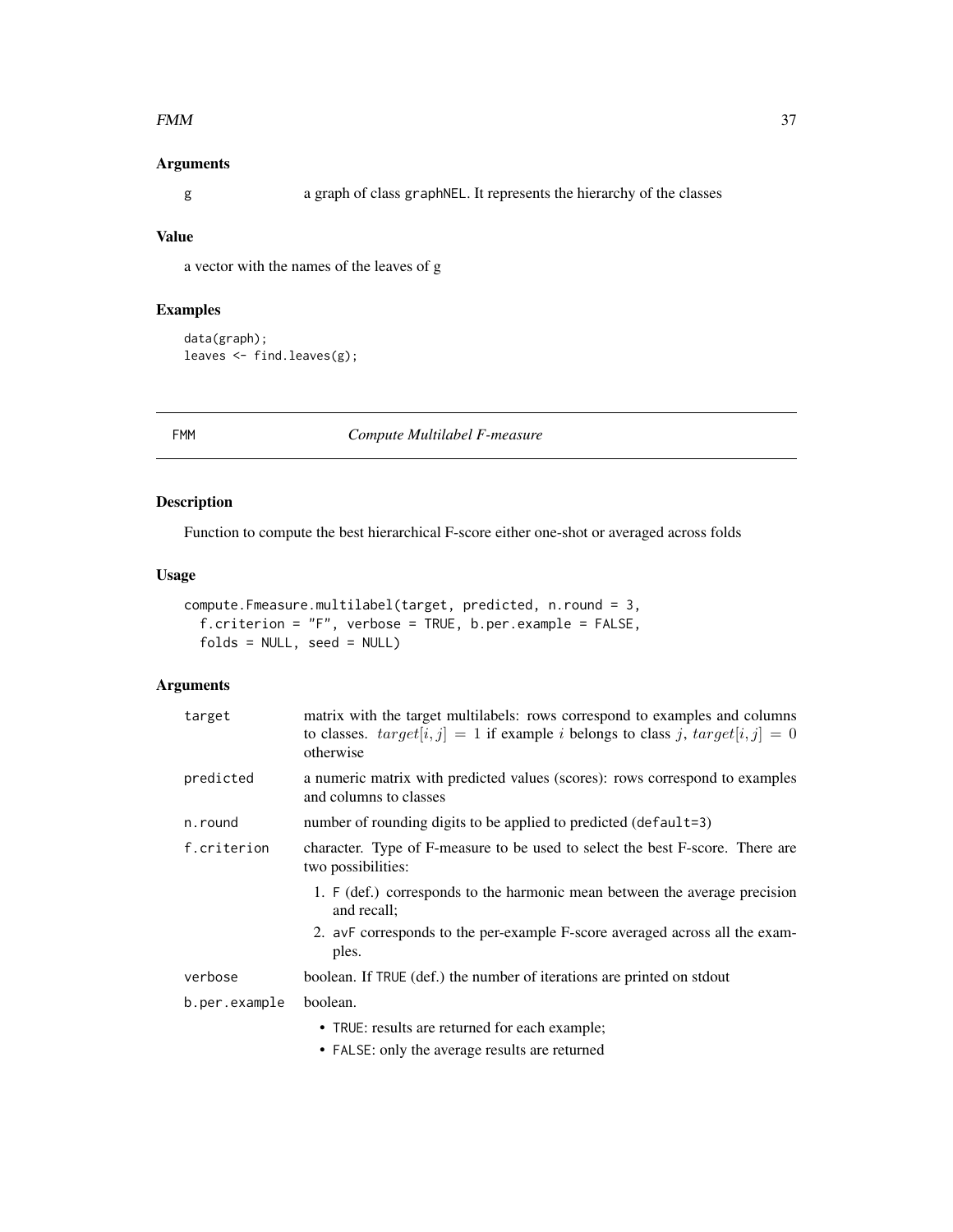| folds | number of folds on which computing the AUROC. If folds=NULL (def.), the<br>AUROC is computed one-shot, otherwise the AUROC is computed averaged<br>across folds.                                                     |
|-------|----------------------------------------------------------------------------------------------------------------------------------------------------------------------------------------------------------------------|
| seed  | initialization seed for the random generator to create folds. Set seed only if<br>folds $\neq$ NULL. If seed=NULL and folds $\neq$ NULL, the AUROC averaged across<br>folds is computed without seed initialization. |

### Details

Names of rows and columns of target and predicted matrix must be provided in the same order, otherwise a stop message is returned

#### Value

Two different outputs respect to the input parameter b.per.example:

- b.per.example==FALSE: a list with a single element average. A named vector with 7 elements relative to the best result in terms of the F.measure: Precision (P), Recall (R), Specificity (S), F.measure (F), av.F.measure (av.F), Accuracy (A) and the best selected Threshold (T). F is the F-measure computed as the harmonic mean between the average precision and recall; av.F is the F-measure computed as the average across examples and T is the best selected threshold;
- b.per.example==FALSE: a list with two elements:
	- 1. average: a named vector with with 7 elements relative to the best result in terms of the F.measure: Precision (P), Recall (R), Specificity (S), F.measure (F), av.F.measure (av.F), Accuracy (A) and the best selected Threshold (T).
	- 2. per.example: a named matrix with the Precision (P), Recall (R), Specificity (S), Accuracy (A), F-measure (F), av.F-measure (av.F) and the best selected Threshold (T) for each example. Row names correspond to examples, column names correspond respectively to Precision (P), Recall (R), Specificity (S), Accuracy (A), F-measure (F), av.F-measure (av.F) and the best selected Threshold (T).

```
data(graph);
data(labels);
data(scores);
root <- root.node(g);
L <- L[,-which(colnames(L)==root)];
S <- S[,-which(colnames(S)==root)];
FMM <- compute. Fmeasure.multilabel(L, S, n.round=3, f.criterion="F", verbose=TRUE,
b.per.example=TRUE, folds=5, seed=23);
```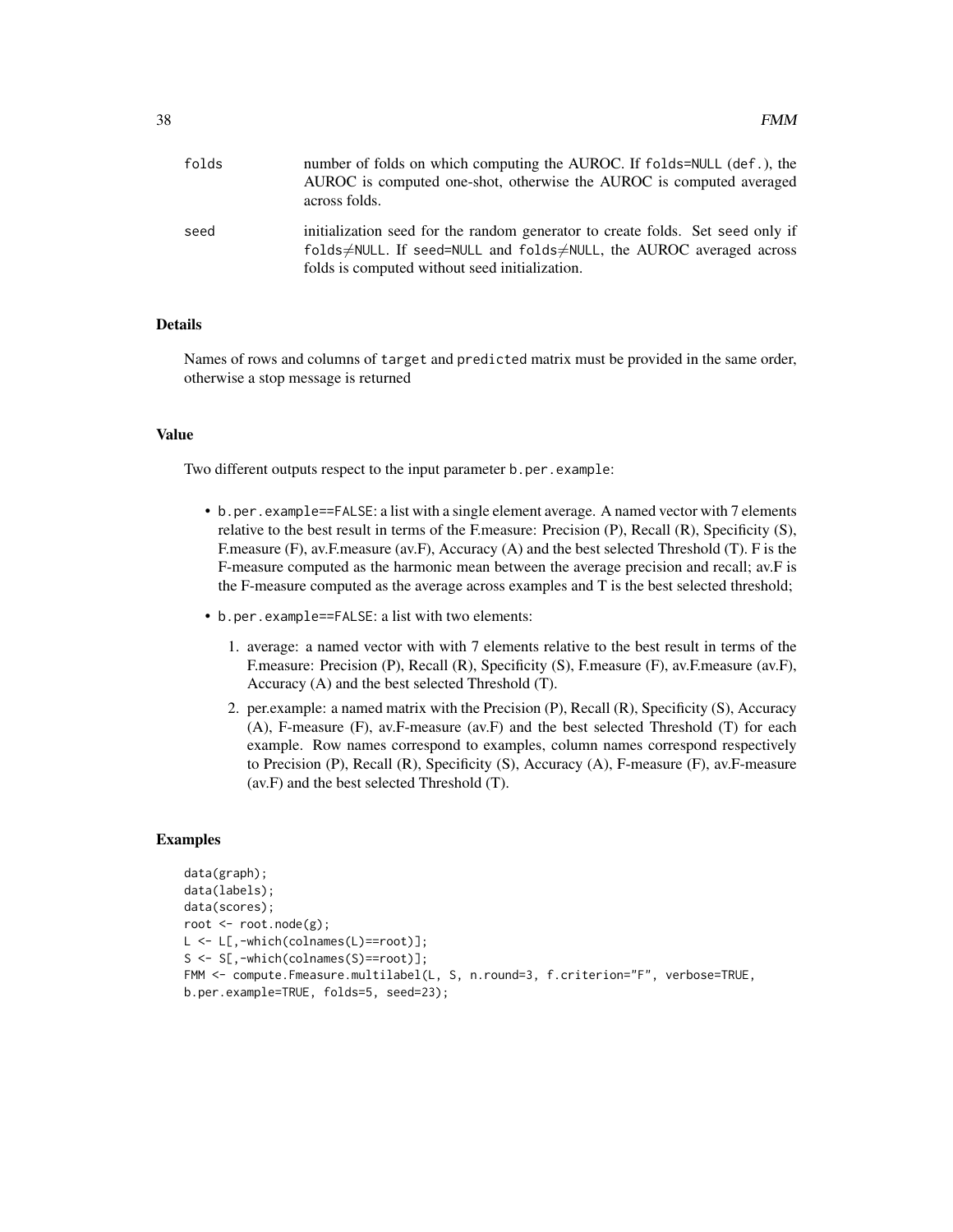<span id="page-38-0"></span>full.annotation.matrix

*Full annotations matrix*

#### Description

Construct a full annotations table using ancestors and the most specific annotations table w.r.t. a given weighted adjacency matrix (wadj). The rows of the full annotations matrix correspond to all the examples of the given weighted adjacency matrix and the columns to the class/terms. The transitive closure of the annotations is performed.

#### Usage

full.annotation.matrix(W, anc, ann.spec)

#### Arguments

|          | symmetric adjacency weighted matrix of the graph                                                            |
|----------|-------------------------------------------------------------------------------------------------------------|
| anc      | list of the ancestors of the ontology.                                                                      |
| ann.spec | the annotation matrix of the most specific annotations $(0/1)$ : rows are genes and<br>columns are classes. |

#### Details

The examples present in the annotation matrix (ann.spec) but not in the adjacency weighted matrix (W) are purged.

#### Value

a full annotation table T, that is a matrix in which the transitive closure of annotations was performed. Rows correspond to genes of the weighted adjiacency matrix and columns to terms.  $T[i, j] = 1$  means that gene i is annotated for the term j,  $T[i, j] = 0$  means that gene i is not annotated for the term  $i$ .

#### See Also

[weighted.adjacency.matrix](#page-69-0), [build.ancestors](#page-4-0), [specific.annotation.matrix](#page-54-0), [transitive.closure.annotations](#page-67-0)

```
data(wadj);
data(graph);
data(labels);
anc <- build.ancestors(g);
full.ann <- full.annotation.matrix(W, anc, L);
```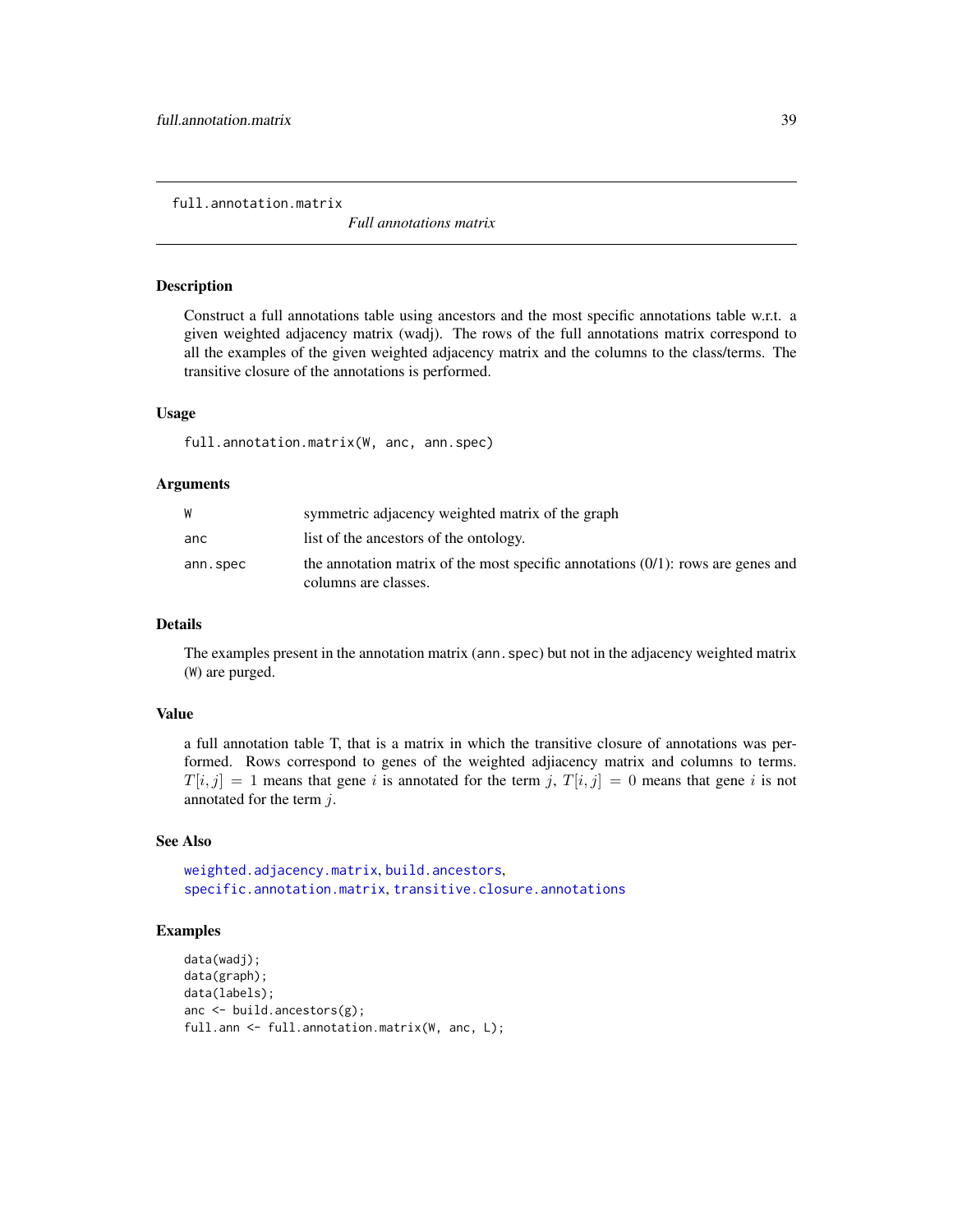### <span id="page-39-1"></span><span id="page-39-0"></span>Description

Implementation of GPAV (Generalized Pool-Adjacent Violators) algorithm (Burdavok et al., Journal of Computational Mathematics,  $2006 - link$  $2006 - link$ ) to correct the scores of the hierarchy according to the constraints that the score of a node cannot be greater than a score of its parents. GPAV algorithm treats nodes sequentially (in accordance with the topological order of adj) and merges some adjacent nodes into sets which are called blocks. The fitted values for the nodes of the same block are equal to the weighted average value of their response values.

#### Usage

 $GPAV(Y, W = NULL, adj)$ 

#### Arguments

| Y   | vector of scores relative to a single example. Y must be a numeric named vector,<br>where names correspond to classes' names, i.e. nodes of the graph g (root node<br>included)  |
|-----|----------------------------------------------------------------------------------------------------------------------------------------------------------------------------------|
| W   | vector of weight relative to a single example. If the vector W is not specified<br>(def. W=NULL), it is assumed that W is a unitary vector of the same length of the<br>vector Y |
| adi | adjacency matrix of the graph which is sparse, logical and upper triangular.<br>Number of columns of adj must be equal to the length of Y and W                                  |

#### Details

Given the constraints adjacency matrix of the graph, a vector of scores  $\hat{y} \in R^n$  and a vector of strictly positive weights  $w \in R^n$ , the GPAV algorithm returns a vector  $\bar{y}$  which is as close as possible, in the least-squares sense, to the response vector  $\hat{y}$  and whose components are partially ordered in accordance with the constraints matrix adj. In other words, GPAV solves the following problem:

$$
\bar{y} = \begin{cases} \min \sum_{i \in N} (\hat{y}_i - \bar{y}_i)^2 \\ \forall i, \quad j \in par(i) \Rightarrow \bar{y}_j \ge \bar{y}_i \end{cases}
$$

#### Value

a list of 3 elements:

- YFit: a named vector with the scores of the classes corrected according to the GPAV algorithm. NOTE: the classes of YFit are topologically sorted, that is are in the same order of those of adj.
- blocks: list of vectors, containing the partitioning of nodes (represented with an integer number) into blocks;
- W: vector of weights.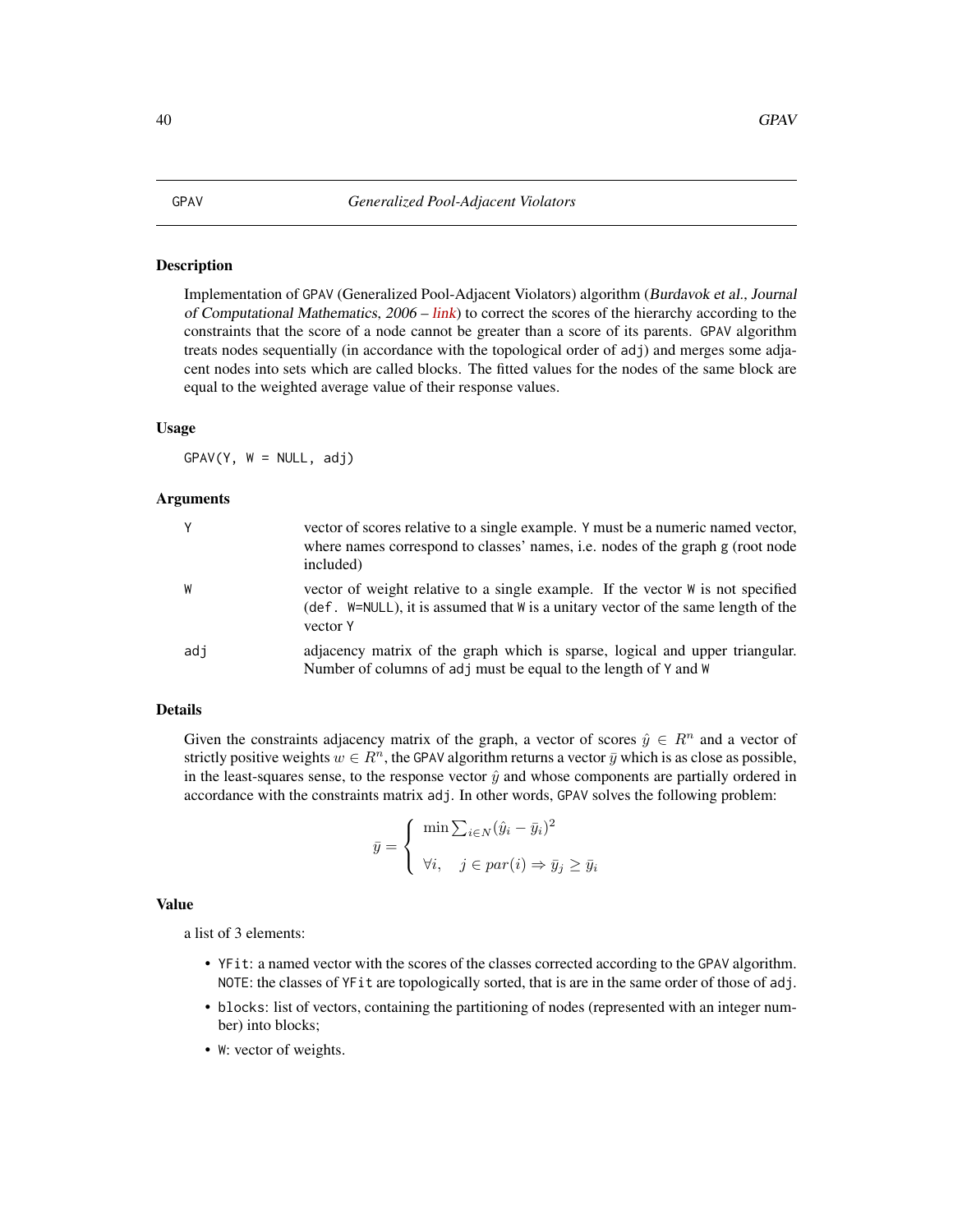### <span id="page-40-1"></span>GPAV.over.examples 41

### See Also

[adj.upper.tri](#page-3-0)

### Examples

```
data(graph);
data(scores);
Y \leftarrow S[3, ];
adj <- adj.upper.tri(g);
S.GPAV <- GPAV(Y,W=NULL,adj);
```
<span id="page-40-0"></span>GPAV.over.examples *GPAV Over Examples*

### Description

Function to compute GPAV across all the examples

### Usage

GPAV.over.examples(S, g, W = NULL)

### Arguments

|   | a named flat scores matrix with examples on rows and classes on columns (root<br>node included)                                                                                                                              |
|---|------------------------------------------------------------------------------------------------------------------------------------------------------------------------------------------------------------------------------|
| g | a graph of class graph NEL. It represents the hierarchy of the classes                                                                                                                                                       |
|   | vector of weight relative to a single example. If the vector W is not specified<br>(def. W=NULL), it is assumed that W is a unitary vector of the same length of the<br>columns' number of the matrix S (root node included) |

### Value

a named matrix with the scores of the classes corrected according to the GPAV algorithm

### See Also

[GPAV.parallel](#page-41-0)

```
data(graph);
data(scores);
S.GPAV <- GPAV.over.examples(S,W=NULL,g);
```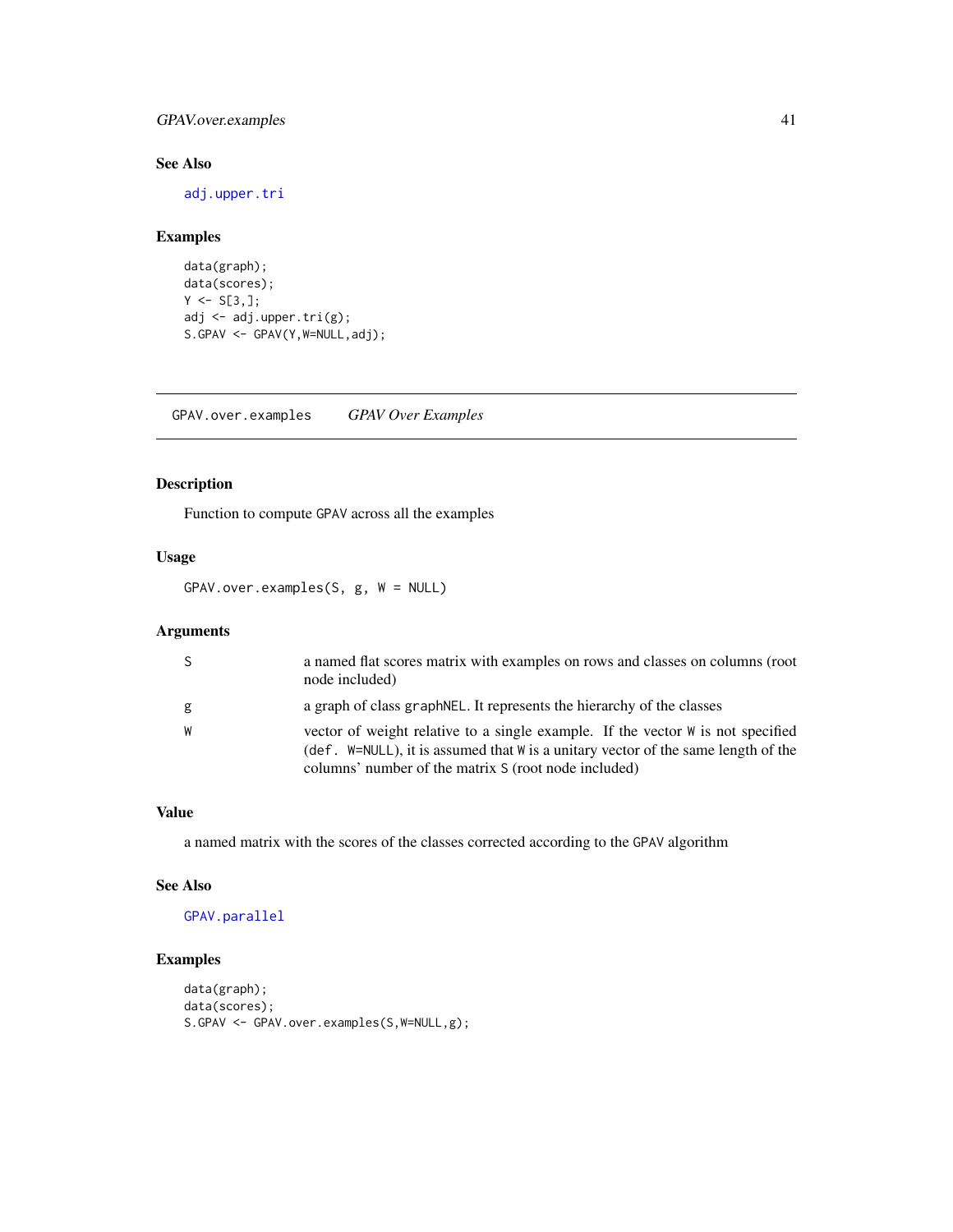<span id="page-41-2"></span><span id="page-41-0"></span>

#### Description

Function to compute GPAV across all the examples (parallel implementation)

#### Usage

 $GPAV.parallel(S, g, W = NULL, ncores = 8)$ 

#### Arguments

|        | a named flat scores matrix with examples on rows and classes on columns (root<br>node included)                                                                                                                                    |
|--------|------------------------------------------------------------------------------------------------------------------------------------------------------------------------------------------------------------------------------------|
| g      | a graph of class graph NEL. It represents the hierarchy of the classes                                                                                                                                                             |
| W      | vector of weight relative to a single example. If the vector W is not specified<br>(def. $W=NULL$ ), it is assumed that W is is a unitary vector of the same length of<br>the columns' number of the matrix S (root node included) |
| ncores | number of cores to use for parallel execution (def. 8)                                                                                                                                                                             |

### Value

a named matrix with the scores of the classes corrected according to the GPAV algorithm

### Examples

```
data(graph);
data(scores);
if (Sys.info()['sysname']!="Windows"){
S.GPAV <- GPAV.parallel(S,W=NULL,g,ncores=2);
}
```
<span id="page-41-1"></span>graph.levels *Build Graph Levels*

## Description

This function groups a set of nodes in according to their maximum depth in the graph. It first inverts the weights of the graph and then applies the Bellman Ford algorithm to find the shortest path, achieving in this way the longest path

#### Usage

graph.levels(g, root = "00")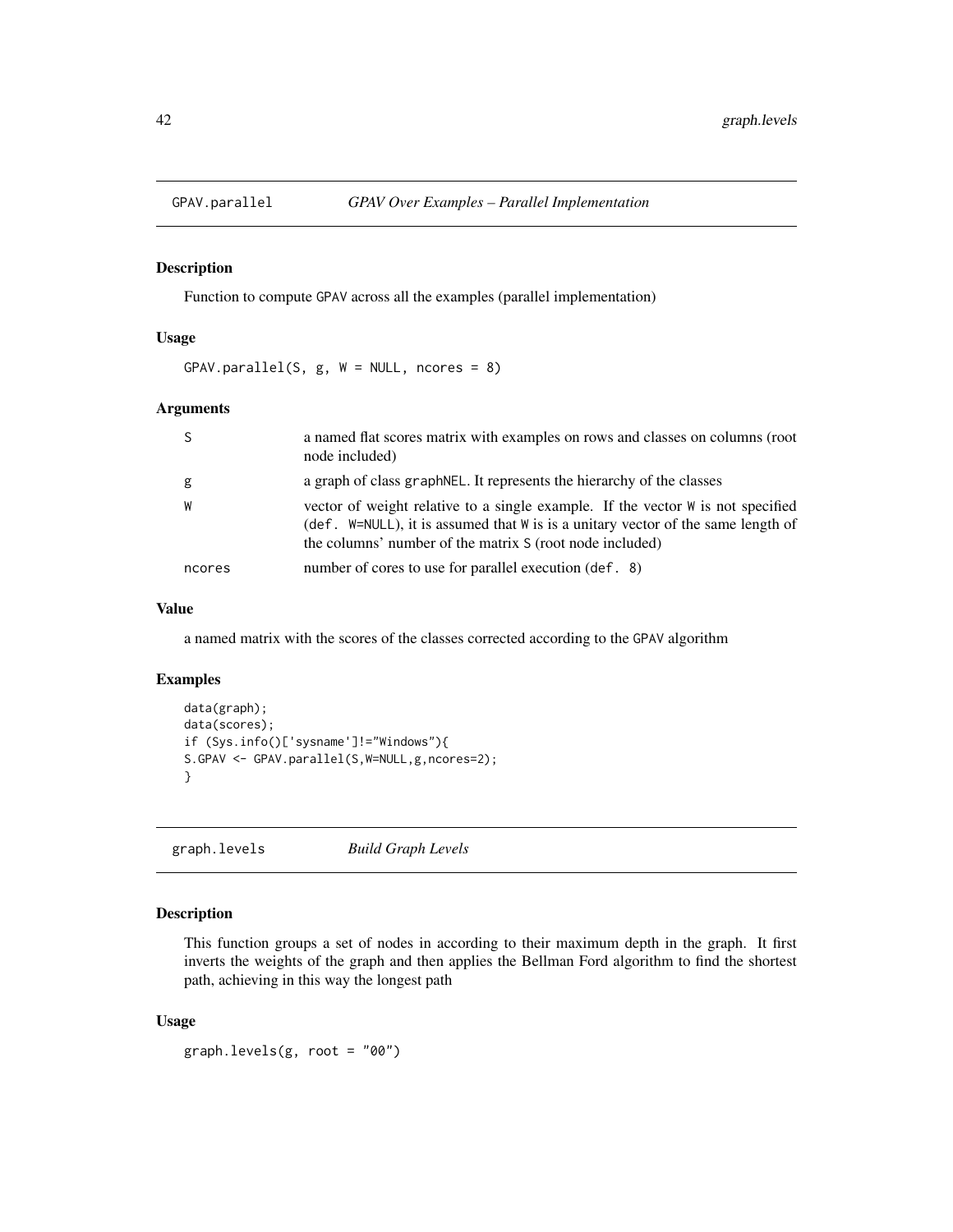#### <span id="page-42-0"></span>Arguments

| g    | an object of class graph NEL           |  |
|------|----------------------------------------|--|
| root | name of the root node (def. root="00") |  |

#### Value

a list of the nodes grouped w.r.t. the distance from the root: the first element of the list corresponds to the root node (level 0), the second to nodes at maximum distance 1 (level 1), the third to the node at maximum distance 3 (level 2) and so on.

### Examples

```
data(graph);
root <- root.node(g);
lev <- graph.levels(g, root=root);
```
HEMDAG-defunct *Defunct functions in package* HEMDAG*.*

#### Description

The functions listed below are defunct. The alternative function is supplied. Help page for defunct functions is available by typing help("HEMDAG-defunct")

#### Usage

```
descens.threshold(S, g, root = "00", t = 0.5)descens.threshold.free(S, g, root = "00")
descens.weighted.threshold.free(S, g, root = "00", w = 0.5)
descens.weighted.threshold(S, g, root = "00", t = 0.5, w = 0.5)
descens.tau(S, g, root = "00", t = 0.5)
tpr.threshold(S, g, root = "00", t = 0.5)
tpr.threshold.free(S, g, root = "00")
tpr.weighted.threshold.free(S, g, root = "00", w = 0.5)
tpr.weighted.threshold(S, g, root = "00", t = 0.5, w = 0.5)
```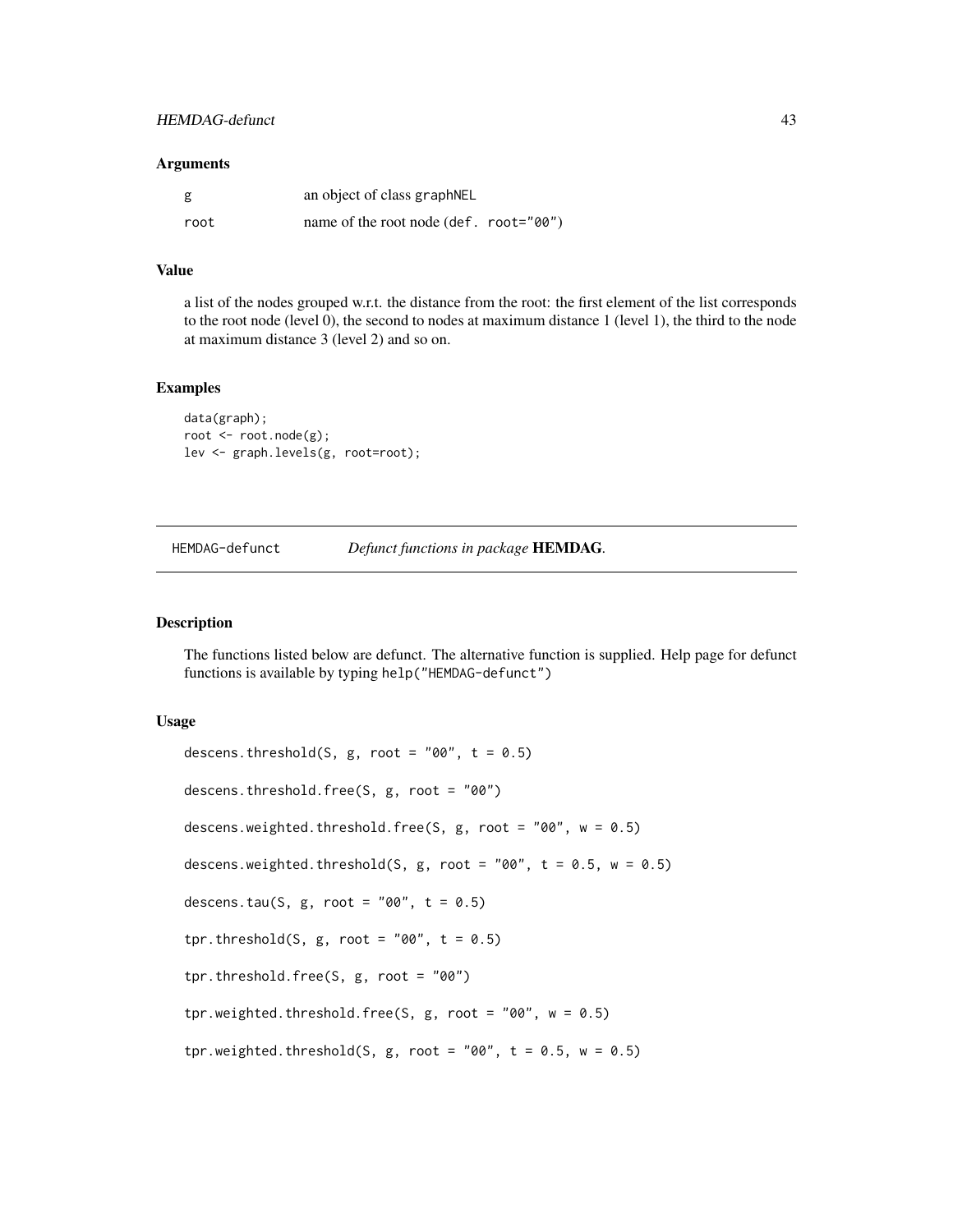### Arguments

| -S   | a named flat scores matrix with examples on rows and classes on columns                                                                                                                                                                                                          |
|------|----------------------------------------------------------------------------------------------------------------------------------------------------------------------------------------------------------------------------------------------------------------------------------|
| g    | a graph of class graph NEL. It represents the hierarchy of the classes                                                                                                                                                                                                           |
| root | name of the class that it is on the top-level of the hierarchy (def. root="00")                                                                                                                                                                                                  |
| t    | threshold for the choice of the positive descendants (def. $t=0.5$ ); whereas in<br>the descens. tau variant the parameter t balances the contribution between the<br>positives children of a node $i$ and that of its positives descendants excluding its<br>positives children |
| W    | weight to balance between the contribution of the node $i$ and that of its positive<br>descendants                                                                                                                                                                               |

### Value

a named matrix with the scores of the classes corrected according to the chosen hierarchical variant.

#### descens.threshold

For descens.threshold, use [TPR.DAG](#page-64-0).

#### descens.threshold.free

For descens.threshold.free, use [TPR.DAG](#page-64-0).

### descens.weighted.threshold.free

For descens.weighted.threshold.free, use [TPR.DAG](#page-64-0).

#### descens.weighted.threshold

For descens.weighted.threshold, use [TPR.DAG](#page-64-0).

### descens.tau

For descens.tau, use [TPR.DAG](#page-64-0).

#### tpr.threshold

For tpr.threshold, use [TPR.DAG](#page-64-0).

### tpr.threshold.free

For tpr.threshold.free, use [TPR.DAG](#page-64-0).

### tpr.weighted.threshold.free

For tpr.weighted.threshold.free, use [TPR.DAG](#page-64-0).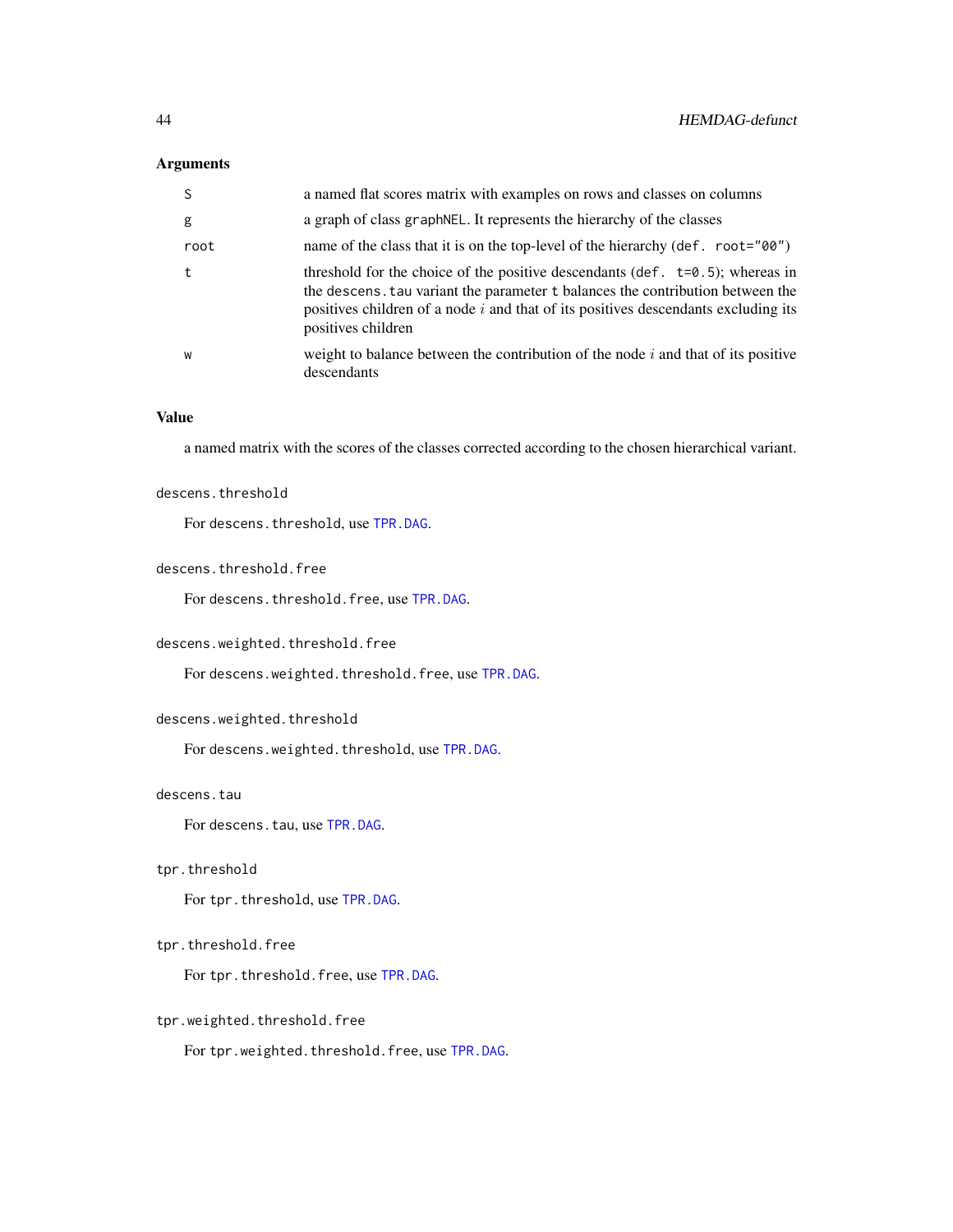<span id="page-44-0"></span>tpr.weighted.threshold

For tpr.weighted.threshold, use [TPR.DAG](#page-64-0).

Heuristic-Methods *Obozinski Heuristic Methods*

#### Description

Implementation of the Heuristic Methods MAX, AND, OR (Obozinski et al., Genome Biology, 2008, [doi:10.1186/gb-2008-9-s1-s6](https://genomebiology.biomedcentral.com/articles/10.1186/gb-2008-9-s1-s6))

#### Usage

heuristicMAX(S, g, root = "00") heuristicAND(S, g, root = "00") heuristicOR(S, g, root = "00")

#### Arguments

| S    | a named flat scores matrix with examples on rows and classes on columns              |
|------|--------------------------------------------------------------------------------------|
| g    | a graph of class graph NEL. It represents the hierarchy of the classes               |
| root | name of the class that it is the top-level (root) of the hierarchy $(\text{def:00})$ |

### Details

Heuristic Methods:

- 1. MAX: reports the largest logist regression (LR) value of self and all descendants:  $p_i =$  $max_{j \in descendants(i)} \hat{p_j};$
- 2. AND: reports the product of LR values of all ancestors and self. This is equivalent to computing the probability that all ancestral terms are "on" assuming that, conditional on the data, all predictions are independent:  $p_i = \prod_{j \in ancestors(i)} \hat{p}_j;$
- 3. OR: computes the probability that at least one of the descendant terms is "on" assuming again that, conditional on the data, all predictions are independent:  $1 - p_i = \prod_{j \in descendants(i)} (1 \hat{p}_j$ );

#### Value

a matrix with the scores of the classes corrected according to the chosen heuristic algorithm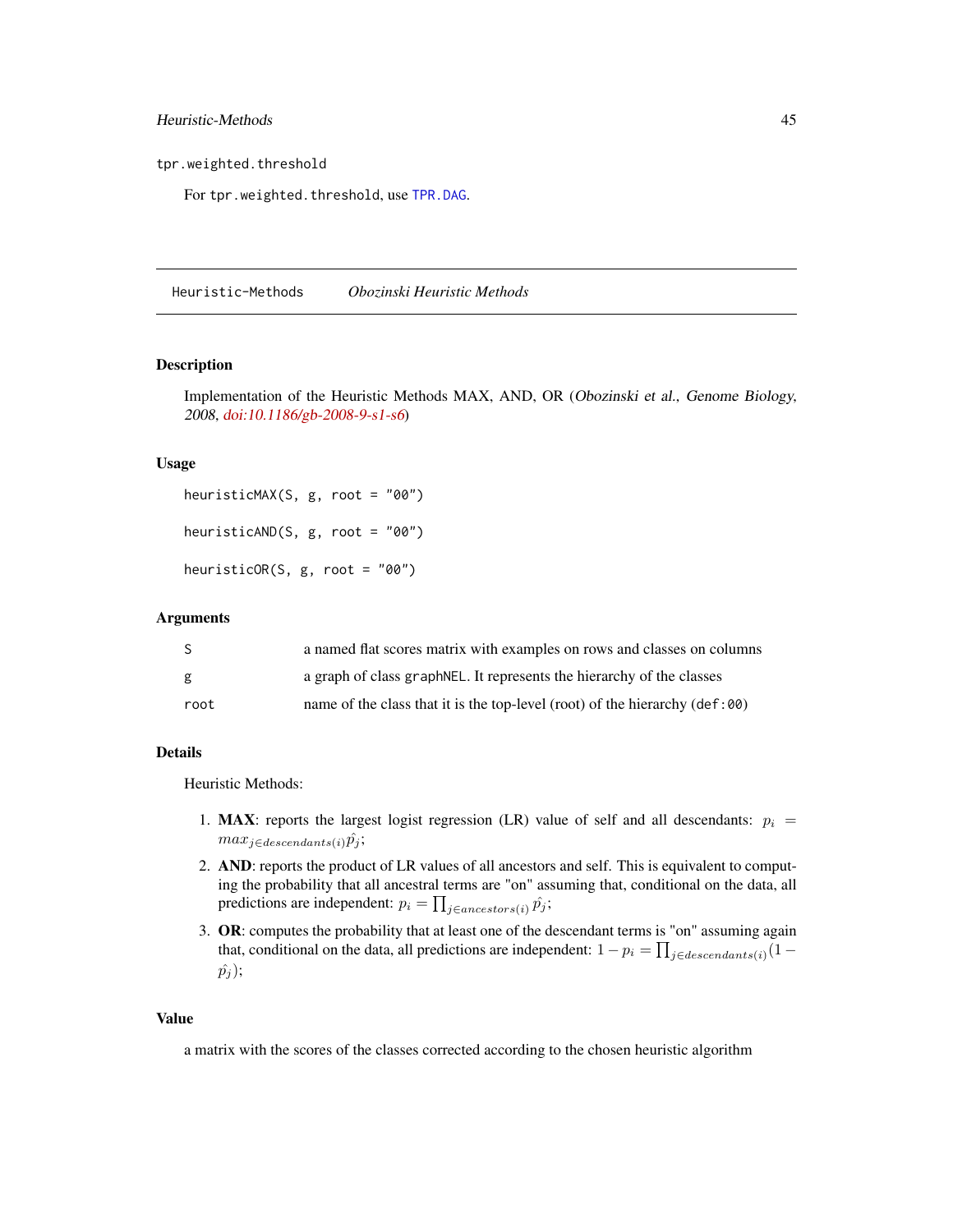### Examples

```
data(graph);
data(scores);
data(labels);
root <- root.node(g);
S.heuristicMAX <- heuristicMAX(S,g,root);
S.heuristicAND <- heuristicAND(S,g,root);
S.heuristicOR <- heuristicOR(S,g,root);
```
<span id="page-45-0"></span>hierarchical.checkers *Hierarchical constraints cheker*

### Description

Check if the true path rule is violated or not. In other words this function checks if the score of a parent or an ancestor node is always larger or equal than that of its children or descendants nodes

### Usage

```
check.hierarchy.single.sample(y.hier, g, root = "00")
```

```
check.hierarchy(S.hier, g, root = "00")
```
### Arguments

| v.hier | vector of scores relative to a single example. This must be a named numeric<br>vector                                                                   |
|--------|---------------------------------------------------------------------------------------------------------------------------------------------------------|
| g      | a graph of class graph NEL. It represents the hierarchy of the classes                                                                                  |
| root   | name of the class that it is the top-level (root) of the hierarchy $(\text{def:} 90)$                                                                   |
| S.hier | the matrix with the scores of the classes corrected in according to hierarchy.<br>This must be a named matrix: rows are examples and colums are classes |

### Value

return a list of 3 elements:

- Status:
	- OK if none hierarchical constraints have bee broken;
	- NOTOK if there is at least one hierarchical constraints broken;
- Hierarchy\_Constraints\_Broken:
	- TRUE: example did not respect the hierarchical constraints;
	- FALSE: example broke the hierarchical constraints;
- Hierarchy\_costraints\_satisfied: how many terms satisfied the hierarchical constraint

<span id="page-45-1"></span>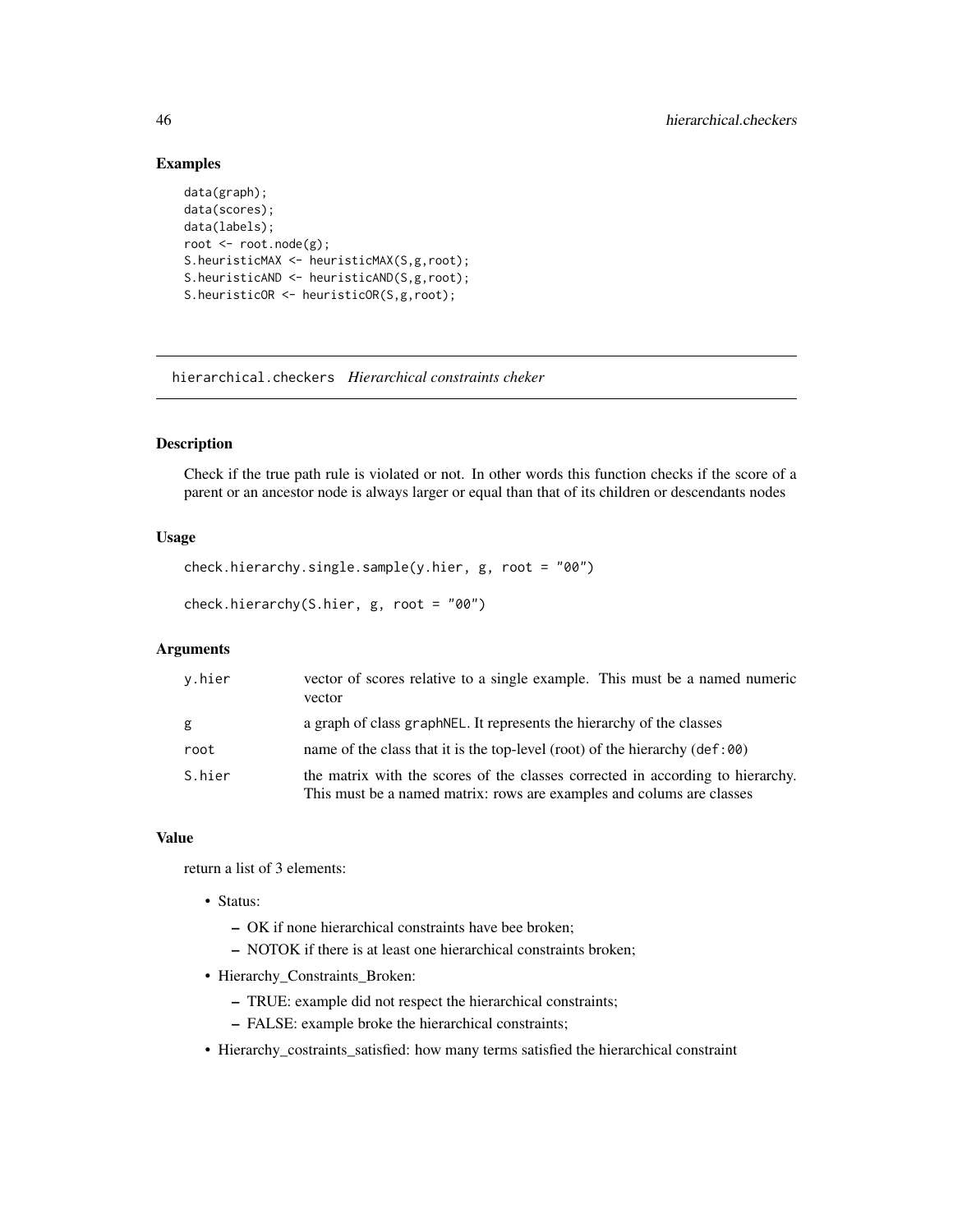#### <span id="page-46-1"></span>HTD-DAG 47

#### Examples

```
data(graph);
data(scores);
root <- root.node(g);
S.hier <- htd(S,g,root);
S.hier.single.example <- S.hier[sample(ncol(S.hier),1),];
check.hierarchy.single.sample(S.hier.single.example, g, root=root);
check.hierarchy(S.hier, g, root);
```
<span id="page-46-0"></span>HTD-DAG *HTD-DAG*

#### Description

Implementation of a top-down procedure to correct the scores of the hierarchy according to the constraints that the score of a node cannot be greater than a score of its parents.

### Usage

htd(S,  $g$ , root = "00")

#### Arguments

| S.   | a named flat scores matrix with examples on rows and classes on columns               |
|------|---------------------------------------------------------------------------------------|
| g    | a graph of class graph NEL. It represents the hierarchy of the classes                |
| root | name of the class that it is the top-level (root) of the hierarchy $(\text{def}: 00)$ |

### Details

The HTD-DAG algorithm modifies the flat scores according to the hierarchy of a DAG through a unique run across the nodes of the graph. For a given example  $x \in X$ , the flat predictions  $f(x) = \hat{y}$ are hierarchically corrected to  $\bar{y}$ , by per-level visiting the nodes of the DAG from top to bottom according to the following simple rule:

$$
\bar{y}_i := \begin{cases} \hat{y}_i & \text{if } i \in root(G) \\ \min_{j \in par(i)} \bar{y}_j & \text{if } \min_{j \in par(i)} \bar{y}_j < \hat{y}_i \\ \hat{y}_i & \text{otherwise} \end{cases}
$$

The node levels correspond to their maximum path length from the root.

### Value

a matrix with the scores of the classes corrected according to the HTD-DAG algorithm.

#### See Also

[graph.levels](#page-41-1), [hierarchical.checkers](#page-45-0)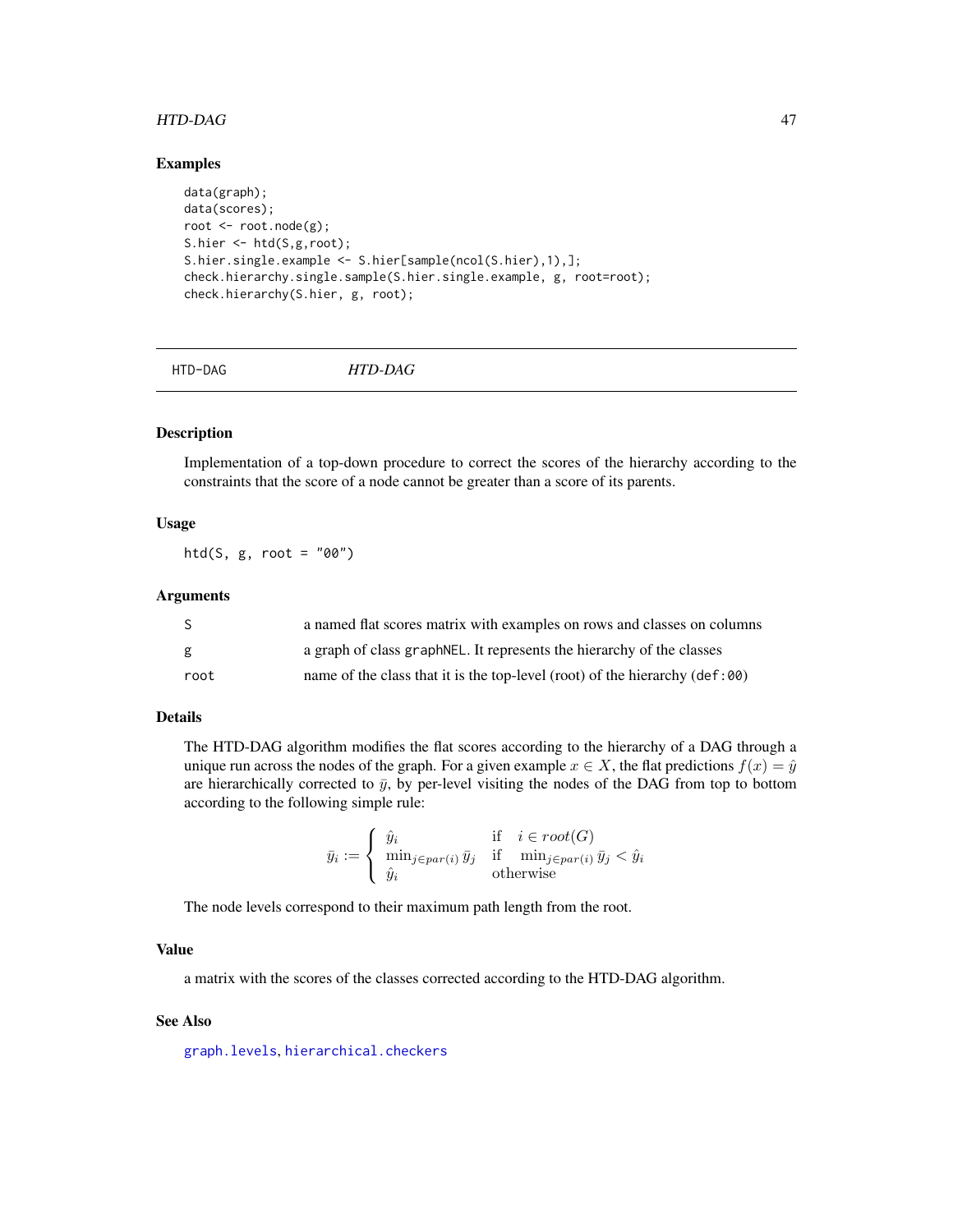### Examples

```
data(graph);
data(scores);
root <- root.node(g);
S.htd <- htd(S,g,root);
```
<span id="page-47-0"></span>Multilabel.F.measure *Multilabel F-measure*

### Description

Method for computing Precision, Recall, Specificity, Accuracy and F-measure for multiclass and multilabel classification

#### Usage

```
F.measure.multilabel(target, predicted, b.per.example = FALSE)
```

```
## S4 method for signature 'matrix,matrix'
F.measure.multilabel(target, predicted,
 b.per.example = FALSE)
```
### Arguments

| target        | matrix with the target multilabels: rows correspond to examples and columns<br>to classes. $target[i, j] = 1$ if example <i>i</i> belongs to class <i>j</i> , $target[i, j] = 0$<br>otherwise                                     |
|---------------|-----------------------------------------------------------------------------------------------------------------------------------------------------------------------------------------------------------------------------------|
| predicted     | a numeric matrix with discrete predicted values: rows correspond to examples<br>and columns to classes. <i>predicted</i> [ $i$ , $j$ ] = 1 if example <i>i</i> is predicted belonging<br>to class j, $target[i, j] = 0$ otherwise |
| b.per.example | boolean.                                                                                                                                                                                                                          |
|               | • TRUE: results are returned for each example;                                                                                                                                                                                    |

• FALSE: only the average results are returned

### Details

Names of rows and columns of target and predicted matrix must be provided in the same order, otherwise a stop message is returned

### Value

Two different outputs respect to the input parameter b.per.example:

• b.per.example==FALSE: a list with a single element average. A named vector with average precision (P), recall (R), specificity (S), F-measure (F), average F-measure (avF) and Accuracy (A) across examples. F is the F-measure computed as the harmonic mean between the average precision and recall; av.F is the F-measure computed as the average across examples.

<span id="page-47-1"></span>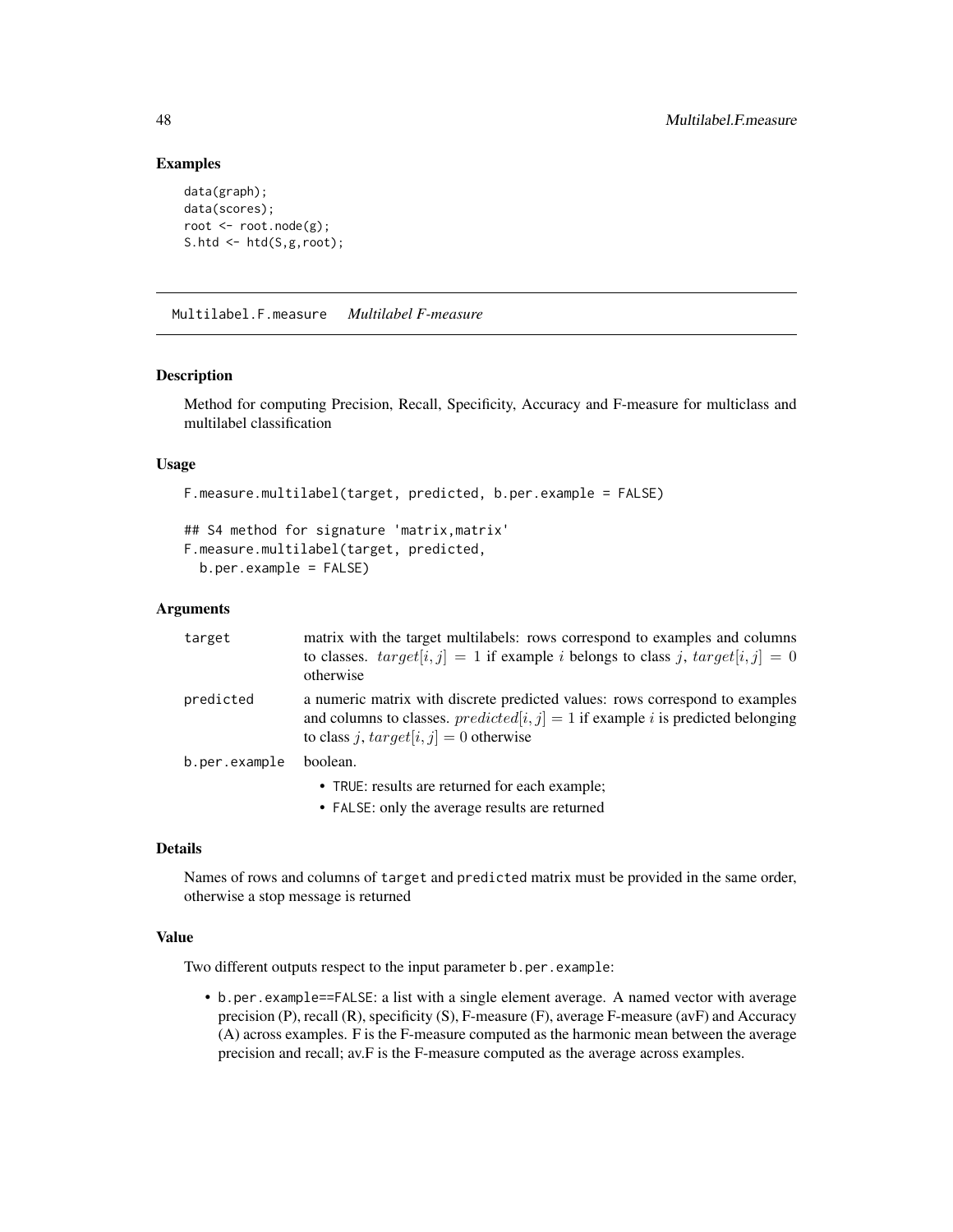### normalize.max 49

- b.per.example==FALSE: a list with two elements:
	- 1. average: a named vector with average precision (P), recall (R), specificity (S), F-measure (F), average F-measure (avF) and Accuracy (A) across examples;
	- 2. per.example: a named matrix with the Precision (P), Recall (R), Specificity (S), Accuracy (A), F-measure (F) and av.F-measure (av.F) for each example. Row names correspond to examples, column names correspond respectively to Precision (P), Recall (R), Specificity (S), Accuracy (A), F-measure (F) and av.F-measure (av.F)

#### Examples

```
data(labels);
data(scores);
data(graph);
root <- root.node(g);
L <- L[,-which(colnames(L)==root)];
S <- S[,-which(colnames(S)==root)];
S[ S>0.7 ] \leq 1;S[ S < 0.7 ] < - 0;FMM <- F.measure.multilabel(L,S);
```
normalize.max *Max normalization*

#### Description

Function to normalize the scores of a flat scores matrix per class

#### Usage

```
normalize.max(S)
```
#### Arguments

S matrix with the raw non normalized scores. Rows are examples and columns are classes

#### Details

The scores of each class are normalized by dividing the score values for the maximum score of that class. If the max score of a class is zero, no normalization is needed, otherwise NaN value will be printed as results of 0 out of 0 division.

#### Value

A score matrix with the same dimensions of S, but with scores max/normalized separately for each class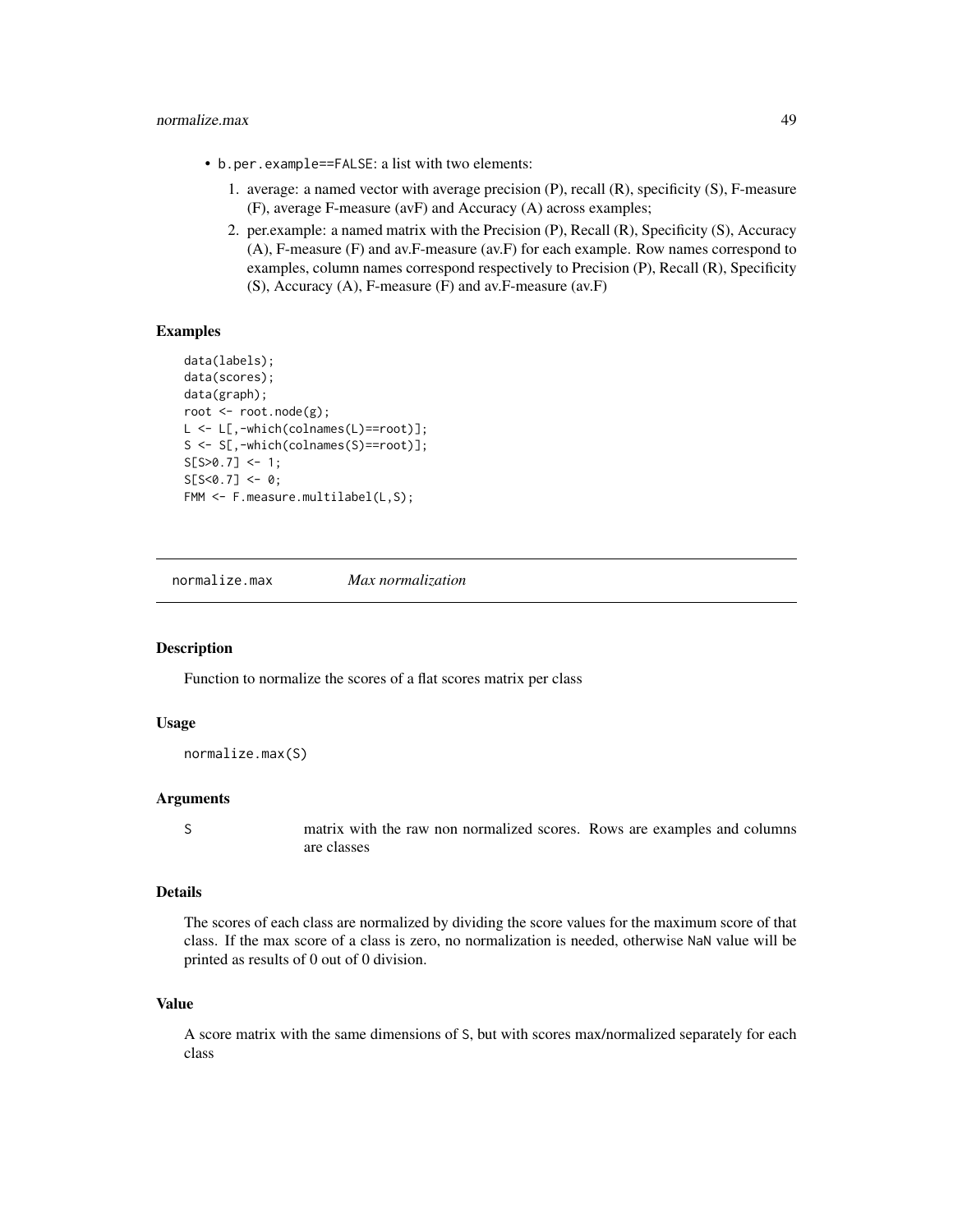50 parents

#### Examples

```
data(scores);
maxnorm <- normalize.max(S);
```
parents *Build parents*

#### Description

Compute the parents for each node of a graph

#### Usage

```
get.parents(g, root = "00")get.parents.top.down(g, levels, root = "00")
get.parents.bottom.up(g, levels, root = "00")
get.parents.topological.sorting(g, root = "00")
```
#### Arguments

| g      | a graph of class graph NEL. It represents the hierarchy of the classes                                                                                                      |
|--------|-----------------------------------------------------------------------------------------------------------------------------------------------------------------------------|
| root   | name of the root node $(\text{def. root}="00")$                                                                                                                             |
| levels | a list of character vectors. Each component represents a graph level and the<br>elements of any component correspond to nodes. The level 0 coincides with the<br>root node. |

#### Value

get.parents returns a named list of character vectors. Each component corresponds to a node  $x$ of the graph (i.e. child node) and its vector is the set of its parents (the root node is not included)

get.parents.top.down returns a named list of character vectors. Each component corresponds to a node  $x$  of the graph (i.e. child node) and its vector is the set of its parents. The nodes order follows the levels of the graph from root (excluded) to leaves.

get.parents.bottom.up returns a named list of character vectors. Each component corresponds to a node  $x$  of the graph (i.e. child node) and its vector is the set of its parents. The nodes are ordered from leaves to root (excluded).

get.parents.topological.sorting a named list of character vectors. Each component corresponds to a node  $x$  of the graph (i.e. child node) and its vector is the set of its parents. The nodes are ordered according to a topological sorting, i.e. parents node come before children node.

#### See Also

[graph.levels](#page-41-1)

<span id="page-49-0"></span>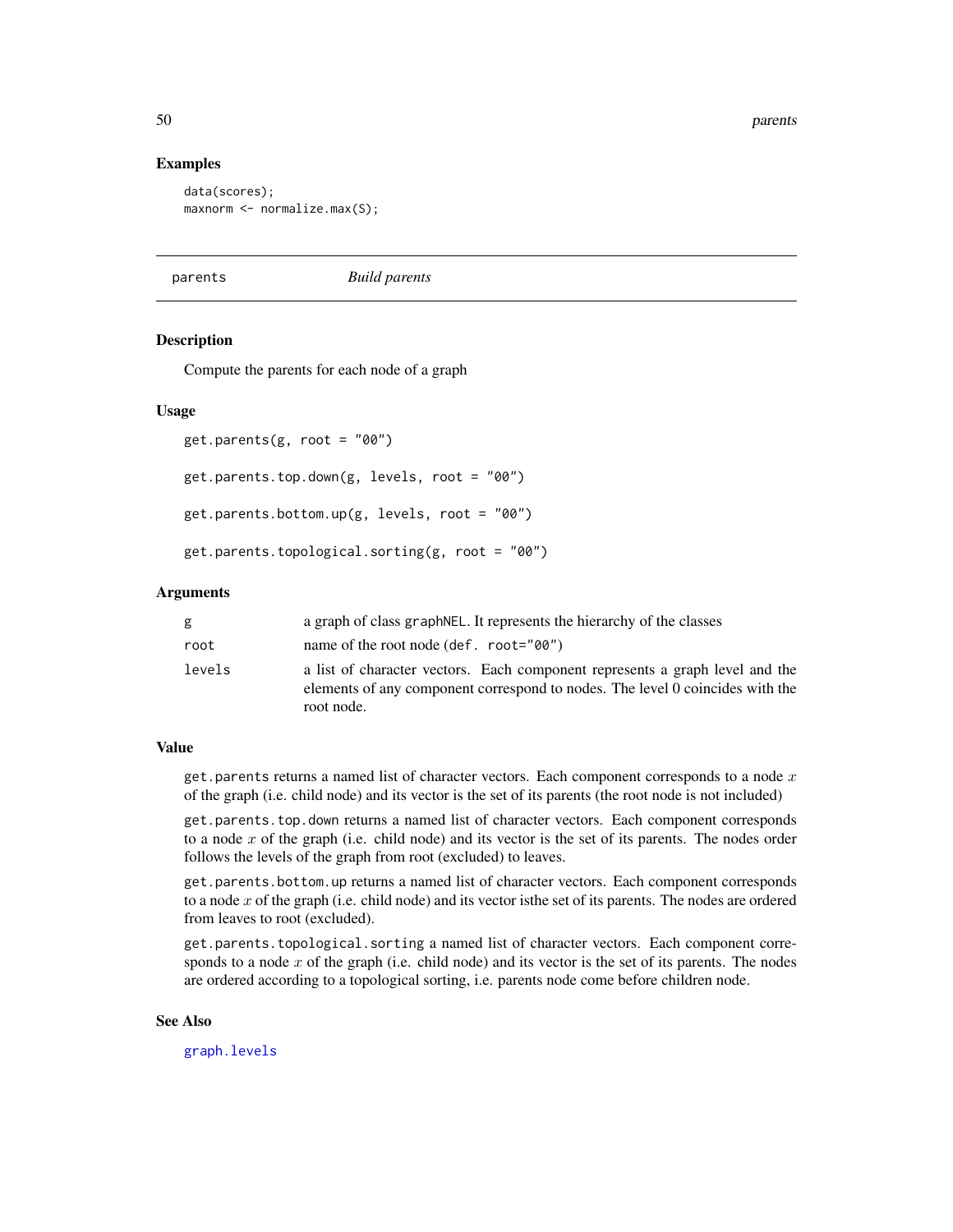### $PXR$  51

### Examples

```
data(graph);
root <- root.node(g)
parents <- get.parents(g, root=root);
lev <- graph.levels(g, root=root);
parents.tod <- get.parents.top.down(g, lev, root=root);
parents.bup <- get.parents.bottom.up(g, lev, root=root);
parents.tsort <- get.parents.topological.sorting(g, root=root);
```
### <span id="page-50-0"></span>PXR *Precision-Recall Measure*

#### Description

Functions to compute the Precision-Recall (PXR) values through precrec package

#### Usage

```
precision.at.all.recall.levels.single.class(labels, scores)
```

```
precision.at.given.recall.levels.over.classes(target, predicted, folds = NULL,
  seed = NULL, recall.levels = seq(from = 0.1, to = 1, by = 0.1)
```
### Arguments

| labels        | vector of the true labels (0 negative, 1 positive examples)                                                                                                                                                          |
|---------------|----------------------------------------------------------------------------------------------------------------------------------------------------------------------------------------------------------------------|
| scores        | a numeric vector of the values of the predicted labels (scores)                                                                                                                                                      |
| target        | matrix with the target multilabels: rows correspond to examples and columns<br>to classes. $target[i, j] = 1$ if example <i>i</i> belongs to class <i>j</i> , $target[i, j] = 0$<br>otherwise.                       |
| predicted     | a numeric matrix with predicted values (scores): rows correspond to examples<br>and columns to classes                                                                                                               |
| folds         | number of folds on which computing the PXR. If folds=NULL (def.), the PXR<br>is computed one-shot, otherwise the PXR is computed averaged across folds.                                                              |
| seed          | initialization seed for the random generator to create folds. Set seed only if<br>$folds \neq NULL$ . If seed=NULL and $folds \neq NULL$ , the PXR averaged across folds is<br>computed without seed initialization. |
| recall.levels | a vector with the desired recall levels (def: from: $0.1$ , to: $0.9$ , by: $0.1$ )                                                                                                                                  |

### Details

precision.at.all.recall.levels.single.class computes the precision at all recall levels just for a single class.

precision.at.given.recall.levels.over.classes computes the precision at fixed recall levels over classes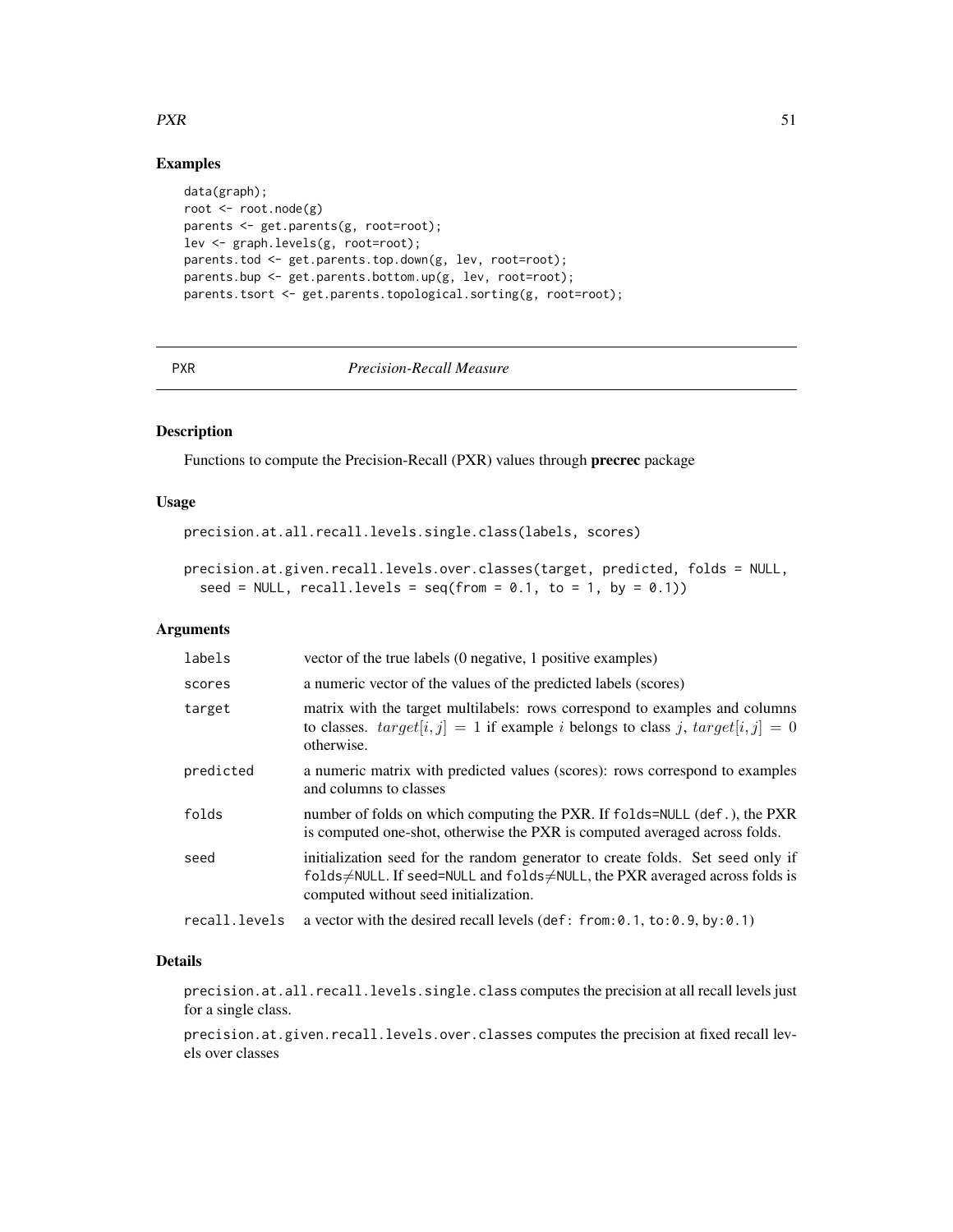### Value

precision.at.all.recall.levels.single.class returns a two-columns matrix, representing a pair of precision and recall values. The first column is the precision, the second the recall; precision.at.given.recall.levels.over.classes returns a list with two elements:

- 1. avgPXR: a vector with the the average precisions at different recall levels across classes
- 2. PXR: a matrix with the precisions at different recall levels: rows are classes, columns precisions at different recall levels

### Examples

```
data(labels);
data(scores);
data(graph);
root <- root.node(g);
L <- L[,-which(colnames(L)==root)];
S <- S[,-which(colnames(S)==root)];
labels \leq L[,1];scores \leq S[,1];
rec.levels <- seq(from=0.25, to=1, by=0.25);
PXR.single <- precision.at.all.recall.levels.single.class(labels, scores);
PXR <- precision.at.given.recall.levels.over.classes(L, S, folds=5, seed=23,
  recall.levels=rec.levels);
```
read.graph *Read a directed graph from a file*

### **Description**

A directed graph is read from a file and a graphNEL object is built

### Usage

 $read.graph(file = "graph.txt.gz")$ 

### **Arguments**

file name of the file to be read. The format of the file is a sequence of rows and each row corresponds to an edge represented through a pair of vertices separated by blanks. The extension of the file can be or plain format (".txt") or compressed (".gz").

#### Value

an object of class graphNEL

```
ed <- system.file("extdata/graph.edges.txt.gz", package= "HEMDAG");
g <- read.graph(file=ed);
```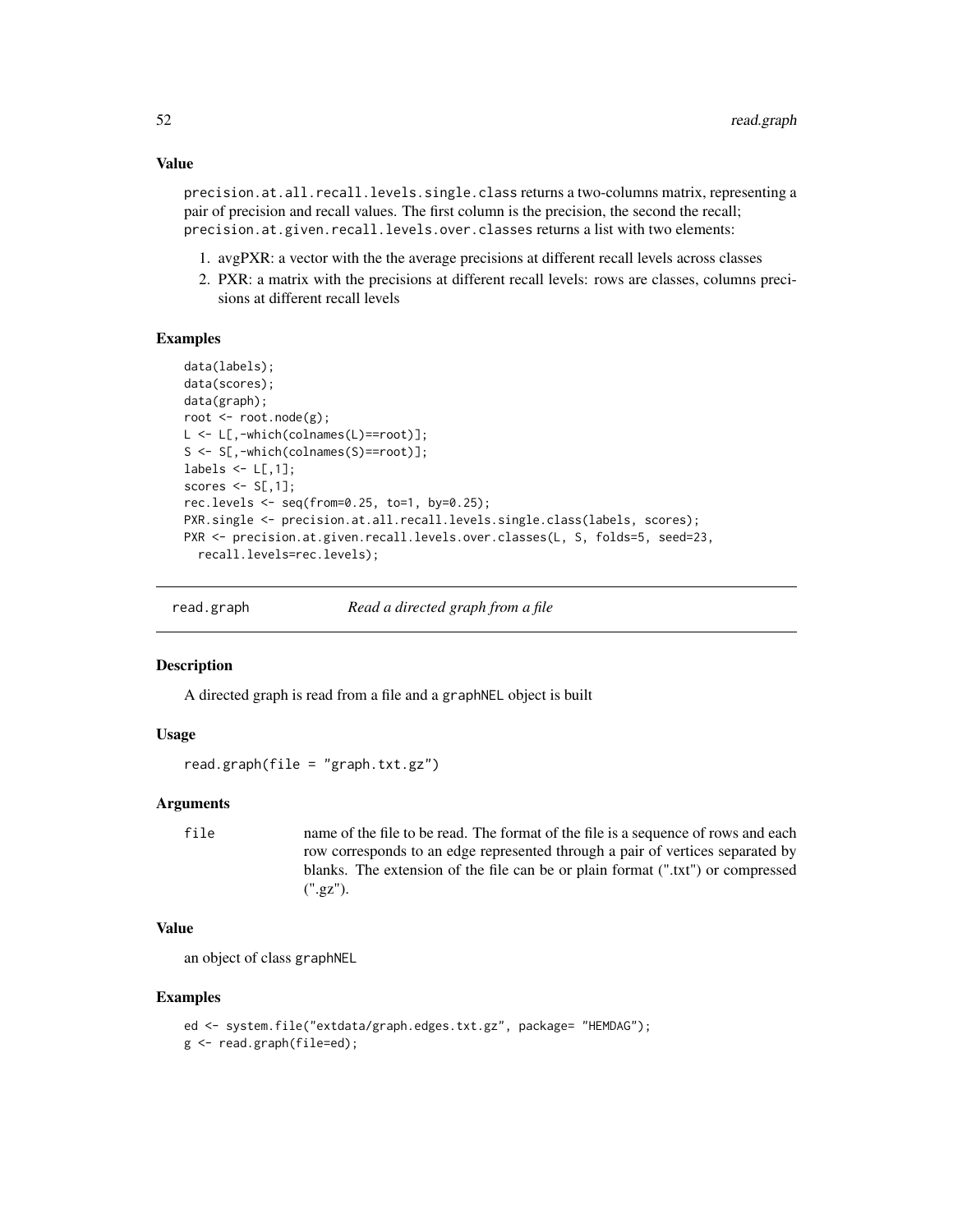read.undirected.graph *Read an undirected graph from a file*

#### Description

The graph is read from a file and a graphNEL object is built. The format of the input file is a sequence of rows. Each row corresponds to an edge represented through a pair of vertices separated by blanks, and the weight of the edge.

#### Usage

```
read.undirected.graph(file = "graph.txt.gz")
```
### Arguments

file name of the file to be read. The extension of the file can be or plain format (".txt") or compressed (".gz").

### Value

a graph of class graphNEL

### Examples

```
edges <- system.file("extdata/edges.txt.gz", package="HEMDAG");
g <- read.undirected.graph(file=edges);
```
root.node *Root node*

### Description

Find the root node of a directed graph

#### Usage

root.node(g)

### Arguments

g a graph of class graphNEL. It represents the hierarchy of the classes

### Value

name of the root node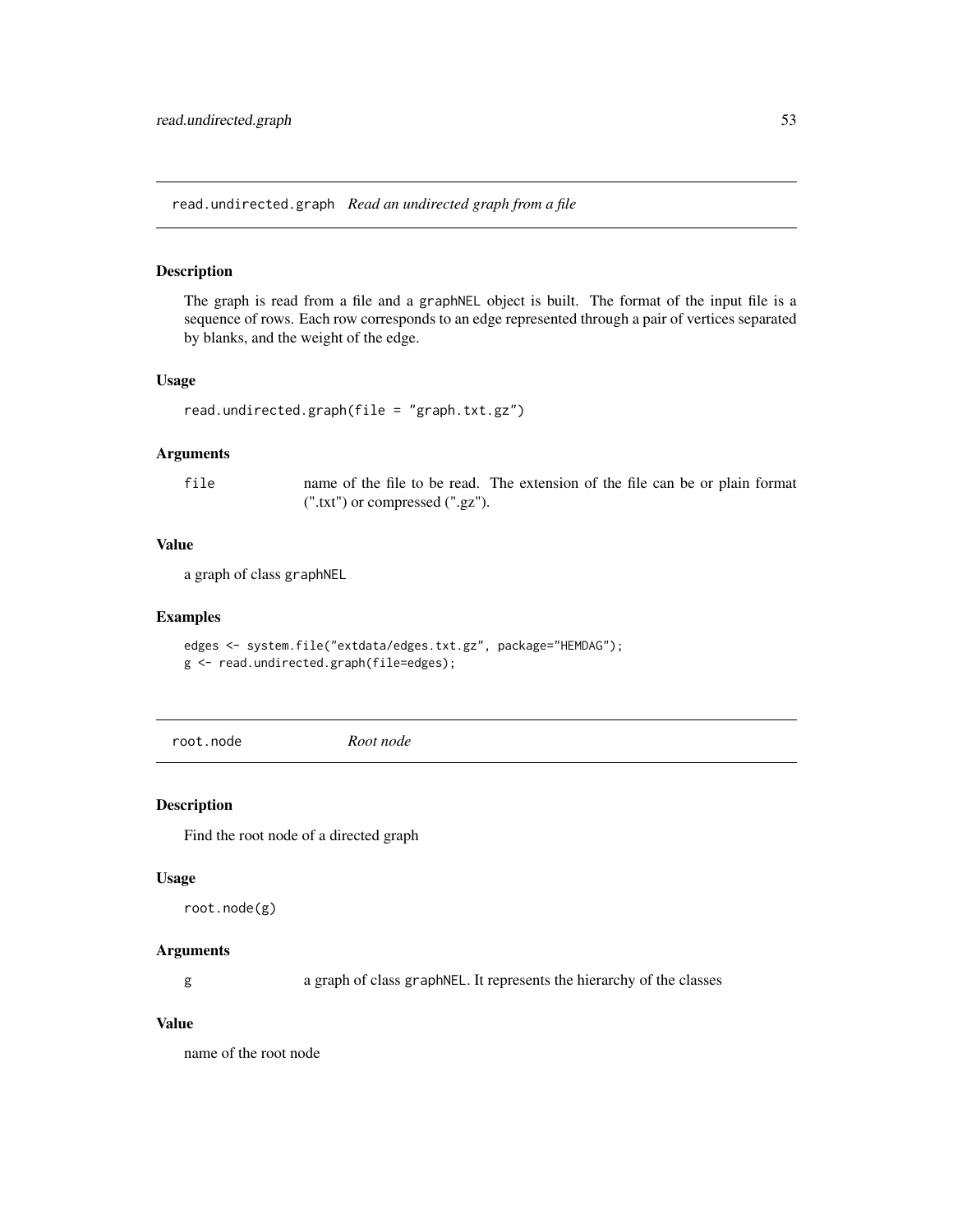### Examples

```
data(graph);
root <- root.node(g);
```
scores.normalization *Scores Normalization Function*

### Description

Functions to normalize a flat scores matrix w.r.t. max normalization (MaxNorm) or quantile normalization (Qnorm)

### Usage

```
scores.normalization(norm.type = "MaxNorm", S)
```
### Arguments

| norm.type | can be one of the following two values:                                                                                                                   |
|-----------|-----------------------------------------------------------------------------------------------------------------------------------------------------------|
|           | • MaxNorm (def.): each score is divided w.r.t. the max of each class;<br>• Qnorm: a quantile normalization is applied. Library preprocessCore is<br>used. |
|           | a named flat scores matrix with examples on rows and classes on columns                                                                                   |

### Details

To apply the quantile normalization the preprocessCore library is uded.

#### Value

the matrix of the scores flat normalized w.r.t. MaxNorm or Qnorm

```
data(scores);
norm.types <- c("MaxNorm","Qnorm");
for(norm.type in norm.types){
scores.normalization(norm.type=norm.type, S=S)
}
```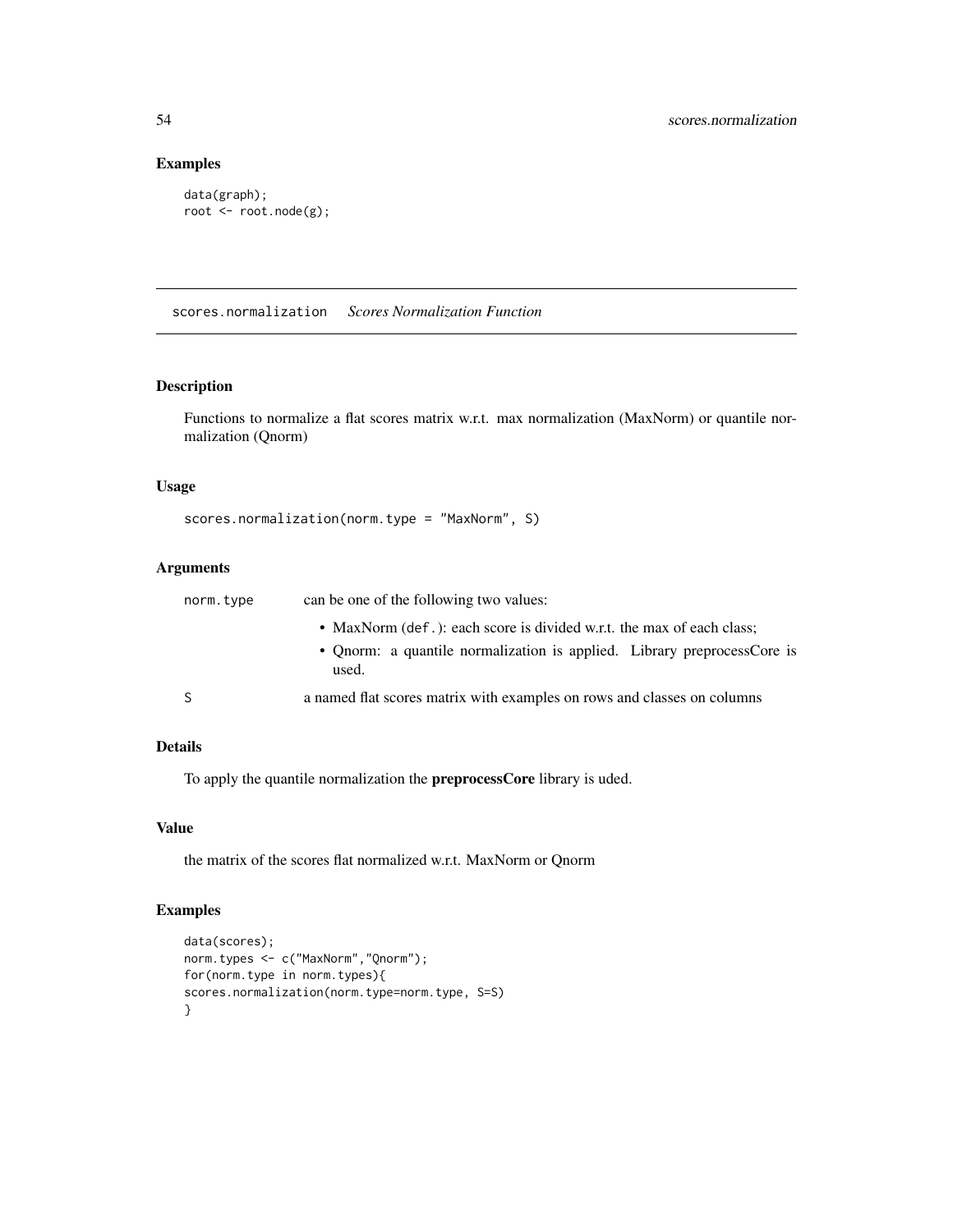specific.annotation.list

*Specific annotations list*

#### Description

Construct a list of the most specific annotations starting from the table of the most specific annotations

#### Usage

```
specific.annotation.list(ann)
```
#### Arguments

ann annotation matrix (0/1). Rows are examples and columns are most specific terms. It must be a named matrix.

### Value

a named list, where the names of each component correspond to an examples (genes) and the elements of each component are the most specific classes associated to that genes

### See Also

[specific.annotation.matrix](#page-54-0)

#### Examples

```
data(labels);
spec.list <- specific.annotation.list(L);
```
<span id="page-54-0"></span>specific.annotation.matrix *HPO specific annotations matrix*

### Description

Construct the labels matrix of the most specific HPO terms

### Usage

```
specific.annotation.matrix(file = "gene2pheno.txt.gz", genename = "TRUE")
```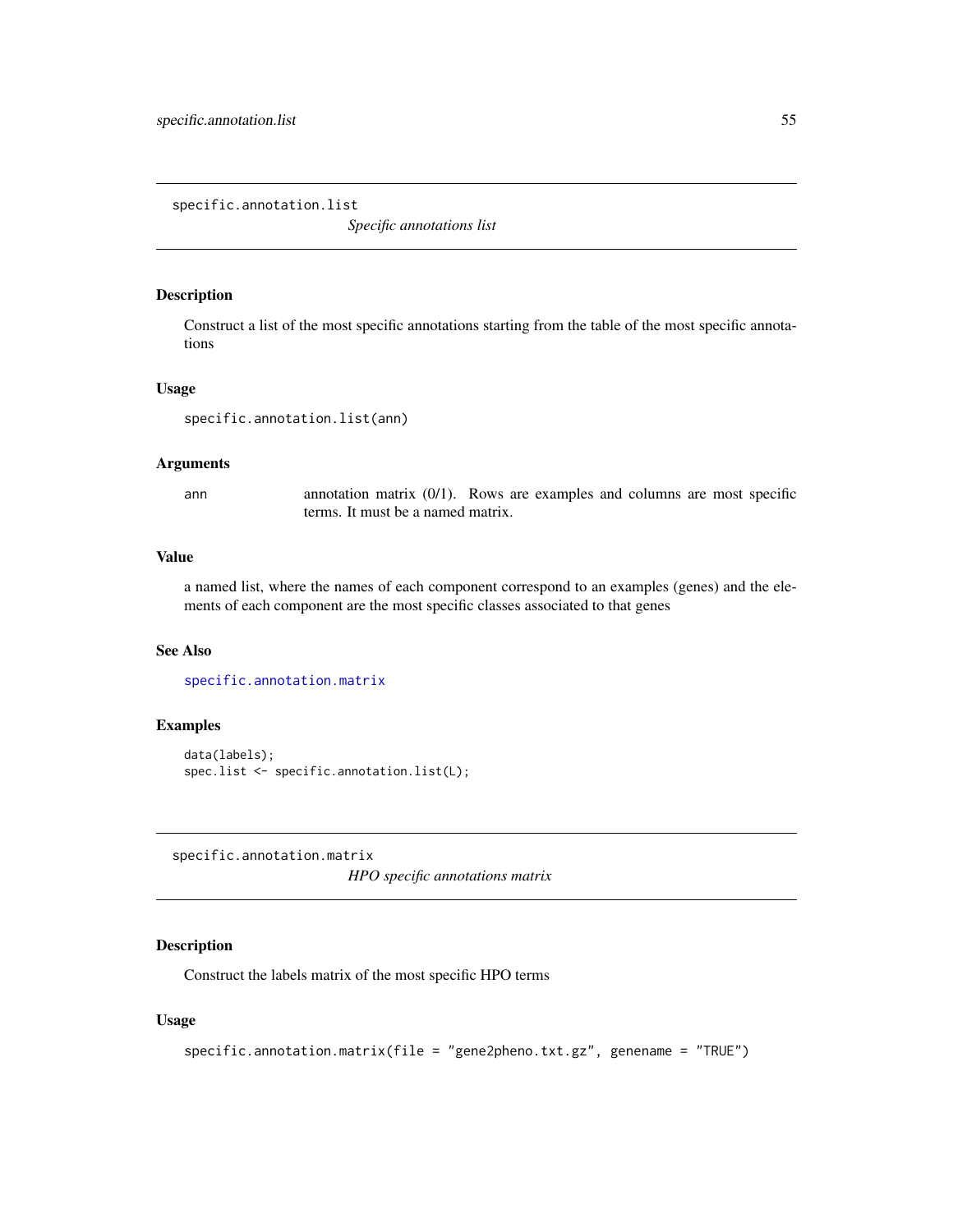#### <span id="page-55-0"></span>Arguments

| file     | text file representing the most specific associations gene-HPO term<br>(def: "gene2pheno.txt"). The file must be written as sequence of rows. Each<br>row represents a gene and all its associations with abnormal phenotype tab sep-<br>arated,<br>e.g.: gene $1$ <tab> phen<math>1</math> <tab>  phen N.<br/>See Details section to know more information about how to obtain this file.</tab></tab> |
|----------|--------------------------------------------------------------------------------------------------------------------------------------------------------------------------------------------------------------------------------------------------------------------------------------------------------------------------------------------------------------------------------------------------------|
| genename | boolean value:                                                                                                                                                                                                                                                                                                                                                                                         |
|          | • TRUE (def.): the names of genes are <i>gene symbol</i> (i.e. characters);<br>• FALSE: the names of gene are entrez <i>gene ID</i> (i.e. integer numbers);                                                                                                                                                                                                                                            |

#### Details

The input plain text file representing the most specific associations gene-HPO term can be obtained by forking the GitHub repositoty [HPOparser,](https://github.com/marconotaro/HPOparser) a collection of Perl subroutines to parse the HPO OBO file and the HPO annotations file.

### Value

the annotation matrix of the most specific annotations  $(0/1)$ : rows are genes and columns are HPO terms. Let's denote M the labels matrix. If  $M[i, j] = 1$ , means that the gene i is annotated with the class j, otherwise  $M[i, j] = 0$ .

### Examples

```
gene2pheno <- system.file("extdata/gene2pheno.txt.gz", package="HEMDAG");
spec.ann <- specific.annotation.matrix(file=gene2pheno, genename=TRUE);
```
stratified.cross.validation *Stratified Cross Validation*

### Description

Generate data for the stratified cross-validation

#### Usage

```
do.stratified.cv.data.single.class(examples, positives, kk = 5, seed = NULL)
```
do.stratified.cv.data.over.classes(labels, examples, kk = 5, seed = NULL)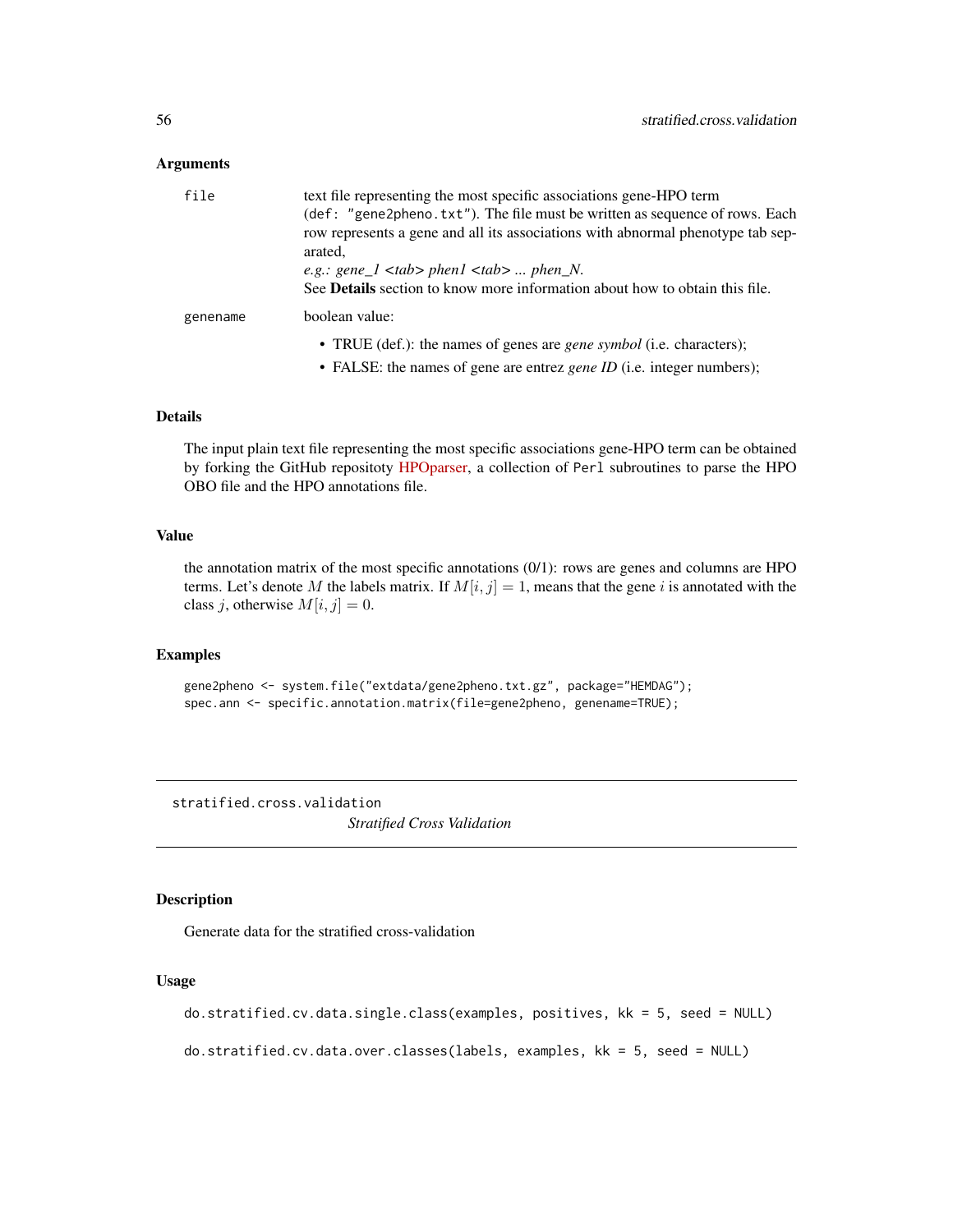#### **Arguments**

| examples  | indices or names of the examples. Can be either a vector of integers or a vector<br>of names.                                                                                                    |
|-----------|--------------------------------------------------------------------------------------------------------------------------------------------------------------------------------------------------|
| positives | vector of integers or vector of names. The indices (or names) refer to the indices<br>(or names) of 'positive' examples                                                                          |
| kk        | number of folds $(\text{def. kk=5})$                                                                                                                                                             |
| seed      | seed of the random generator (def. seed=NULL). If is set to NULL no initializa-<br>tion is performed                                                                                             |
| labels    | labels matrix. Rows are genes and columns are classes. Let's denote M the<br>labels matrix. If $M[i, j] = 1$ , means that the gene i is annotated with the class<br>j, otherwise $M[i, j] = 0$ . |

### Details

the folds are *stratified*, i.e. contain the same amount of positive and negative examples

### Value

do.stratified.cv.data.single.class returns a list with 2 two component:

- fold.non.positives: a list with  $k$  components. Each component is a vector with the indices (or names) of the non-positive elements. Indices (or names) refer to row numbers (or names) of a data matrix.
- fold.positives: a list with  $k$  components. Each component is a vector with the indices (or names) of the positive elements. Indices (or names) refer to row numbers (or names) of a data matrix.

do.stratified.cv.data.over.classes returns a list with  $n$  components, where  $n$  is the number of classes of the labels matrix. Each component  $n$  is in turn a list with  $k$  elements, where  $k$  is the number of folds. Each fold contains an equal amount of positives and negatives examples.

```
data(labels);
examples.index <- 1:nrow(L);
examples.name <- rownames(L);
positives <- which(L[,3]==1);
x <- do.stratified.cv.data.single.class(examples.index, positives, kk=5, seed=23);
y <- do.stratified.cv.data.single.class(examples.name, positives, kk=5, seed=23);
z <- do.stratified.cv.data.over.classes(L, examples.index, kk=5, seed=23);
k <- do.stratified.cv.data.over.classes(L, examples.name, kk=5, seed=23);
```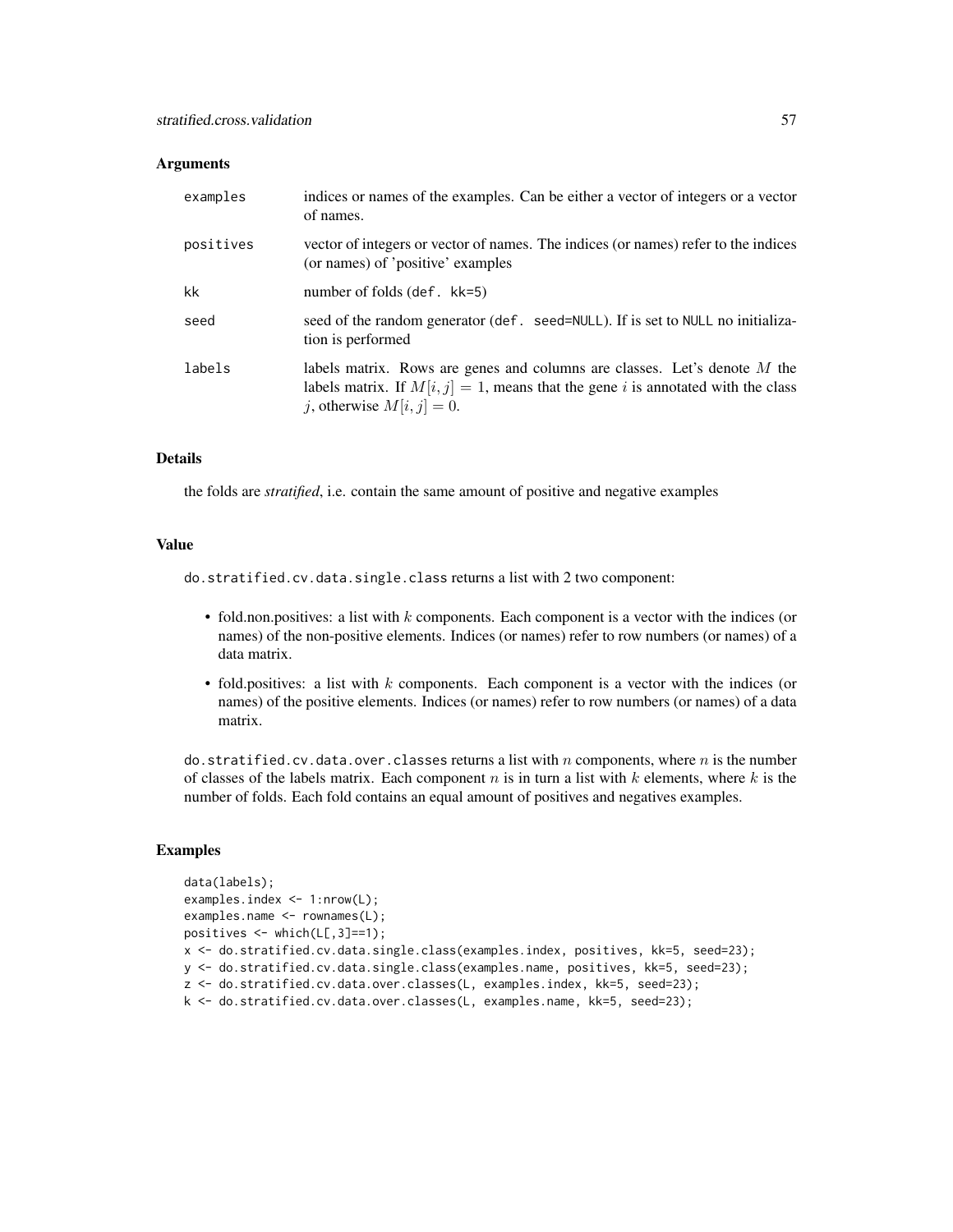```
TPR-DAG-cross-validation
```
*TPR-DAG cross-validation experiments*

### Description

High level function to correct the computed scores in a hierarchy according to the chosen ensemble algorithm

### Usage

```
Do.TPR.DAG(threshold = seq(from = 0.1, to = 0.9, by = 0.1),
 weight = seq(from = 0.1, to = 0.9, by = 0.1), kk = 5, folds = 5,seed = 23, norm = TRUE, norm.type = NULL, positive = "children",
 bottomup = "threshold.free", topdown = "HTD", W = NULL,
 parallel = FALSE, ncores = 1, recall.levels = seq(from = 0.1, to = 1, by= 0.1), n.round = 3, f.criterion = "F", metric = NULL,
 flat.file = flat.file, ann.file = ann.file, dag.file = dag.file,
  flat.dir = flat.dir, ann.dir = ann.dir, dag.dir = dag.dir,
 hierScore.dir = hierScore.dir, perf.dir = perf.dir)
```
### Arguments

| threshold | range of threshold values to be tested in order to find the best threshold (def:<br>from: $0.1$ , to: $0.9$ , by: $0.1$ ). The denser the range is, the higher the probability<br>to find the best threshold is, but obviously the execution time will be higher. Use<br>this parameter only for the <i>thresholded</i> variants; for the <i>threshold-free</i> variant<br>the functions automatically sets threshold to zero |
|-----------|-------------------------------------------------------------------------------------------------------------------------------------------------------------------------------------------------------------------------------------------------------------------------------------------------------------------------------------------------------------------------------------------------------------------------------|
| weight    | range of weight values to be tested in order to find the best weight (def: from: 0.1,<br>$to: 0.9$ , by: 0.1). The denser the range is, the higher the probability to find the<br>best threshold is, but obviously the execution time will be higher. Use this pa-<br>rameter only for the <i>weighted</i> variants; for the other variants the function auto-<br>matically sets weight to zero                               |
| kk        | number of folds of the cross validation (def: kk=5) on which tuning the param-<br>eters threshold, weight and tau of the parametric variants of the hierarchical<br>ensemble algorithms. For the non-parametric variants (i.e. if bottomup = threshold. free)<br>the function automatically sets kk=NULL if the input kk/NULL                                                                                                 |
| folds     | number of folds of the cross validation on which computing the performance<br>metrics averaged across folds (def. 5). If folds=NULL, the performance metrics<br>are computed one-shot, otherwise the performance metrics are averaged across<br>folds.                                                                                                                                                                        |
| seed      | initialization seed for the random generator to create folds (def. 23). If NULL<br>folds are generated without seed initialization. The parameter seed controls<br>both the parameter kk and the parameter folds.                                                                                                                                                                                                             |
| norm      | boolean value: should the flat scores matrix be normalized?                                                                                                                                                                                                                                                                                                                                                                   |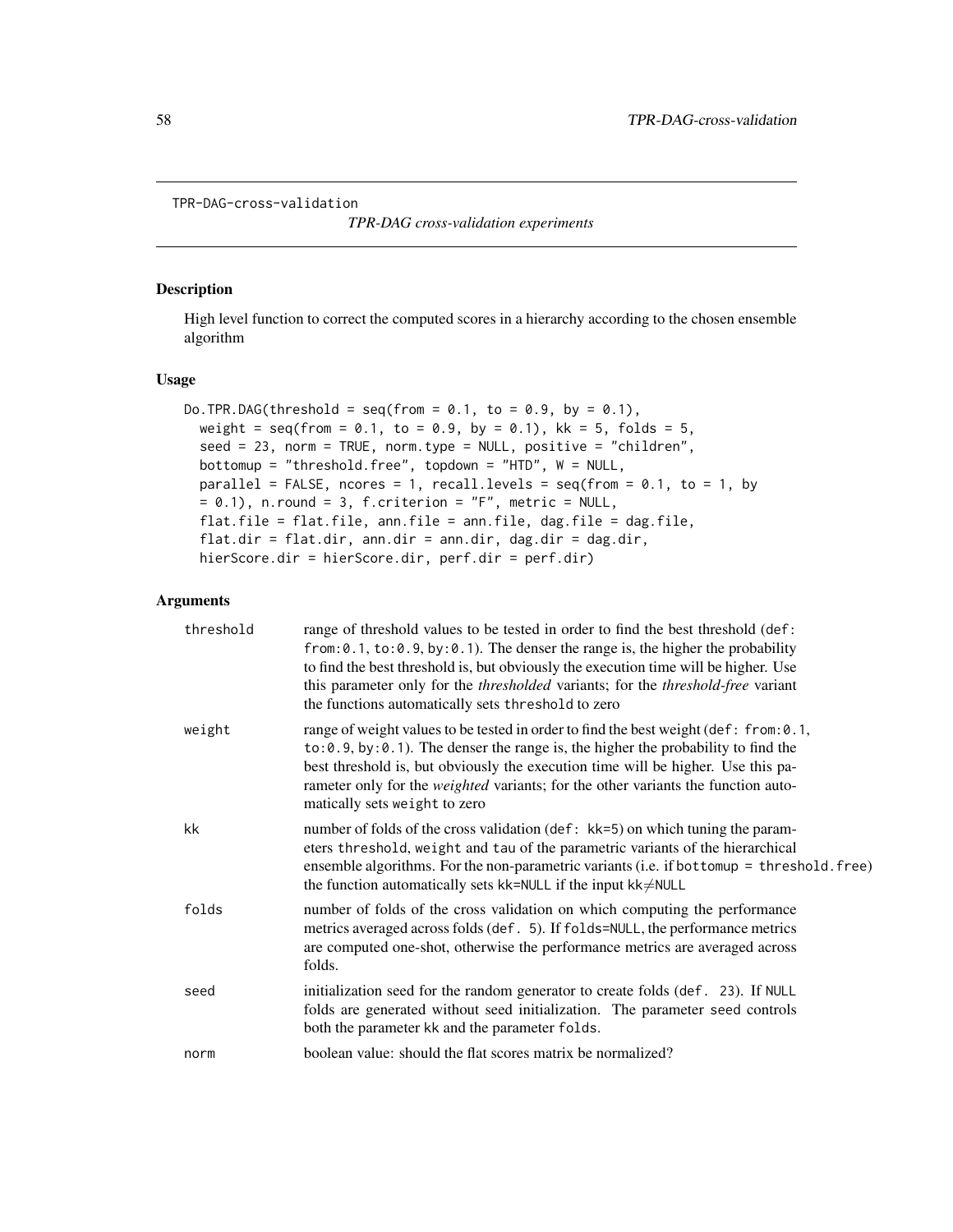<span id="page-58-0"></span>

|               | • TRUE (def.): the flat scores matrix has been already normalized in accord-<br>ing to a normalization method;<br>• FALSE: the flat scores matrix has not been normalized yet. See the parameter<br>norm. type to set the on the fly normalization method to apply among those<br>possible. |
|---------------|---------------------------------------------------------------------------------------------------------------------------------------------------------------------------------------------------------------------------------------------------------------------------------------------|
| norm.type     | can be one of the following three values:                                                                                                                                                                                                                                                   |
|               | 1. NULL (def.): set norm. type to NULL if and only if the parameter norm is<br>set to TRUE;                                                                                                                                                                                                 |
|               | 2. MaxNorm: each score is divided for the maximum of each class;                                                                                                                                                                                                                            |
|               | 3. Qnorm: quantile normalization. preprocessCore package is used.                                                                                                                                                                                                                           |
| positive      | choice of the <i>positive</i> nodes to be considered in the bottom-up strategy. Can be<br>one of the following values:                                                                                                                                                                      |
|               | • children (def.): for each node are considered its positive children;                                                                                                                                                                                                                      |
|               | • descendants: for each node are considered its positive descendants;                                                                                                                                                                                                                       |
| bottomup      | strategy to enhance the flat predictions by propagating the positive predictions<br>from leaves to root. It can be one of the following values:                                                                                                                                             |
|               | • threshold. free (def.): positive nodes are selected on the basis of the<br>threshold. free strategy (def.);                                                                                                                                                                               |
|               | • threshold: positive nodes are selected on the basis of the threshold strat-<br>egy;                                                                                                                                                                                                       |
|               | • weighted. threshold. free: positive nodes are selected on the basis of the<br>weighted.threshold.free strategy;                                                                                                                                                                           |
|               | • weighted. threshold: positive nodes are selected on the basis of the weighted. threshold<br>strategy;                                                                                                                                                                                     |
|               | • tau: positive nodes are selected on the basis of the tau strategy. NOTE:<br>tau is only a DESCENS variants. If you use tau strategy you must set the<br>parameter positive=descendants;                                                                                                   |
| topdown       | strategy to make the scores hierarchy-consistent. It can be one of the following<br>values:                                                                                                                                                                                                 |
|               | • HTD (def.): HTD-DAG strategy is applied (HTD-DAG);<br>• GPAV: GPAV strategy is applied (GPAV).                                                                                                                                                                                            |
| W             | vector of weight relative to a single example. If the vector W is not specified (by<br>def. W=NULL), W is a unitary vector of the same length of the columns' number<br>of the flat scores matrix (root node included). Set W only if topdown=GPAV.                                         |
| parallel      | boolean value:                                                                                                                                                                                                                                                                              |
|               | • TRUE: execute the parallel implementation of GPAV (GPAV. parallel);<br>• FALSE (def.): execute the sequential implementation of GPAV (GPAV.over.examples).                                                                                                                                |
|               | Use parallel if and only if topdown=GPAV; otherwise set parallel=FALSE.                                                                                                                                                                                                                     |
| ncores        | number of cores to use for parallel execution (def. 8). Set ncores=1 if parallel=FALSE,<br>otherwise set ncores to the desired number of cores. Use ncores only if topdown=GPAV;<br>otherwise set parallel=1.                                                                               |
| recall.levels | a vector with the desired recall levels (def: from: 0.1, to: 0.9, by: 0.1) to<br>compute the the Precision at fixed Recall level (PXR)                                                                                                                                                      |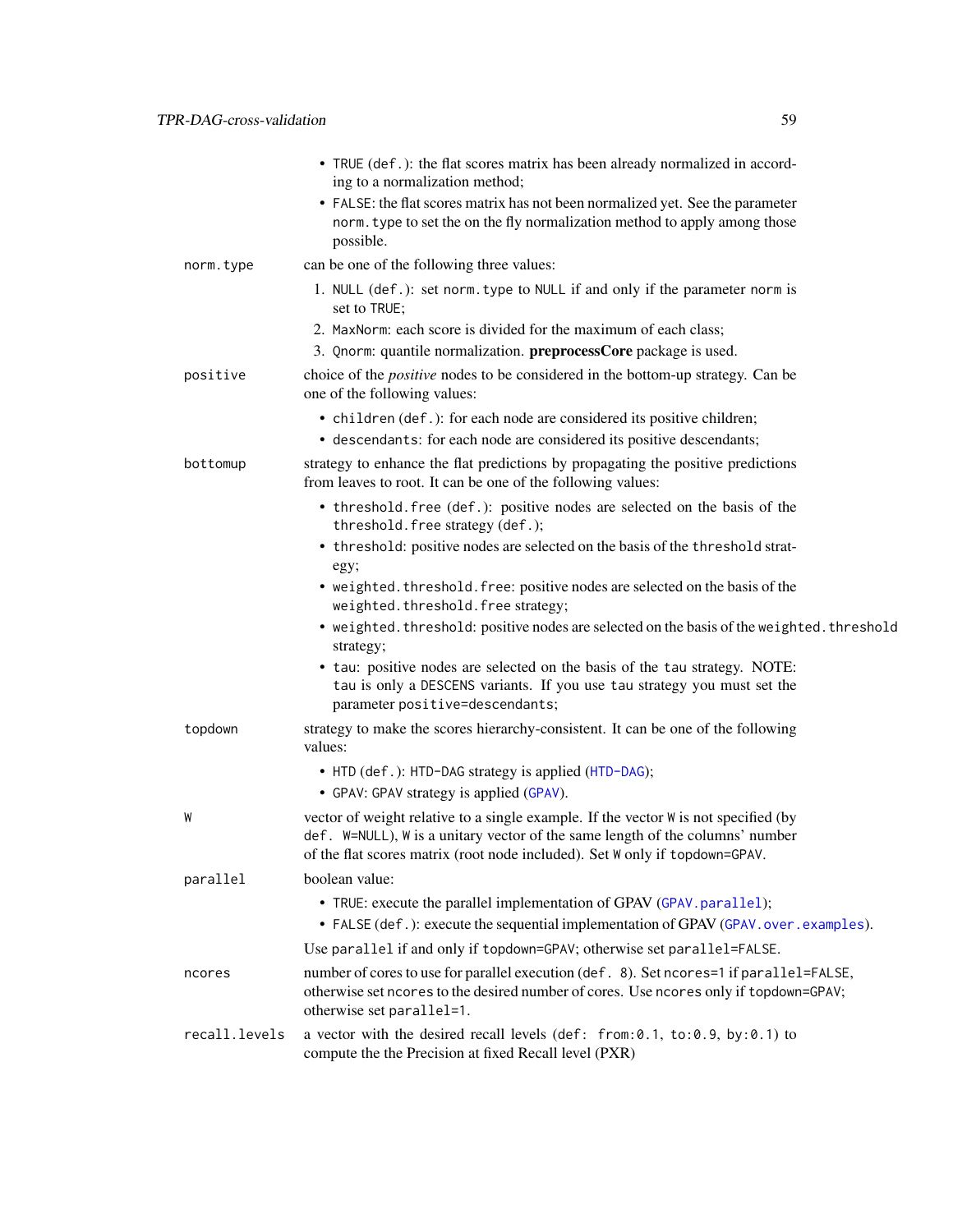<span id="page-59-0"></span>

| n.round       | number of rounding digits to be applied to the hierarchical scores matrix (def. 3).<br>It is used for choosing the best threshold on the basis of the best F-measure              |
|---------------|-----------------------------------------------------------------------------------------------------------------------------------------------------------------------------------|
| f.criterion   | character. Type of F-measure to be used to select the best F-measure. Two<br>possibilities:                                                                                       |
|               | 1. F (def.): corresponds to the harmonic mean between the average precision<br>and recall                                                                                         |
|               | 2. avF: corresponds to the per-example F-score averaged across all the ex-<br>amples                                                                                              |
| metric        | a string character specifying the performance metric on which to maximize the<br>parametric ensemble variant. It can be one of the following values:                              |
|               | 1. PRC: the parametric ensemble variant is maximized on the basis of AUPRC<br>(AUPRC)                                                                                             |
|               | 2. FMAX: the parametric ensemble variant is maximized on the basis of Fmax<br>(Multilabel.F.measure;                                                                              |
|               | 3. NULL: on the threshold. free variant none parameter optimization is needed,<br>since the variant is non-parametric. So, if bottomup=threshold. free set<br>metric=NULL (def.). |
| flat.file     | name of the file containing the flat scores matrix to be normalized or already<br>normalized (without rda extension)                                                              |
| ann.file      | name of the file containing the the label matrix of the examples (without rda<br>extension)                                                                                       |
| dag.file      | name of the file containing the graph that represents the hierarchy of the classes<br>(without rda extension)                                                                     |
| flat.dir      | relative path where flat scores matrix is stored                                                                                                                                  |
| ann.dir       | relative path where annotation matrix is stored                                                                                                                                   |
| dag.dir       | relative path where graph is stored                                                                                                                                               |
| hierScore.dir | relative path where the hierarchical scores matrix must be stored                                                                                                                 |
| perf.dir      | relative path where the performance measures must be stored                                                                                                                       |

### Details

The parametric hierarchical ensemble variants are cross-validated by maximizing in according to the metric chosen in the parameter metric, that is F-measure ([Multilabel.F.measure](#page-47-0)) or AUPRC ([AUPRC](#page-5-0)).

The function checks if the number of classes between the flat scores matrix and the annotations matrix mismatched. If so, the number of terms of the annotations matrix is shrunk to the number of terms of the flat scores matrix and the corresponding subgraph is computed as well. N.B.: it is supposed that all the nodes of the subgraph are accessible from the root.

### Value

Two rda files stored in the respective output directories:

1. Hierarchical Scores Results: a matrix with examples on rows and classes on columns representing the computed hierarchical scores for each example and for each considered class. It is stored in the hierScore.dir directory.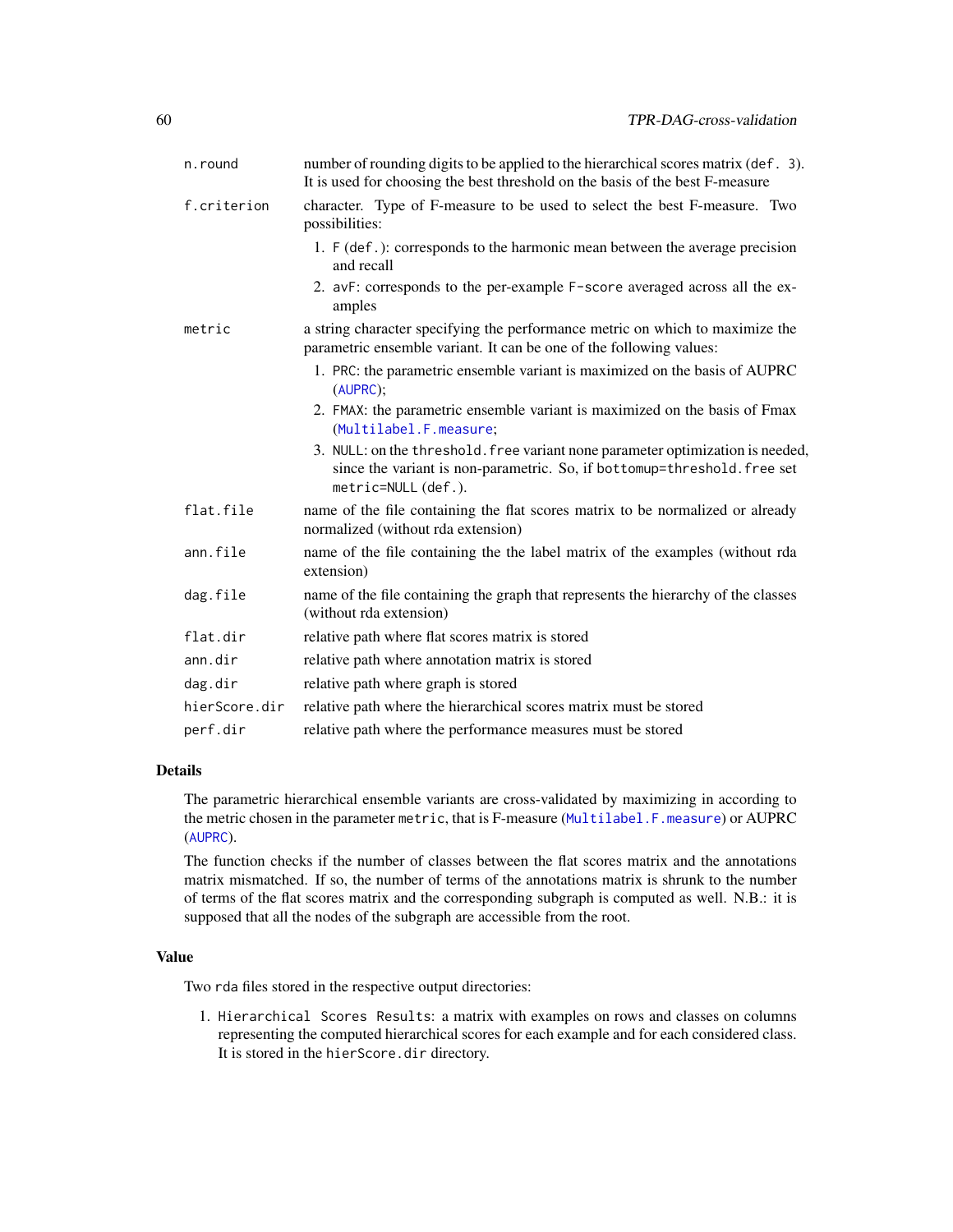- <span id="page-60-0"></span>2. Performance Measures: *flat* and *hierarchical* performance results:
	- (a) [AUPRC](#page-5-0) results computed though AUPRC.single.over.classes (AUPRC);
	- (b) [AUROC](#page-6-0) results computed through AUROC.single.over.classes (AUROC);
	- (c) PXR results computed though precision.at.given.recall.levels.over.classes ([PXR](#page-50-0));
	- (d) [FMM](#page-36-0) results computed though compute. Fmeasure.multilabel (FMM);

It is stored in the perf.dir directory.

### See Also

[TPR-DAG-variants](#page-64-1)

#### Examples

```
data(graph);
data(scores);
data(labels);
tmpdir <- paste0(tempdir(),"/");
save(g, file=paste0(tmpdir,"graph.rda"));
save(L, file=paste0(tmpdir,"labels.rda"));
save(S, file=paste0(tmpdir,"scores.rda"));
dag.dir <- flat.dir <- ann.dir <- tmpdir;
hierScore.dir <- perf.dir <- tmpdir;
dag.file <- "graph";
flat.file <- "scores";
ann.file <- "labels";
threshold \leq weight \leq 0;
norm.type <- "MaxNorm";
positive <- "children";
bottomup <- "threshold.free";
topdown <- "HTD";
recall.levels \leq seq(from=0.25, to=1, by=0.25);
Do.TPR.DAG(threshold=threshold, weight=weight, kk=NULL, folds=NULL, seed=NULL, norm=FALSE,
norm.type=norm.type, positive=positive, bottomup=bottomup, topdown=topdown, W=NULL,
parallel=FALSE, ncores=1, n.round=3, f.criterion="F", metric=NULL, recall.levels=recall.levels,
flat.file=flat.file, ann.file=ann.file, dag.file=dag.file, flat.dir=flat.dir,
ann.dir=ann.dir, dag.dir=dag.dir, hierScore.dir=hierScore.dir, perf.dir=perf.dir);
```
TPR-DAG-holdout *TPR-DAG holdout experiments*

#### Description

High level function to correct the computed scores in a hierarchy according to the chosen ensemble algorithm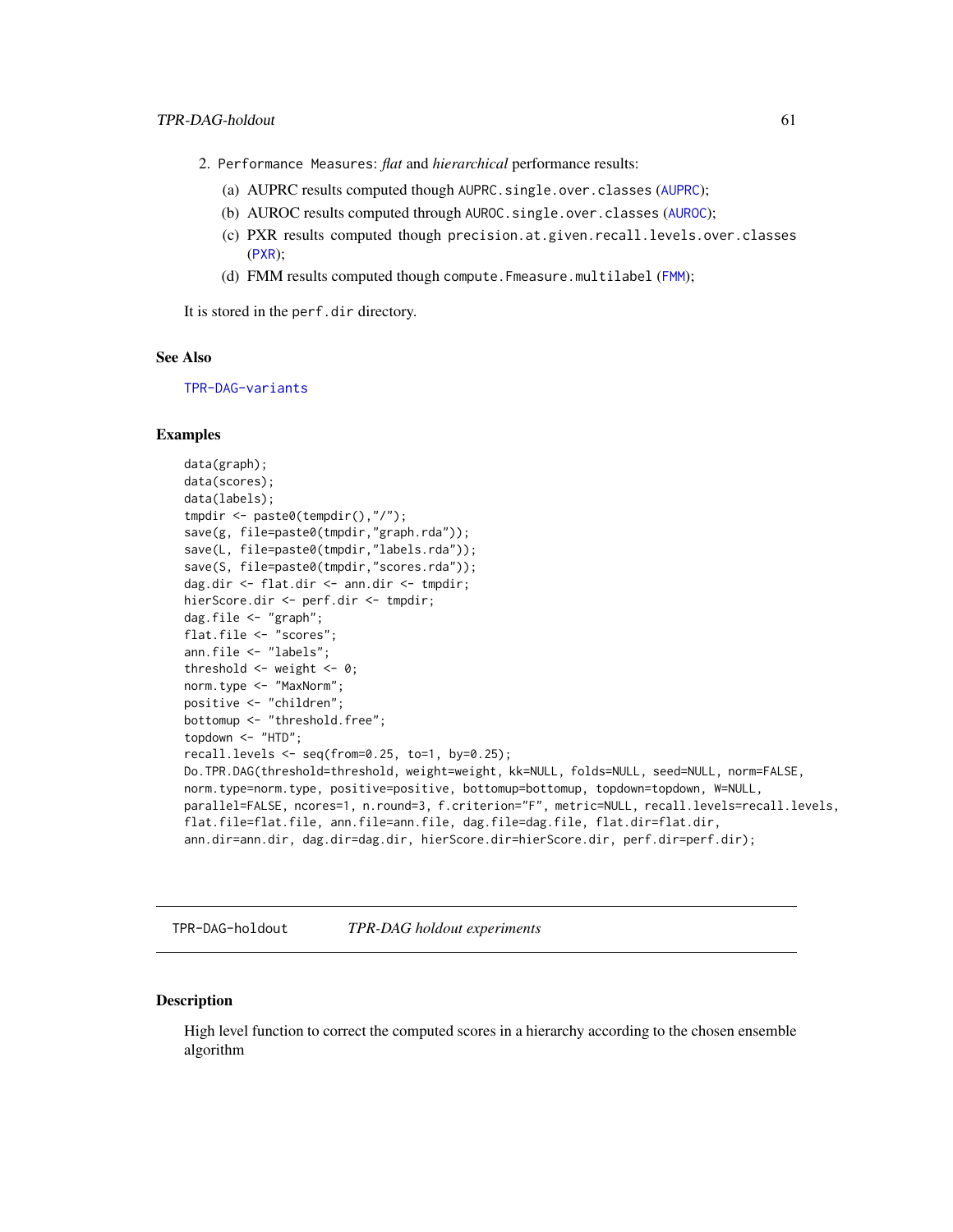### Usage

```
Do.TPR.DAG.holdout(threshold = seq(from = 0.1, to = 0.9, by = 0.1),
 weight = seq(from = 0.1, to = 1, by = 0.1), kk = 5, folds = 5,
  seed = 23, norm = TRUE, norm.type = NULL, positive = "children",
 bottomup = "threshold.free", topdown = "HTD", W = NULL,
 parallel = FALSE, ncores = 1, recall.levels = seq(from = 0.1, to = 1, by= 0.1), n.round = 3, f.criterion = "F", metric = NULL,
 flat.file = flat.file, ann.file = ann.file, dag.file = dag.file,
  ind.test.set = ind.test.set, ind.dir = ind.dir, flat.dir = flat.dir,
  ann.dir = ann.dir, dag.dir = dag.dir, hierScore.dir = hierScore.dir,
 perf.dir = perf.dir)
```
### Arguments

| threshold | range of threshold values to be tested in order to find the best threshold (def:<br>from: $0.1$ , to: $0.9$ , by: $0.1$ ). The denser the range is, the higher the probability<br>to find the best threshold is, but obviously the execution time will be higher. Use<br>this parameter only for the <i>thresholded</i> variants; for the <i>threshold-free</i> variant<br>the functions automatically sets threshold to zero |
|-----------|-------------------------------------------------------------------------------------------------------------------------------------------------------------------------------------------------------------------------------------------------------------------------------------------------------------------------------------------------------------------------------------------------------------------------------|
| weight    | range of weight values to be tested in order to find the best weight (def: from: 0.1,<br>$to: 0.9$ , by: 0.1). The denser the range is, the higher the probability to find the<br>best threshold is, but obviously the execution time will be higher. Use this pa-<br>rameter only for the <i>weighted</i> variants; for the other variants the function auto-<br>matically sets weight to zero                               |
| kk        | number of folds of the cross validation (def: kk=5) on which tuning the param-<br>eters threshold, weight and tau of the parametric variants of the hierarchical<br>ensemble algorithms. For the non-parametric variants (i.e. if bottomup = threshold. free)<br>the function automatically sets kk=NULL if the input $kk \neq NULL$                                                                                          |
| folds     | number of folds of the cross validation on which computing the performance<br>metrics averaged across folds (def. 5). If folds=NULL, the performance metrics<br>are computed one-shot, otherwise the performance metrics are averaged across<br>folds.                                                                                                                                                                        |
| seed      | initialization seed for the random generator to create folds (def. 23). If NULL<br>folds are generated without seed initialization. The parameter seed controls<br>both the parameter kk and the parameter folds.                                                                                                                                                                                                             |
| norm      | boolean value: should the flat scores matrix be normalized?                                                                                                                                                                                                                                                                                                                                                                   |
|           | • TRUE (def.): the flat scores matrix has been already normalized in accord-<br>ing to a normalization method;<br>• FALSE: the flat scores matrix has not been normalized yet. See the parameter<br>norm. type to set the on the fly normalization method to apply among those<br>possible.                                                                                                                                   |
| norm.type | can be one of the following three values:                                                                                                                                                                                                                                                                                                                                                                                     |
|           | 1. NULL (def.): set norm. type to NULL if and only if the parameter norm is<br>set to TRUE;                                                                                                                                                                                                                                                                                                                                   |
|           | 2. MaxNorm: each score is divided for the maximum of each class;                                                                                                                                                                                                                                                                                                                                                              |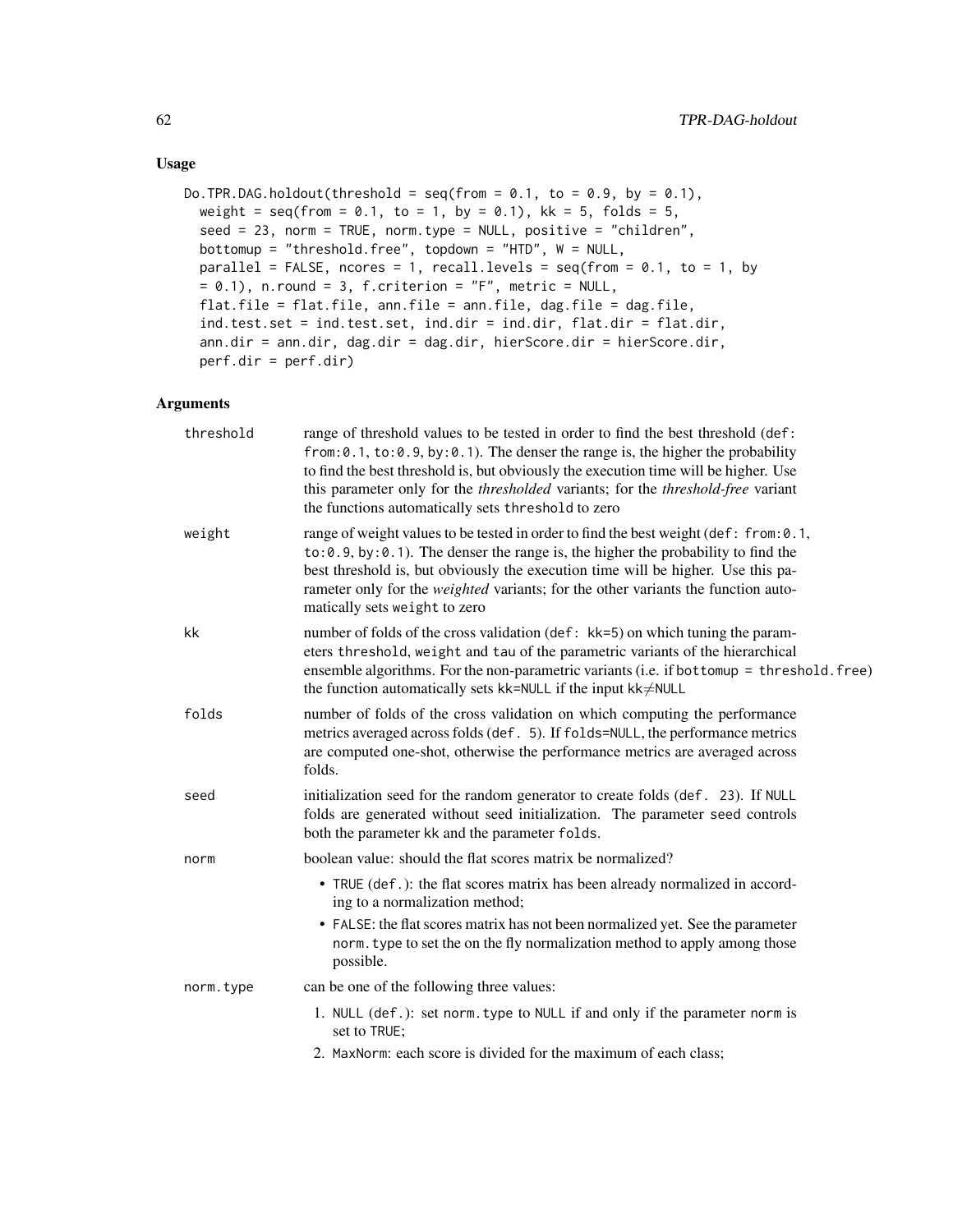<span id="page-62-0"></span>

|               | 3. Qnorm: quantile normalization. preprocessCore package is used.                                                                                                                                                                                   |
|---------------|-----------------------------------------------------------------------------------------------------------------------------------------------------------------------------------------------------------------------------------------------------|
| positive      | choice of the <i>positive</i> nodes to be considered in the bottom-up strategy. Can be<br>one of the following values:                                                                                                                              |
|               | • children (def.): for each node are considered its positive children;                                                                                                                                                                              |
|               | • descendants: for each node are considered its positive descendants;                                                                                                                                                                               |
| bottomup      | strategy to enhance the flat predictions by propagating the positive predictions<br>from leaves to root. It can be one of the following values:                                                                                                     |
|               | • threshold. free (def.): positive nodes are selected on the basis of the<br>threshold. free strategy (def.);                                                                                                                                       |
|               | • threshold: positive nodes are selected on the basis of the threshold strat-<br>egy;                                                                                                                                                               |
|               | • weighted. threshold. free: positive nodes are selected on the basis of the<br>weighted.threshold.free strategy;                                                                                                                                   |
|               | • weighted. threshold: positive nodes are selected on the basis of the weighted. threshold<br>strategy;                                                                                                                                             |
|               | • tau: positive nodes are selected on the basis of the tau strategy. NOTE:<br>tau is only a DESCENS variants. If you use tau strategy you must set the<br>parameter positive=descendants;                                                           |
| topdown       | strategy to make the scores hierarchy-consistent. It can be one of the following<br>values:                                                                                                                                                         |
|               | • HTD (def.): HTD-DAG strategy is applied (HTD-DAG);                                                                                                                                                                                                |
|               | • GPAV: GPAV strategy is applied (GPAV).                                                                                                                                                                                                            |
| W             | vector of weight relative to a single example. If the vector W is not specified (by<br>def. W=NULL), W is a unitary vector of the same length of the columns' number<br>of the flat scores matrix (root node included). Set W only if topdown=GPAV. |
| parallel      | boolean value:                                                                                                                                                                                                                                      |
|               | • TRUE: execute the parallel implementation of GPAV (GPAV.parallel);<br>• FALSE (def.): execute the sequential implementation of GPAV (GPAV.over.examples).                                                                                         |
|               |                                                                                                                                                                                                                                                     |
|               | Use parallel if and only if topdown=GPAV; otherwise set parallel=FALSE.                                                                                                                                                                             |
| ncores        | number of cores to use for parallel execution (def. 8). Set ncores=1 if parallel=FALSE,<br>otherwise set ncores to the desired number of cores. Use ncores if and only if<br>topdown=GPAV; otherwise set parallel=1.                                |
| recall.levels | a vector with the desired recall levels (def: from: 0.1, to: 0.9, by: 0.1) to<br>compute the the Precision at fixed Recall level (PXR)                                                                                                              |
| n.round       | number of rounding digits to be applied to the hierarchical scores matrix (def. 3).<br>It is used for choosing the best threshold on the basis of the best F-measure                                                                                |
| f.criterion   | character. Type of F-measure to be used to select the best F-measure. Two<br>possibilities:                                                                                                                                                         |
|               | 1. F (def.): corresponds to the harmonic mean between the average precision<br>and recall                                                                                                                                                           |
|               | 2. avF: corresponds to the per-example F-score averaged across all the ex-<br>amples                                                                                                                                                                |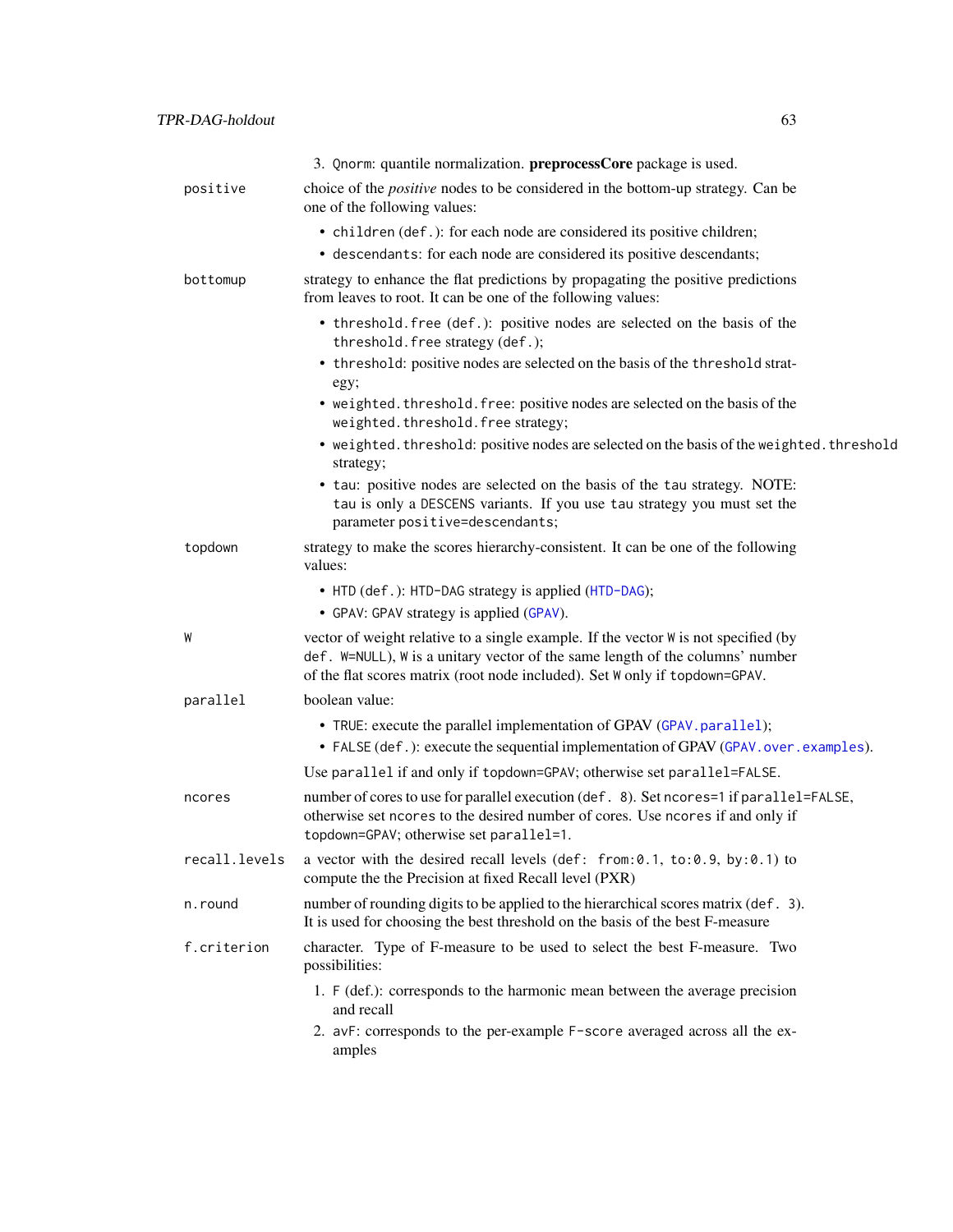<span id="page-63-0"></span>

| metric        | a string character specifying the performance metric on which to maximize the<br>parametric ensemble variant. It can be one of the following values:                             |
|---------------|----------------------------------------------------------------------------------------------------------------------------------------------------------------------------------|
|               | 1. PRC: the parametric ensemble variant is maximized on the basis of AUPRC<br>(AUPRC)                                                                                            |
|               | 2. FMAX: the parametric ensemble variant is maximized on the basis of Fmax<br>(Multilabel.F.measure);                                                                            |
|               | 3. NULL: on the threshold. free variant none parameter optimization is needed,<br>since the variant is non-parametric. So, if bottomup=threshold. free set<br>metric=NULL(def.). |
| flat.file     | name of the file containing the flat scores matrix to be normalized or already<br>normalized (without rda extension)                                                             |
| ann.file      | name of the file containing the the label matrix of the examples (without rda<br>extension)                                                                                      |
| dag.file      | name of the file containing the graph that represents the hierarchy of the classes<br>(without rda extension)                                                                    |
| ind.test.set  | name of the file containing a vector of integer numbers corresponding to the<br>indices of the elements (rows) of scores matrix to be used in the test set                       |
| ind.dir       | relative path to folder where ind. test. set is stored                                                                                                                           |
| flat.dir      | relative path where flat scores matrix is stored                                                                                                                                 |
| ann.dir       | relative path where annotation matrix is stored                                                                                                                                  |
| dag.dir       | relative path where graph is stored                                                                                                                                              |
| hierScore.dir | relative path where the hierarchical scores matrix must be stored                                                                                                                |
| perf.dir      | relative path where the performance measures must be stored                                                                                                                      |
|               |                                                                                                                                                                                  |

### Details

The parametric hierarchical ensemble variants are cross-validated by maximizing in according to the metric chosen in the parameter metric, that is F-measure ([Multilabel.F.measure](#page-47-0)) or AUPRC ([AUPRC](#page-5-0)).

The function checks if the number of classes between the flat scores matrix and the annotations matrix mismatched. If so, the number of terms of the annotations matrix is shrunk to the number of terms of the flat scores matrix and the corresponding subgraph is computed as well. N.B.: it is supposed that all the nodes of the subgraph are accessible from the root.

#### Value

Two rda files stored in the respective output directories:

- 1. Hierarchical Scores Results: a matrix with examples on rows and classes on columns representing the computed hierarchical scores for each example and for each considered class. It is stored in the hierScore.dir directory.
- 2. Performance Measures: *flat* and *hierarchical* performace results:
	- (a) [AUPRC](#page-5-0) results computed though AUPRC.single.over.classes (AUPRC);
	- (b) [AUROC](#page-6-0) results computed through AUROC.single.over.classes (AUROC);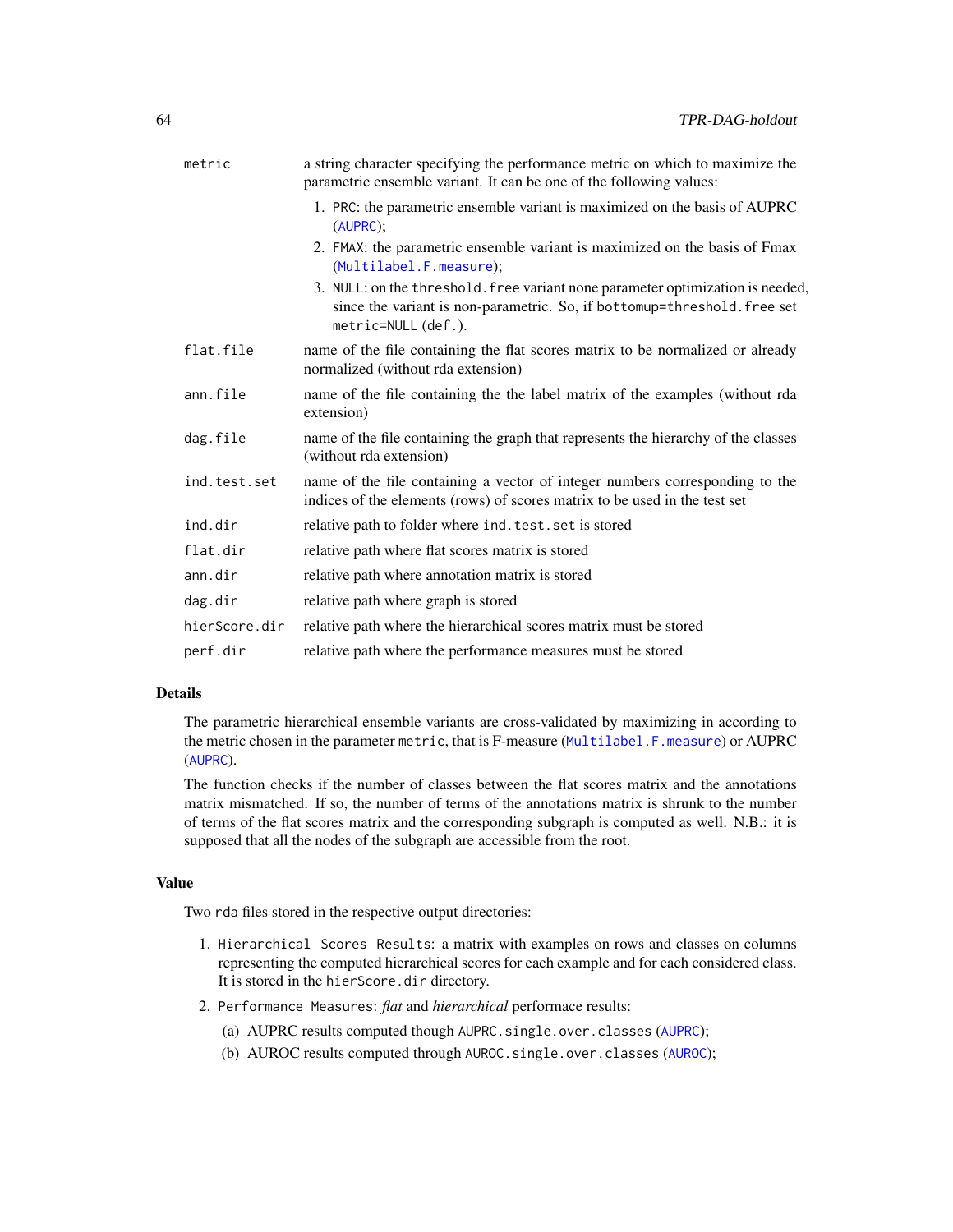- <span id="page-64-2"></span>(c) PXR results computed though precision.at.given.recall.levels.over.classes ([PXR](#page-50-0));
- (d) [FMM](#page-36-0) results computed though compute. Fmeasure.multilabel (FMM);

It is stored in the perf.dir directory.

#### See Also

[TPR-DAG-variants](#page-64-1)

#### Examples

```
data(graph);
data(scores);
data(labels);
data(test.index);
tmpdir <- paste0(tempdir(),"/");
save(g, file=paste0(tmpdir,"graph.rda"));
save(L, file=paste0(tmpdir,"labels.rda"));
save(S, file=paste0(tmpdir,"scores.rda"));
save(test.index, file=paste0(tmpdir,"test.index.rda"));
ind.dir <- dag.dir <- flat.dir <- ann.dir <- tmpdir;
hierScore.dir <- perf.dir <- tmpdir;
ind.test.set <- "test.index";
dag.file <- "graph";
flat.file <- "scores";
ann.file <- "labels";
threshold \leq weight \leq 0;
norm.type <- "MaxNorm";
positive <- "children";
bottomup <- "threshold.free";
topdown <- "HTD";
recall. levels < -seq(from=0.25, to=1, by=0.25);Do.TPR.DAG.holdout(threshold=threshold, weight=weight, kk=NULL, folds=NULL, seed=NULL, norm=FALSE,
norm.type=norm.type, positive=positive, bottomup=bottomup, topdown=topdown, W=NULL,
parallel=FALSE, ncores=1, recall.levels=recall.levels, n.round=3, f.criterion="F", metric=NULL,
flat.file=flat.file, ann.file=ann.file, dag.file=dag.file, ind.test.set=ind.test.set,
ind.dir=ind.dir, flat.dir=flat.dir, ann.dir=ann.dir, dag.dir=dag.dir,
hierScore.dir=hierScore.dir, perf.dir=perf.dir);
```
<span id="page-64-1"></span>TPR-DAG-variants *TPR-DAG Ensemble Variants*

#### <span id="page-64-0"></span>Description

Function gathering the true-path-rule-based hierarchical learning ensemble algorithms and its variants. In their more general form the TPR-DAG algorithms adopt a two step learning strategy:

- 1. in the first step they compute a *per-level bottom-up* visit from the leaves to the root to propagate positive predictions across the hierarchy;
- 2. in the second step they compute a *per-level top-down* visit from the root to the leaves in order to assure the hierarchical consistency of the predictions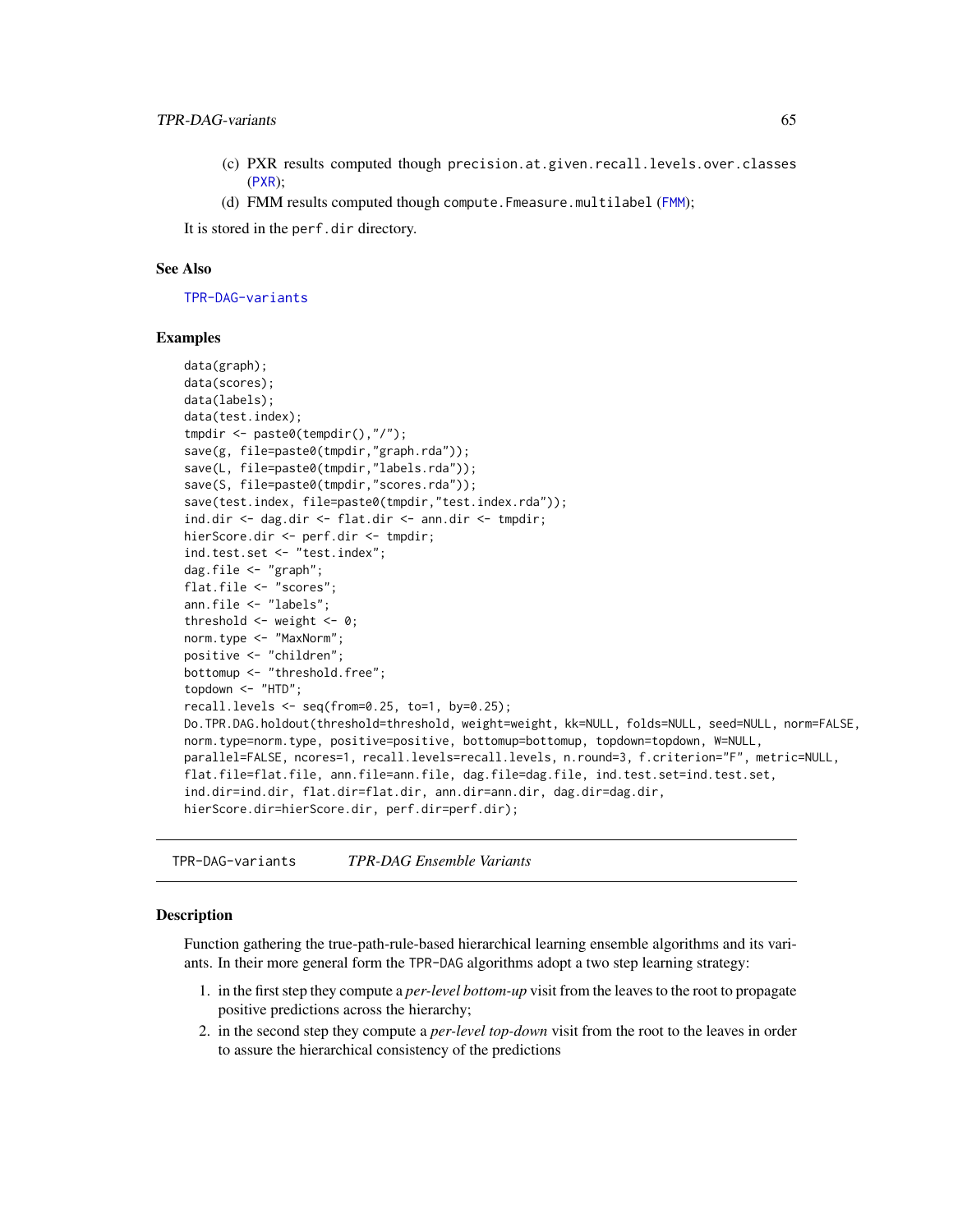### <span id="page-65-0"></span>Usage

```
TPR.DAG(S, g, root = "00", positive = "children",
  bottomup = "threshold.free", topdown = "HTD", t = 0, w = 0,
  W = NULL, parallel = FALSE, ncores = 1)
```
## Arguments

| S        | a named flat scores matrix with examples on rows and classes on columns                                                                                                                                                                             |
|----------|-----------------------------------------------------------------------------------------------------------------------------------------------------------------------------------------------------------------------------------------------------|
| g        | a graph of class graphNEL. It represents the hierarchy of the classes                                                                                                                                                                               |
| root     | name of the class that it is on the top-level of the hierarchy (def. root="00")                                                                                                                                                                     |
| positive | choice of the <i>positive</i> nodes to be considered in the bottom-up strategy. Can be<br>one of the following values:                                                                                                                              |
|          | • children (def.): for each node are considered its positive children;                                                                                                                                                                              |
|          | • descendants: for each node are considered its positive descendants;                                                                                                                                                                               |
| bottomup | strategy to enhance the flat predictions by propagating the positive predictions<br>from leaves to root. It can be one of the following values:                                                                                                     |
|          | • threshold. free (def.): positive nodes are selected on the basis of the<br>threshold. free strategy (def.);                                                                                                                                       |
|          | • threshold: positive nodes are selected on the basis of the threshold strat-<br>egy;                                                                                                                                                               |
|          | • weighted. threshold. free: positive nodes are selected on the basis of the<br>weighted.threshold.free strategy;                                                                                                                                   |
|          | • weighted. threshold: positive nodes are selected on the basis of the weighted. threshold<br>strategy;                                                                                                                                             |
|          | • tau: positive nodes are selected on the basis of the tau strategy. NOTE:<br>tau is only a DESCENS variants. If you use tau strategy you must set the<br>parameter positive=descendants;                                                           |
| topdown  | strategy to make the scores hierarchy-consistent. It can be one of the following<br>values:                                                                                                                                                         |
|          | • HTD (def.): HTD-DAG strategy is applied (HTD-DAG);                                                                                                                                                                                                |
|          | • GPAV: GPAV strategy is applied (GPAV).                                                                                                                                                                                                            |
| t        | threshold for the choice of positive nodes (def. $t=0$ ). Set t only for the variants<br>that requiring a threshold for the selection of the positive nodes, otherwise set t<br>to zero                                                             |
| W        | weight to balance between the contribution of the node $i$ and that of its positive<br>nodes. Set w only for the weighted variants, otherwise set w to zero                                                                                         |
| W        | vector of weight relative to a single example. If the vector W is not specified (by<br>def. W=NULL), W is a unitary vector of the same length of the columns' number<br>of the flat scores matrix (root node included). Set W only if topdown=GPAV. |
| parallel | boolean value:                                                                                                                                                                                                                                      |
|          | • TRUE: execute the parallel implementation of GPAV (GPAV.parallel);                                                                                                                                                                                |
|          | • FALSE (def.): execute the sequential implementation of GPAV (GPAV . over . examples).                                                                                                                                                             |
|          | Use parallel if and only if topdown=GPAV; otherwise set parallel=FALSE.                                                                                                                                                                             |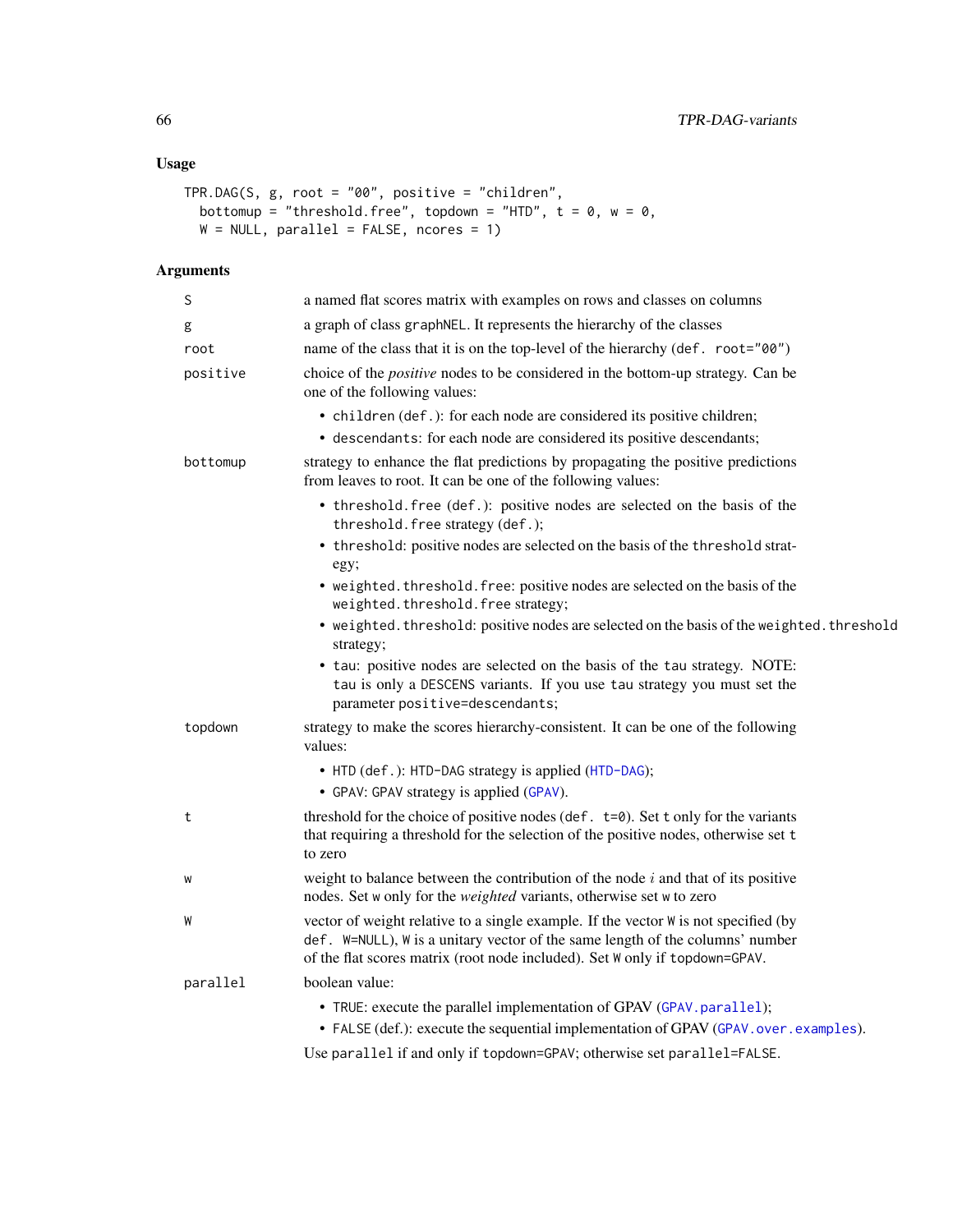ncores number of cores to use for parallel execution (def. 8). Set ncores=1 if parallel=FALSE, otherwise set ncores to the desired number of cores. Use ncores if and only if topdown=GPAV; otherwise set parallel=1.

### Details

The *vanilla* TPR-DAG adopts a per-level bottom-up traversal of the DAG to correct the flat predictions  $\hat{y}_i$ :

$$
\bar{y}_i := \frac{1}{1+|\phi_i|}(\hat{y}_i + \sum_{j \in \phi_i} \bar{y}_j)
$$

where  $\phi_i$  are the positive children of i. Different strategies to select the positive children  $\phi_i$  can be applied:

1. Threshold-Free strategy: the positive nodes are those children that can increment the score of the node  $i$ , that is those nodes that achieve a score higher than that of their parents:

$$
\phi_i := \{ j \in child(i) | \bar{y}_j > \hat{y}_i \}
$$

- 2. Threshold strategy: the positive children are selected on the basis of a threshold that can ben selected in two different ways:
	- (a) for each node a constant threshold  $\bar{t}$  is a priori selected:

$$
\phi_i := \{ j \in child(i) | \bar{y}_j > \bar{t} \}
$$

For instance if the predictions represent probabilities it could be meaningful to a priori select  $\bar{t}= 0.5$ .

(b) the threshold is selected to maximize some performance metric  $M$  estimated on the training data, as for instance the F-score or the AUPRC. In other words the threshold is selected to maximize some measure of accuracy of the predictions  $\mathcal{M}(j, t)$  on the training data for the class  $j$  with respect to the threshold  $t$ . The corresponding set of positives  $\forall i \in V$  is:

$$
\phi_i:=\{j\in child(i)|\bar{y}_j>t^*_j,t^*_j=\arg\max_t\mathcal{M}(j,t)\}
$$

For instance  $t_j^*$  can be selected from a set of  $t \in (0,1)$  through internal cross-validation techniques.

The weighted TPR-DAG version can be designed by adding a weight  $w \in [0,1]$  to balance between the contribution of the node i and that of its positive children  $\phi$ , through their convex combination:

$$
\bar{y}_i := w\hat{y}_i + \frac{(1-w)}{|\phi_i|} \sum_{j \in \phi_i} \bar{y}_j
$$

If  $w = 1$  no weight is attributed to the children and the TPR-DAG reduces to the HTD-DAG algorithm, since in this way only the prediction for node i is used in the bottom-up step of the algorithm. If  $w = 0$  only the predictors associated to the children nodes vote to predict node i. In the intermediate cases we attribute more importance to the predictor for the node  $i$  or to its children depending on the values of  $w$ .

The contribution of the descendants of a given node decays exponentially with their distance from the node itself. To enhance the contribution of the most specific nodes to the overall decision of the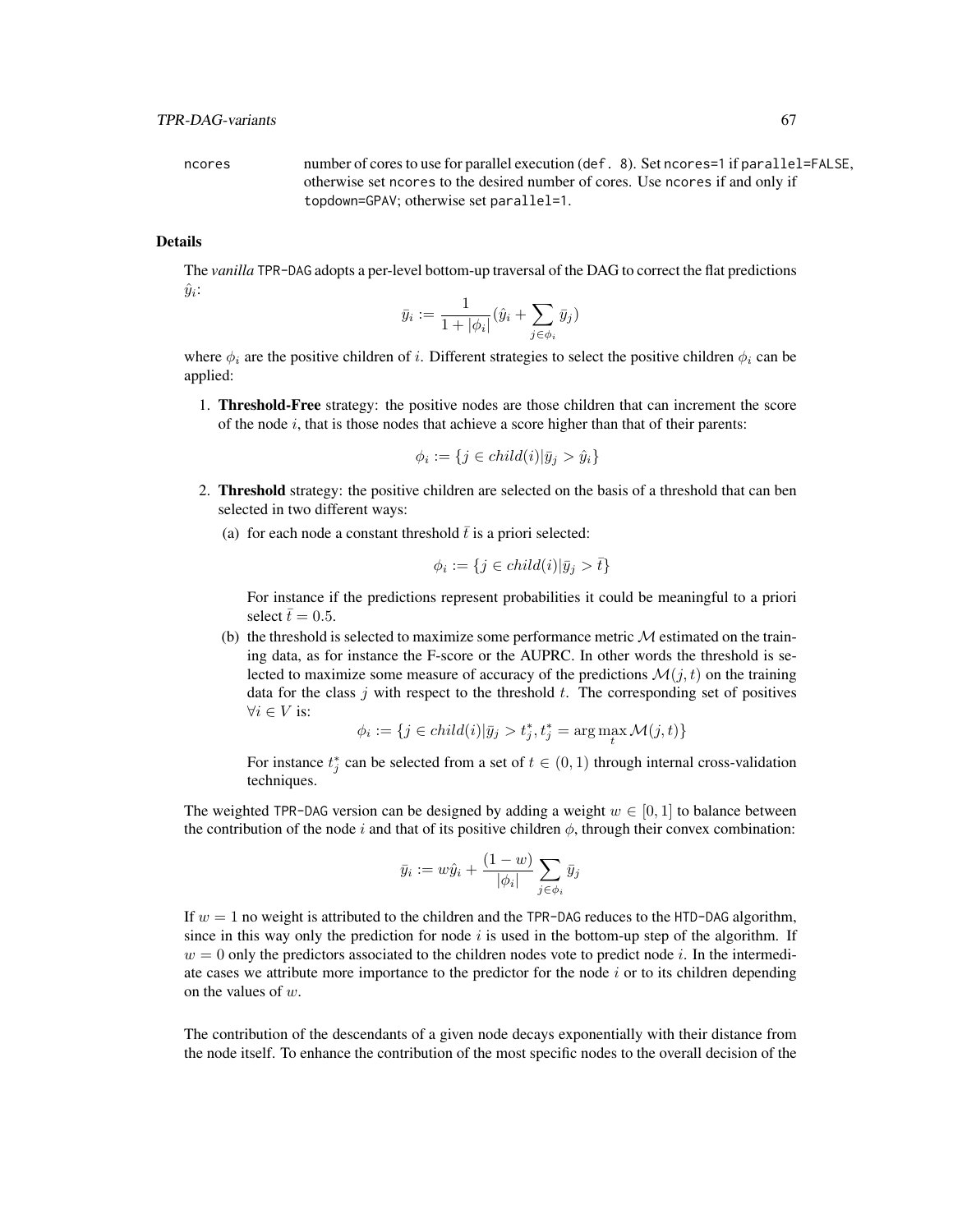<span id="page-67-1"></span>ensemble we designed a novel variant that we named DESCENS. The novelty of DESCENS consists in strongly considering the contribution of all the descendants of each node instead of only that of its children. Therefore DESCENS predictions are more influenced by the information embedded in the leaves nodes, that are the classes containing the most informative and meaningful information from a biological and medical standpoint. For the choice of the "positive" descendants we use the same strategies adopted for the selection of the "positive" children shown above. Furthermore, we designed a variant specific only for DESCENS, that we named DESCENS- $\tau$ . The DESCENS- $\tau$  variants balances the contribution between the "positives" children of a node  $i$  and that of its "positives" descendants excluding its children by adding a weight  $\tau \in [0, 1]$ :

$$
\bar{y}_i := \frac{\tau}{1 + |\phi_i|} (\hat{y}_i + \sum_{j \in \phi_i} \bar{y}_j) + \frac{1 - \tau}{1 + |\delta_i|} (\hat{y}_i + \sum_{j \in \delta_i} \bar{y}_j)
$$

where  $\phi_i$  are the "positive" children of i and  $\delta_i = \Delta_i \setminus \phi_i$  the descendants of i without its children. If  $\tau = 1$  we consider only the contribution of the "positive" children of i; if  $\tau = 0$  only the descendants that are not children contribute to the score, while for intermediate values of  $\tau$  we can balance the contribution of  $\phi_i$  and  $\delta_i$  positive nodes.

Simply by replacing the HTD ([HTD-DAG](#page-46-0)) top-down step with the GPAV approach ([GPAV](#page-39-0)) we can desing the TPR-DAG variant ISO-TPR. The most important feature of ISO-TPR is that it maintains the hierarchical constraints by construction and selects the closest solution (in the sense of the least squared error) to the flat predictions that obeys to the true path rule. Obviously, any aforementioned strategy for the selection of "positive" children or descendants can be applied before executing the GPAV correction.

#### Value

a named matrix with the scores of the classes corrected according to the chosen algorithm

#### See Also

[GPAV](#page-39-0), [HTD-DAG](#page-46-0)

#### Examples

```
data(graph);
data(scores);
data(labels);
root <- root.node(g);
S.hier <- TPR.DAG(S, g, root, positive="children", bottomup="threshold.free", topdown="HTD",
t=0, w=0, W=NULL, parallel=FALSE, ncores=1);
```

```
transitive.closure.annotations
```
*Transitive closure of annotations*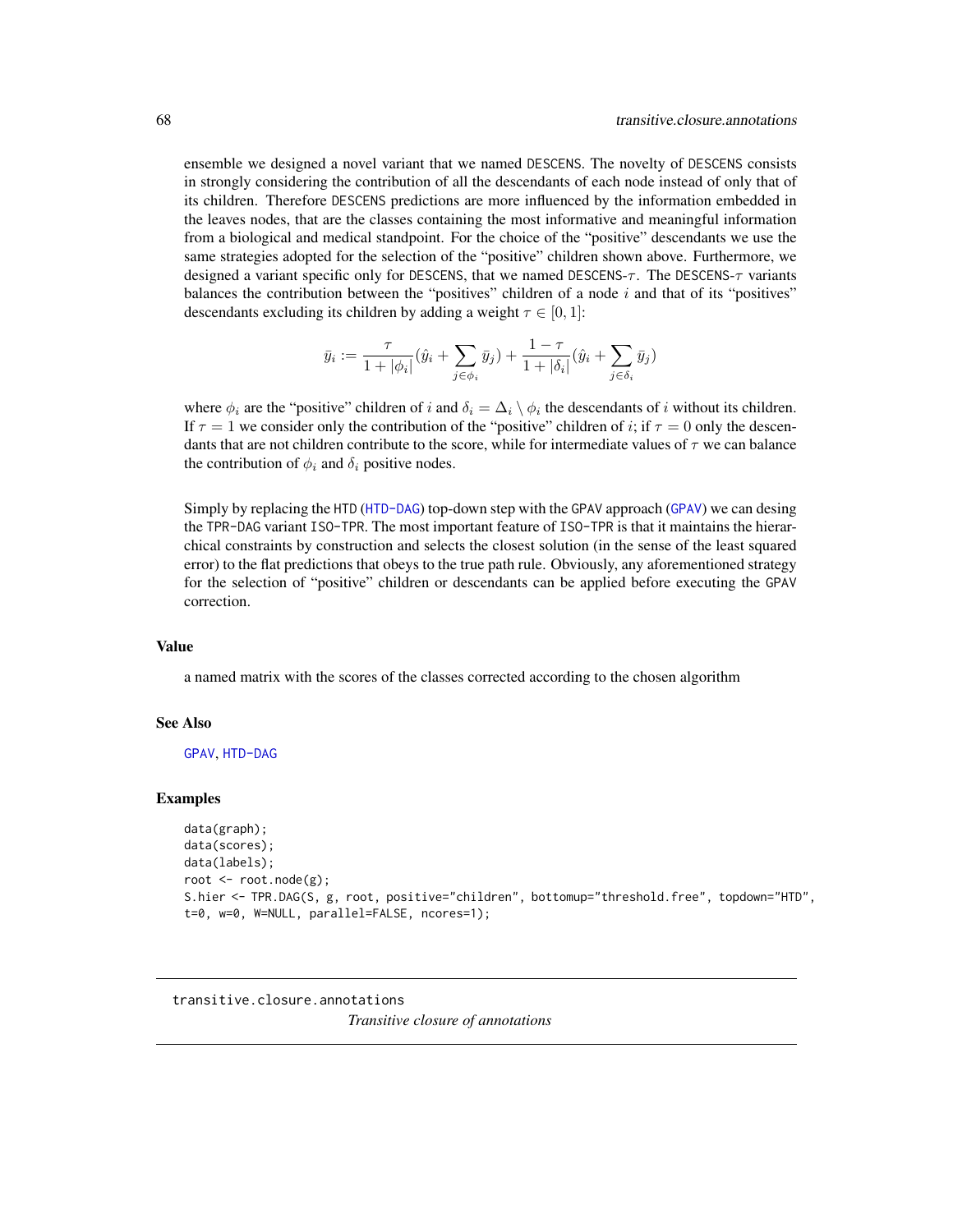### <span id="page-68-0"></span>tupla.matrix 69

#### Description

Performs the transitive closure of the annotations using ancestors and the most specific annotation table. The annotations are propagated from bottom to top, enriching the most specific annotations table. The rows of the matrix correspond to the genes of the most specific annotation table and the columns to the HPO terms/classes

#### Usage

transitive.closure.annotations(ann.spec, anc)

#### Arguments

| ann.spec | the annotation matrix of the most specific annotations $(0/1)$ : rows are genes and<br>columns are HPO terms. |
|----------|---------------------------------------------------------------------------------------------------------------|
| anc      | list of the ancestors of the ontology.                                                                        |

#### Value

an annotation table T: rows correspond to genes and columns to HPO terms.  $T[i, j] = 1$  means that gene i is annotated for the term j,  $T[i, j] = 0$  means that gene i is not annotated for the term j.

### See Also

[specific.annotation.matrix](#page-54-0), [build.ancestors](#page-4-0)

### Examples

```
data(graph);
data(labels);
anc <- build.ancestors(g);
tca <- transitive.closure.annotations(L, anc);
```
tupla.matrix *Tupla Matrix*

### Description

Trasform a Weighted Adjacency Matrix (wadj matrix) of a graph in a tupla, i.e. as a sequences of rows separated by blank and the weight of the edges, e.g nodeX nodeY score

#### Usage

```
tupla.matrix(m, output.file = "net.file.gz")
```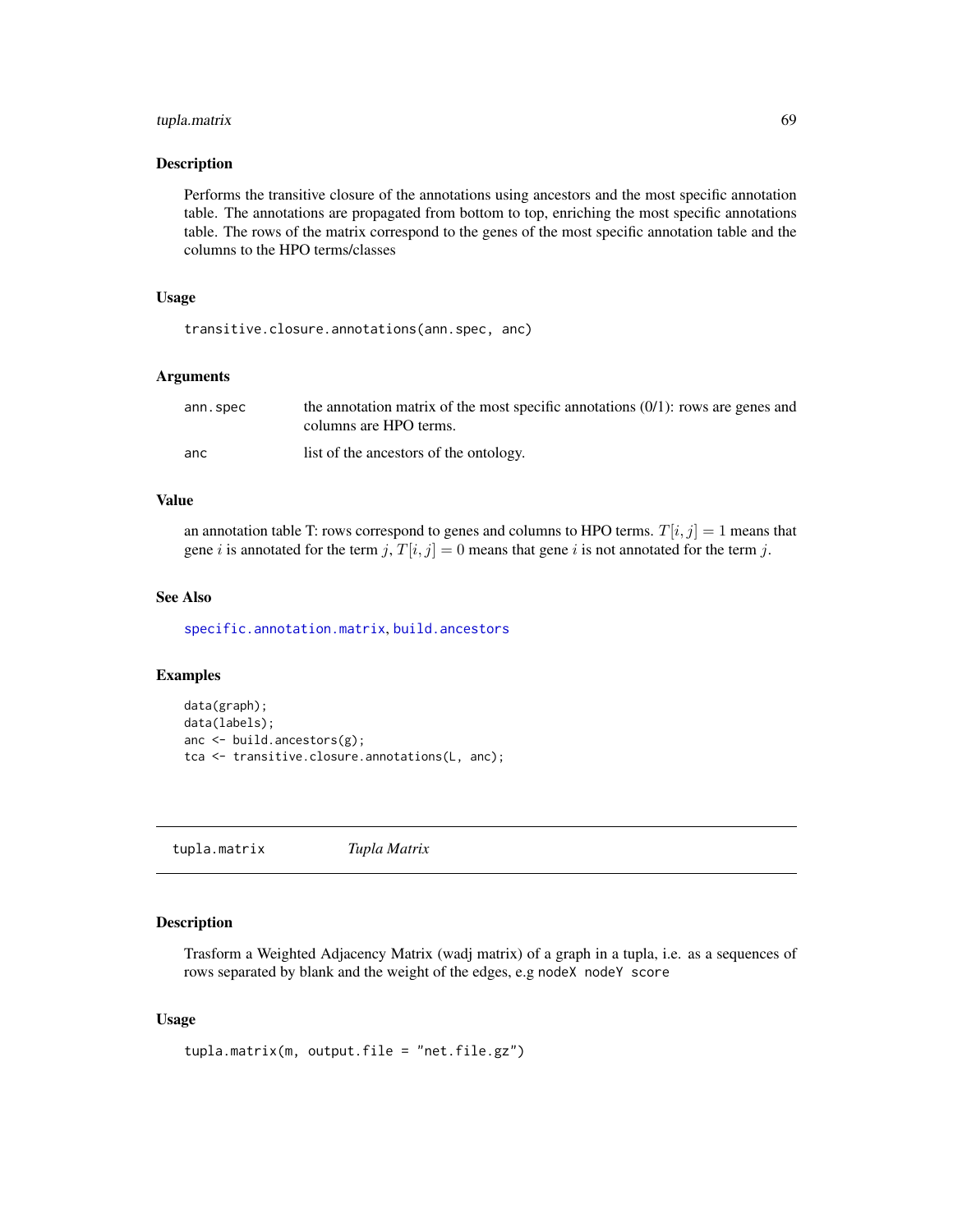### Arguments

| m           | a weighetd adjacency matrix of the graph. Rows and columns are examples. It<br>must be a square named matrix.                   |
|-------------|---------------------------------------------------------------------------------------------------------------------------------|
| output.file | name of the file of the to be written. The extension of the file can be or plain<br>format $(".txt")$ or compressed $(".gz")$ . |

### Details

Only the *non-zero* interactions are kept, while the *zero* interactions are discarded. In other words in the output.file are reported only those nodes having a weight different from zero

#### Value

the weighted adjacency matrix as tupla is stored in the output.file

### Examples

```
## Not run:
data(wadj);
tupla.matrix(W, output.file="tupla.wadj.gz");
tupla.matrix(W, output.file="tupla.wadj.txt");
## End(Not run)
```
<span id="page-69-0"></span>weighted.adjacency.matrix

*Weighted Adjacency Matrix*

### Description

Construct a Weighted Adjacency Matrix (wadj matrix) of a graph

### Usage

```
weighted.adjacency.matrix(file = "edges.txt", nodename = TRUE)
```
### Arguments

| file     | name of the plain text file to be read (def. edges). The format of the file is a<br>sequence of rows. Each row corresponds to an edge represented through a pair<br>of vertices separated by blanks and the weight of the edges.<br>For instance: nodeX nodeY score. The file extension can be or plain format<br>$(".txt")$ or compressed $(".gz").$ |
|----------|-------------------------------------------------------------------------------------------------------------------------------------------------------------------------------------------------------------------------------------------------------------------------------------------------------------------------------------------------------|
| nodename | boolean value:                                                                                                                                                                                                                                                                                                                                        |
|          | • TRUE (def.): the names of nodes are gene symbol (i.e. characters);<br>$\therefore$ DAI CD, the names of the neder are entired over ID C $\therefore$ integer numbers).                                                                                                                                                                              |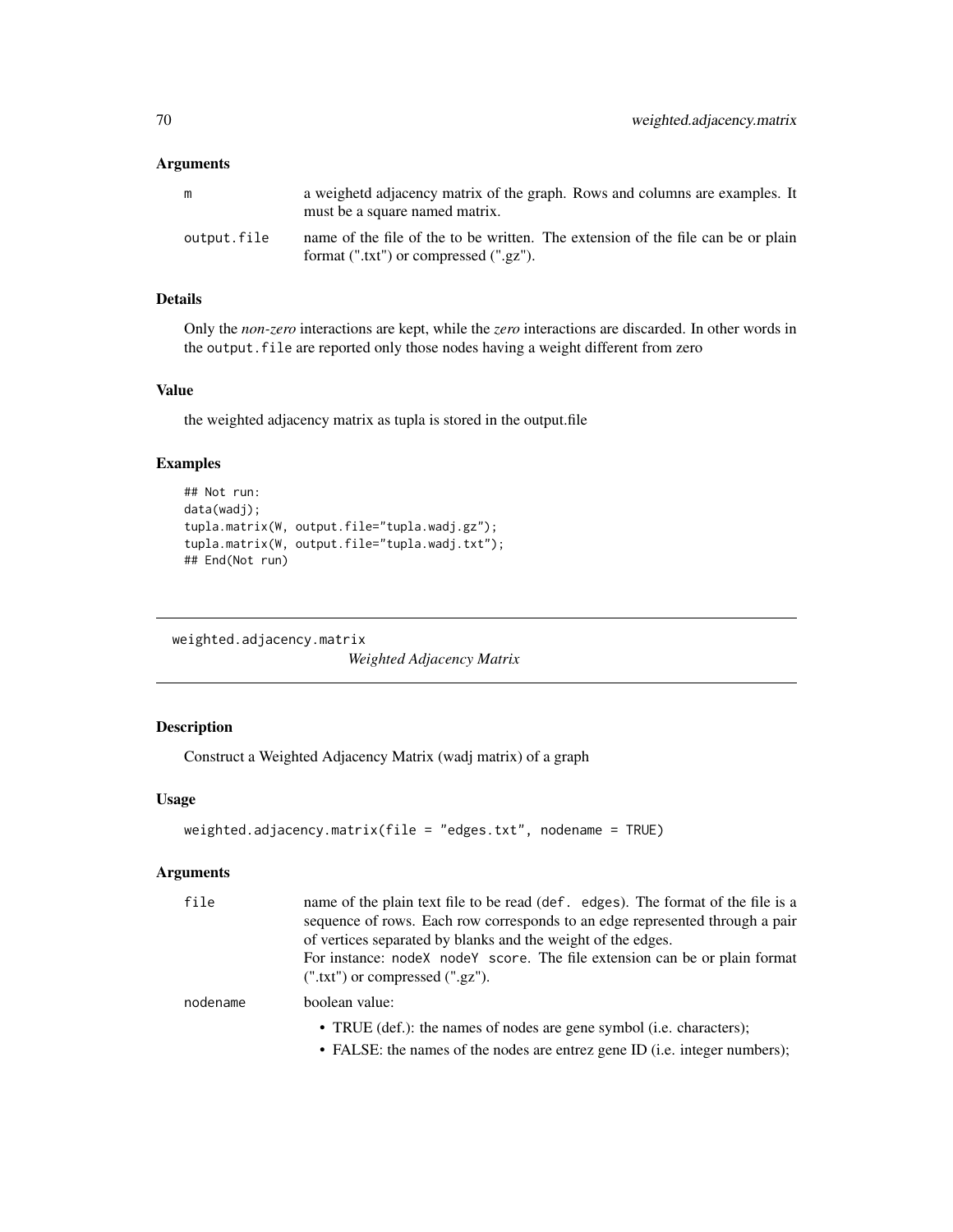### write.graph 71

### Details

The input parameter nodename sorts the row names of the wadj matrix in increasing order if they are integer number or in alphabetic order if they are characters.

### Value

a named symmetric weighted adjacency matrix of the graph

### Examples

```
edges <- system.file("extdata/edges.txt.gz", package="HEMDAG");
W <- weighted.adjacency.matrix(file=edges, nodename=TRUE);
```
write.graph *Write a directed graph on file*

### Description

An object of class graphNEL is read and the graph is written on a plain text file as sequence of rows

### Usage

```
write.graph(g, file = "graph.txt.gz")
```
### Arguments

|      | a graph of class graphNEL                                                        |
|------|----------------------------------------------------------------------------------|
| file | name of the file to be written. The extension of the file can be or plain format |
|      | $(''.txt")$ or compressed $(''.gz").$                                            |

### Value

a plain text file representing the graph. Each row corresponds to an edge represented through a pair of vertices separated by blanks

```
data(graph);
tmpdir <- paste0(tempdir(),"/");
file <- paste0(tmpdir,"graph.edges.txt.gz");
write.graph(g, file=file);
```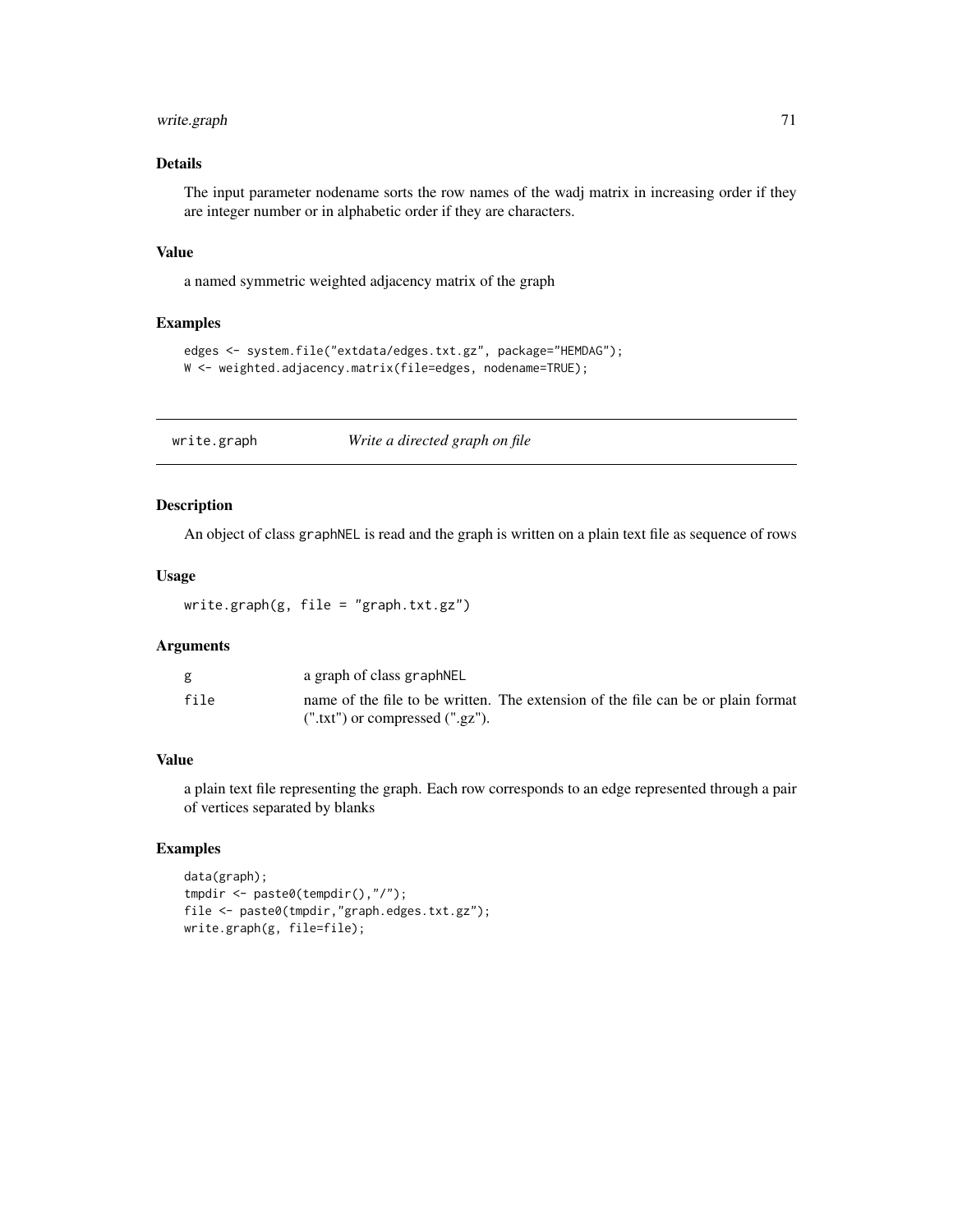# **Index**

∗Topic package HEMDAG-package, [3](#page-2-0) adj.upper.tri, [4,](#page-3-1) *[41](#page-40-1)* ancestors, [5](#page-4-1) AUPRC, [6,](#page-5-1) *[19](#page-18-0)*, *[22](#page-21-0)*, *[24](#page-23-0)*, *[27](#page-26-0)*, *[29](#page-28-0)*, *[31](#page-30-0)*, *[60,](#page-59-0) [61](#page-60-0)*, *[64](#page-63-0)* AUROC, [7,](#page-6-1) *[19](#page-18-0)*, *[22](#page-21-0)*, *[24](#page-23-0)*, *[27](#page-26-0)*, *[29](#page-28-0)*, *[31](#page-30-0)*, *[61](#page-60-0)*, *[64](#page-63-0)* build.ancestors, *[9](#page-8-0)*, *[39](#page-38-0)*, *[69](#page-68-0)* build.ancestors *(*ancestors*)*, [5](#page-4-1) build.children *(*children*)*, [10](#page-9-0) build.descendants *(*descendants*)*, [13](#page-12-0) check.annotation.matrix.integrity, [8](#page-7-0) check.DAG.integrity, [9](#page-8-0) check.hierarchy *(*hierarchical.checkers*)*, [46](#page-45-1) children, [10](#page-9-0) compute.flipped.graph, [11](#page-10-0) compute.Fmeasure.multilabel *(*FMM*)*, [37](#page-36-1) constraints.matrix, [11](#page-10-0) create.stratified.fold.df, [12](#page-11-0) descendants, [13](#page-12-0) descens.tau *(*HEMDAG-defunct*)*, [43](#page-42-0) descens.threshold *(*HEMDAG-defunct*)*, [43](#page-42-0) descens.weighted.threshold *(*HEMDAG-defunct*)*, [43](#page-42-0) distances.from.leaves, [14](#page-13-0) do.edges.from.HPO.obo, [14](#page-13-0) Do.flat.scores.normalization, [15](#page-14-0) Do.full.annotation.matrix, [16](#page-15-0) Do.GPAV, [17](#page-16-0) Do.GPAV.holdout, [20](#page-19-0) Do.heuristic.methods, [23](#page-22-0) Do.heuristic.methods.holdout, [25](#page-24-0) Do.HTD, [28](#page-27-0) Do.HTD.holdout, [30](#page-29-0) do.stratified.cv.data.over.classes *(*stratified.cross.validation*)*, [56](#page-55-0)

do.stratified.cv.data.single.class *(*stratified.cross.validation*)*, [56](#page-55-0) do.subgraph, [32](#page-31-0) do.submatrix, [33](#page-32-0) Do.TPR.DAG *(*TPR-DAG-cross-validation*)*, [58](#page-57-0) Do.TPR.DAG.holdout *(*TPR-DAG-holdout*)*, [61](#page-60-0) do.unstratified.cv.data, [33](#page-32-0) example.datasets, [34](#page-33-0) F.measure.multilabel *(*Multilabel.F.measure*)*, [48](#page-47-1) F.measure.multilabel,matrix,matrix-method *(*Multilabel.F.measure*)*, [48](#page-47-1) find.best.f, [35](#page-34-0) find.leaves, [36](#page-35-0) FMM, *[19](#page-18-0)*, *[22](#page-21-0)*, *[24](#page-23-0)*, *[27](#page-26-0)*, *[29](#page-28-0)*, *[31](#page-30-0)*, [37,](#page-36-1) *[61](#page-60-0)*, *[65](#page-64-2)* full.annotation.matrix, *[9](#page-8-0)*, *[17](#page-16-0)*, [39](#page-38-0) g *(*example.datasets*)*, [34](#page-33-0) get.children.bottom.up *(*children*)*, [10](#page-9-0) get.children.top.down *(*children*)*, [10](#page-9-0) get.parents *(*parents*)*, [50](#page-49-0) GPAV, *[3](#page-2-0)*, *[19](#page-18-0)*, *[22](#page-21-0)*, [40,](#page-39-1) *[59](#page-58-0)*, *[63](#page-62-0)*, *[66](#page-65-0)*, *[68](#page-67-1)* GPAV.over.examples, *[18](#page-17-0)*, *[21](#page-20-0)*, [41,](#page-40-1) *[59](#page-58-0)*, *[63](#page-62-0)*, *[66](#page-65-0)* GPAV.parallel, *[18](#page-17-0)*, *[21](#page-20-0)*, *[41](#page-40-1)*, [42,](#page-41-2) *[59](#page-58-0)*, *[63](#page-62-0)*, *[66](#page-65-0)* graph.levels, *[5](#page-4-1)*, *[10](#page-9-0)*, *[13](#page-12-0)*, [42,](#page-41-2) *[47](#page-46-1)*, *[50](#page-49-0)* HEMDAG *(*HEMDAG-package*)*, [3](#page-2-0) HEMDAG-defunct, [43](#page-42-0) HEMDAG-package, [3](#page-2-0) Heuristic-Methods, [45](#page-44-0) heuristicAND *(*Heuristic-Methods*)*, [45](#page-44-0) heuristicMAX *(*Heuristic-Methods*)*, [45](#page-44-0) heuristicOR *(*Heuristic-Methods*)*, [45](#page-44-0) hierarchical.checkers, [46,](#page-45-1) *[47](#page-46-1)* htd *(*HTD-DAG*)*, [47](#page-46-1)

HTD-DAG, [47](#page-46-1)